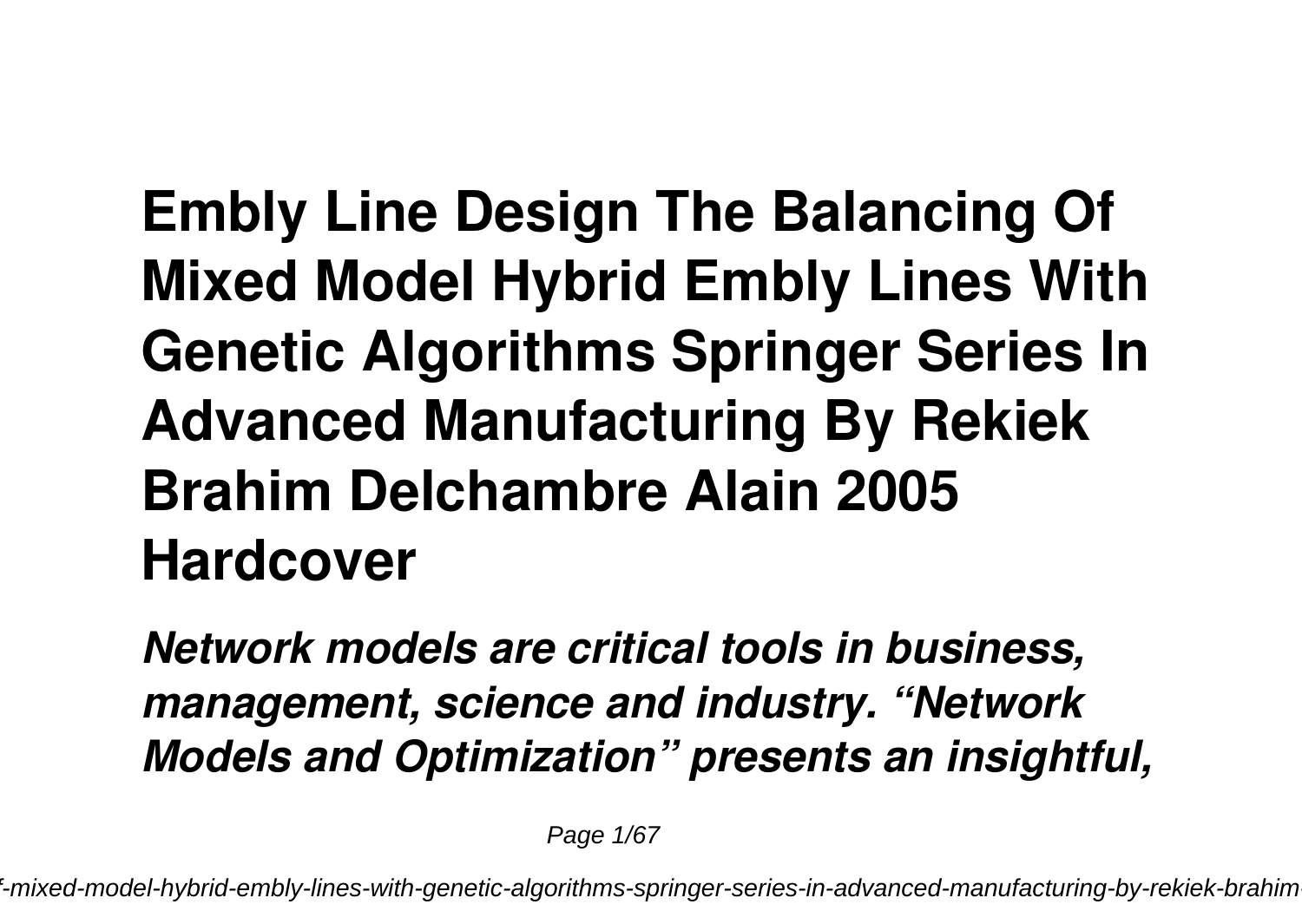*comprehensive, and up-to-date treatment of multiple objective genetic algorithms to network optimization problems in many disciplines, such as engineering, computer science, operations research, transportation, telecommunication, and manufacturing. The book extensively covers algorithms and applications, including shortest path problems, minimum cost flow problems, maximum flow problems, minimum spanning tree problems, traveling salesman and postman problems, location-allocation problems, project scheduling problems, multistage-based* Page 2/67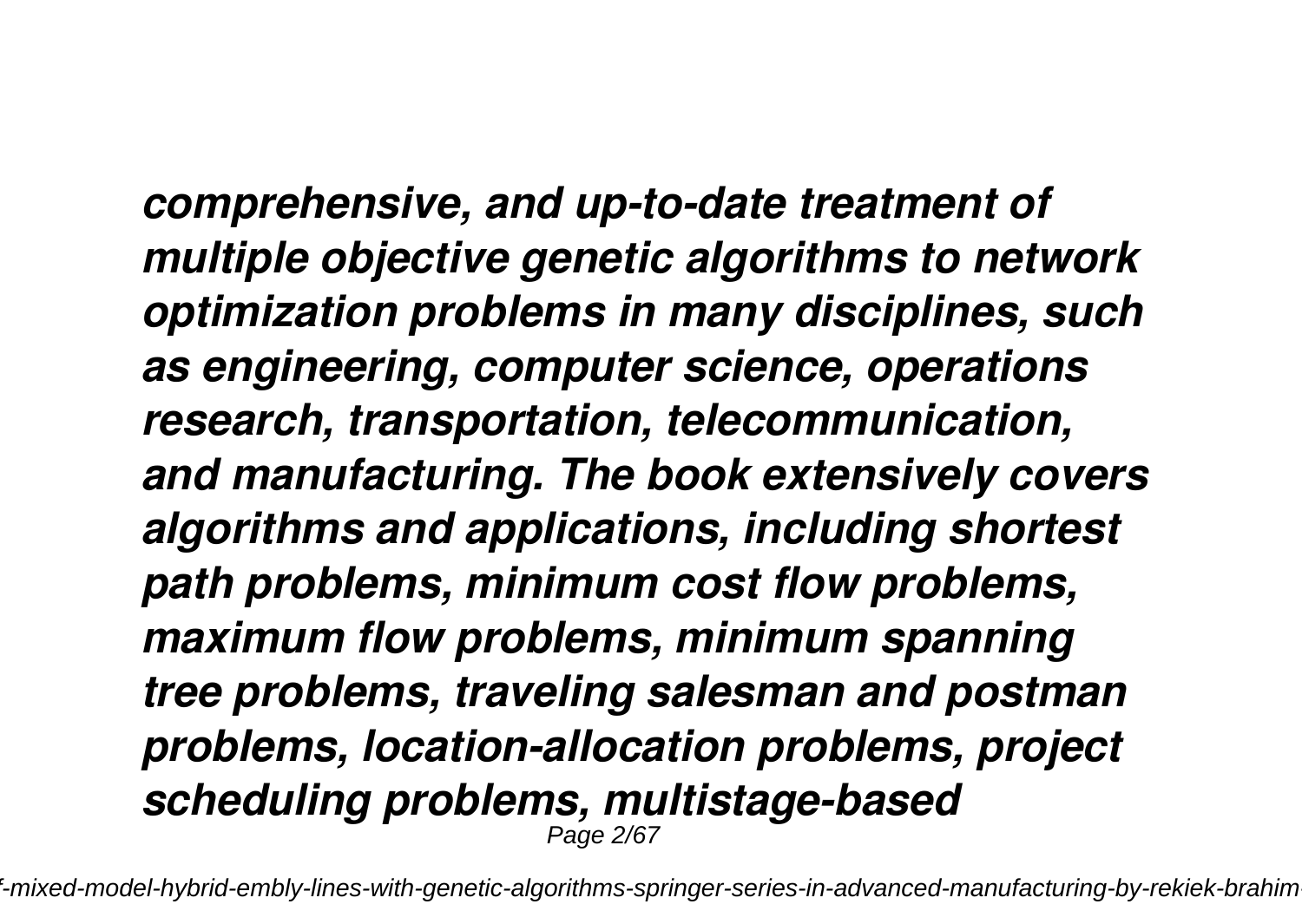*scheduling problems, logistics network problems, communication network problem, and network models in assembly line balancing problems, and airline fleet assignment problems. The book can be used both as a student textbook and as a professional reference for practitioners who use network optimization methods to model and solve problems. With examples drawn from aerospace, electronics, household appliance, personal products, and automotive industries, Lean Assembly covers the engineering of assembly* Page 3/67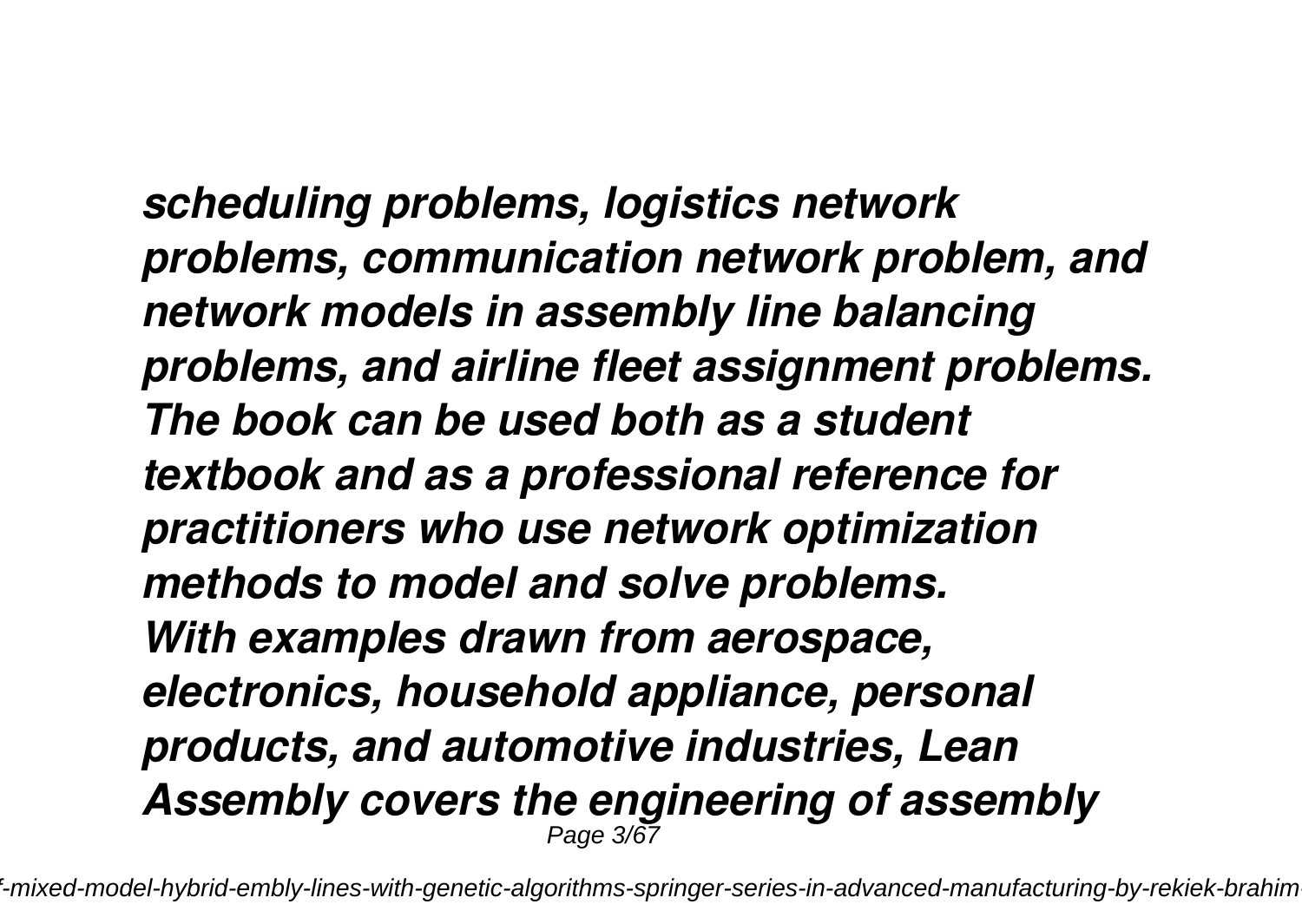*operations through: Characterizing the demand in terms of volume by product and product family, component consumption, seasonal variability and life cycle. Matching the physical structure of the shop floor to the demand with the goal of approaching takt-driven production as closely as possible. Working out the details of assembly tasks station by station, including station sizing, tooling, fixturing, operator instructions, part presentation, conveyance between stations, and the geometry of assembly lines as a whole. Incorporating mistake-proofing,* Page  $4/$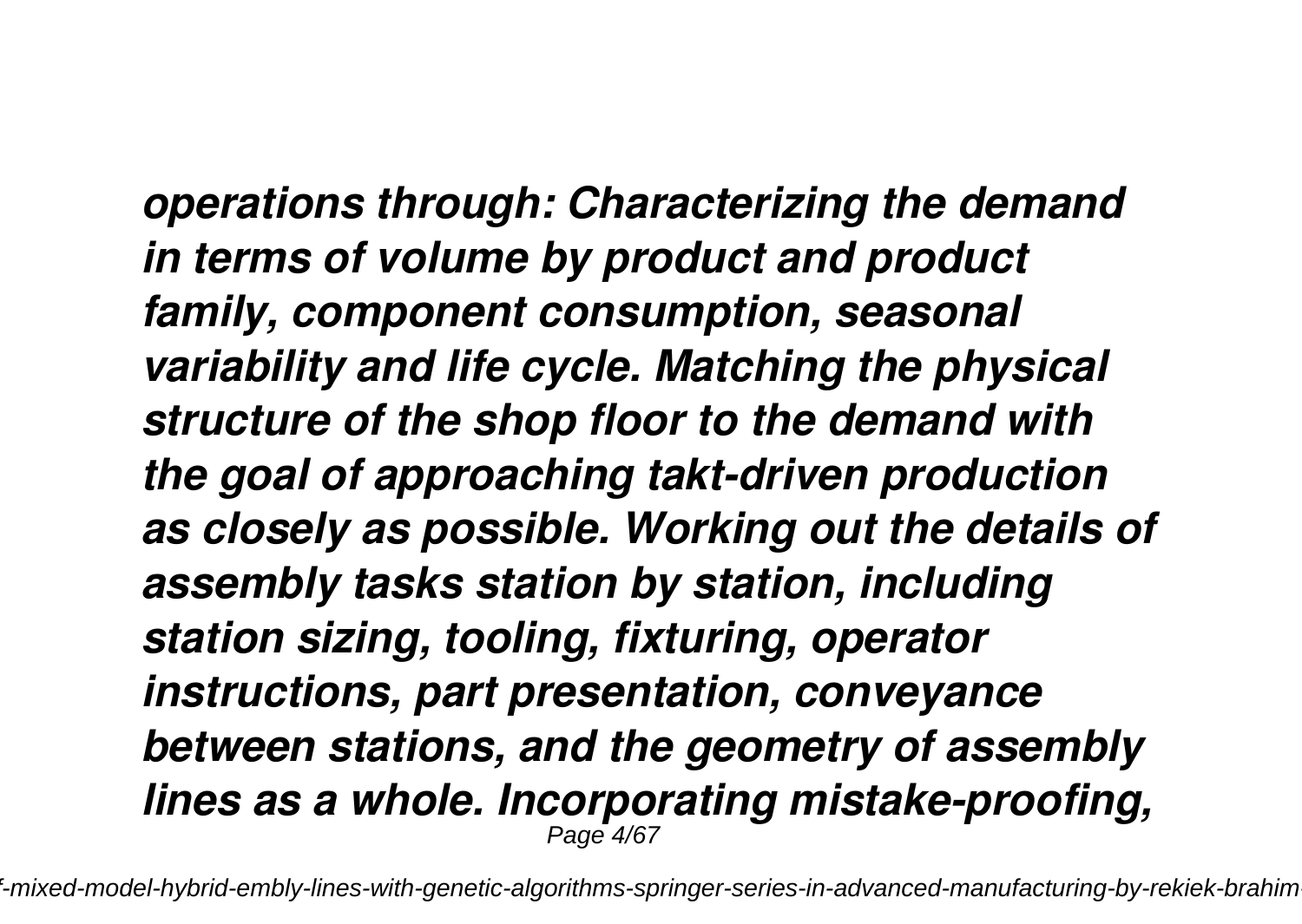*successive inspection, and test operations for quality assurance. Lean Assembly differs from most other books on lean manufacturing in that it focuses on technical content as a driver for implementation methods. The emphasis is on exactly what should be done. This book should be the "dog-eared" and "penciled-in" resource on every assembly engineer's desk. Production and manufacturing management since the 1980s has absorbed in rapid succession several new production management concepts: manufacturing strategy, focused* Page 5/67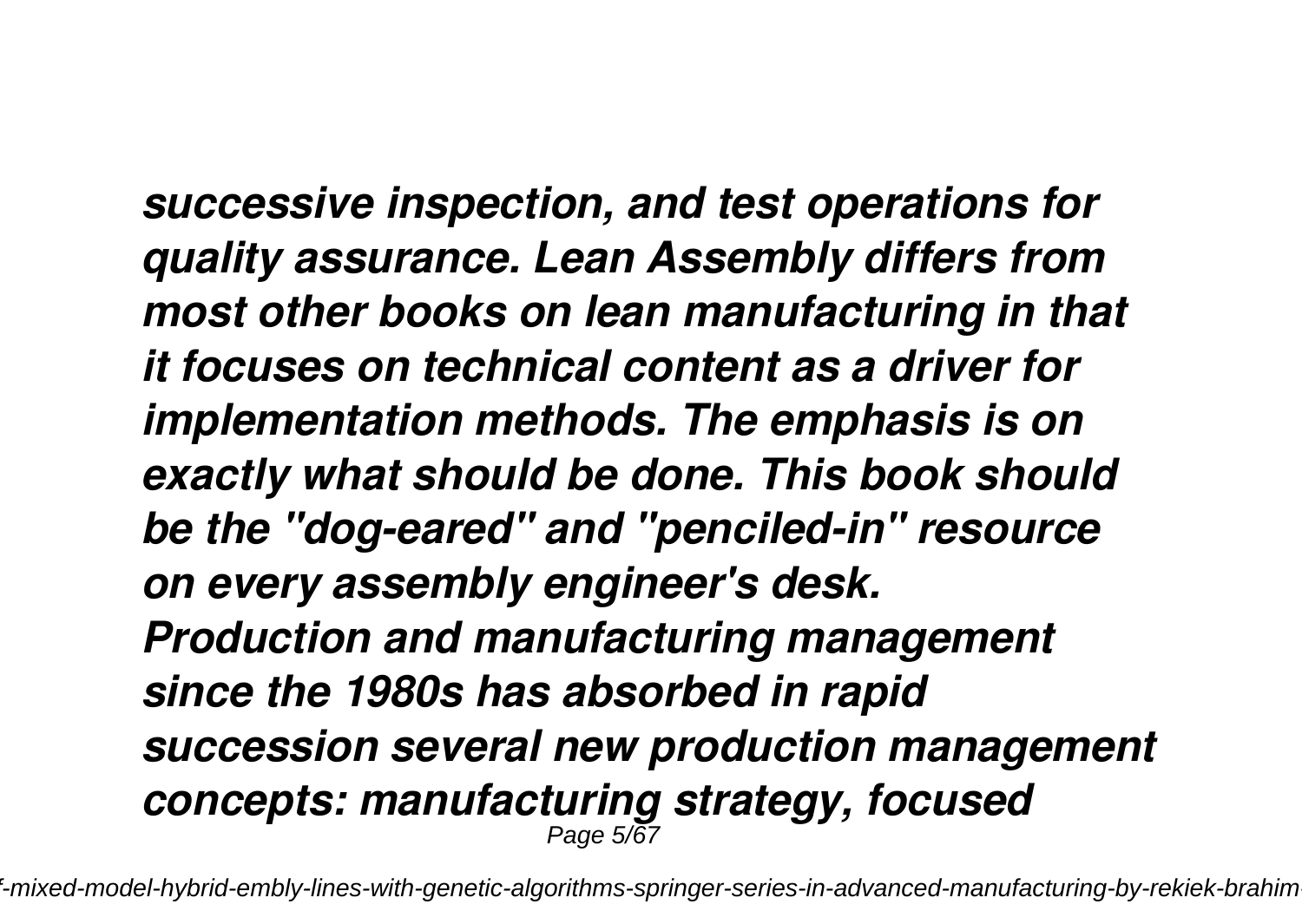*factory, just-in-time manufacturing, concurrent engineering, total quality management, supply chain management, flexible manufacturing systems, lean production, mass customization, and more. With the increasing globalization of manufacturing, the field will continue to expand. This encyclopedia's audience includes anyone concerned with manufacturing techniques, methods, and manufacturing decisions. This book introduces several mathematical models in assembly line balancing based on stochastic programming and develops exact and* Page 6/67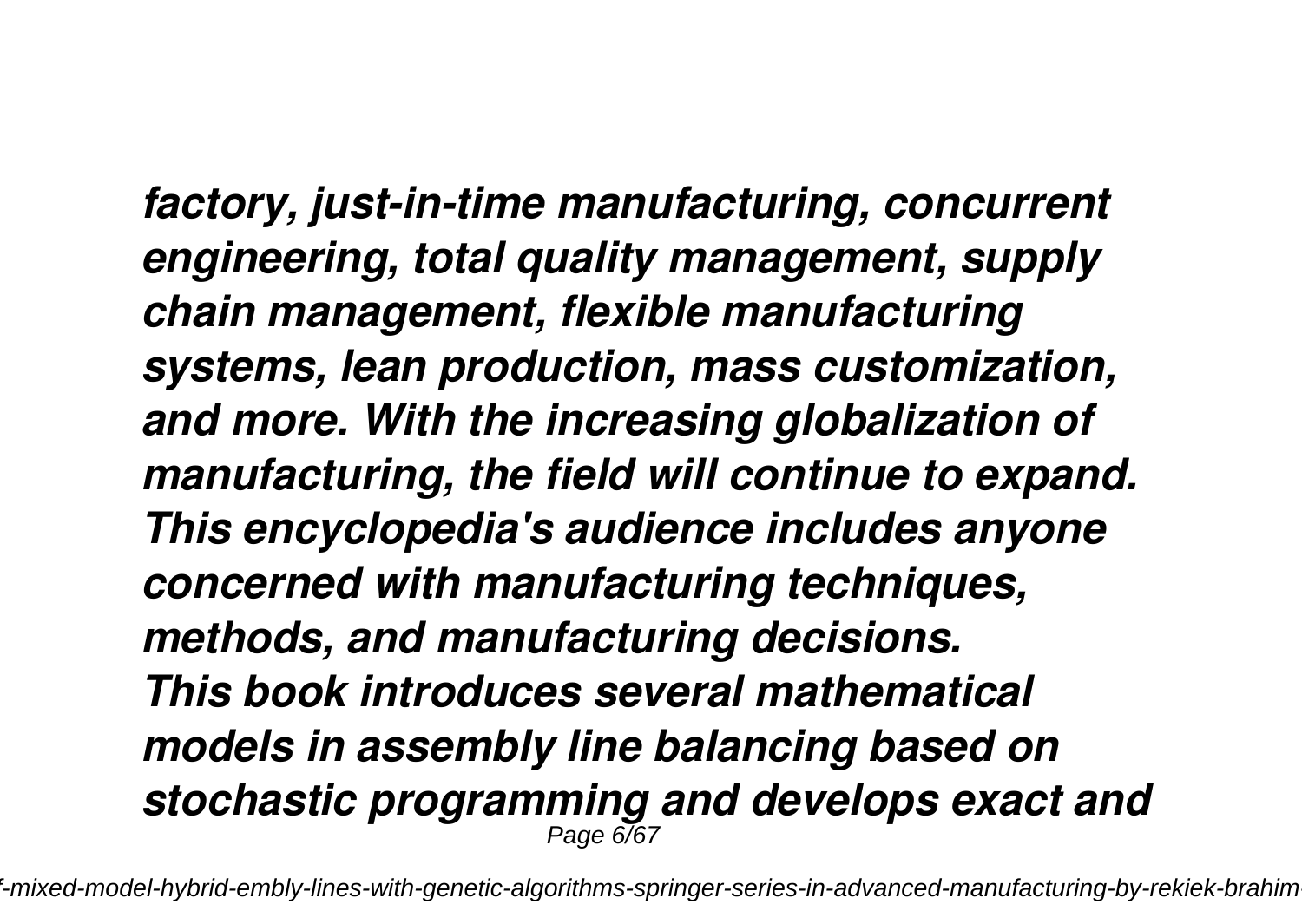*heuristic methods to solve them. An assembly line system is a manufacturing process in which parts are added in sequence from workstation to workstation until the final assembly is produced. In an assembly line balancing problem, tasks belonging to different product models are allocated to workstations according to their processing times and precedence relationships among tasks. It incorporates two features, uncertain task times, and demand volatility, separately and simultaneously, into the conventional assembly line balancing model. A* Page 7/67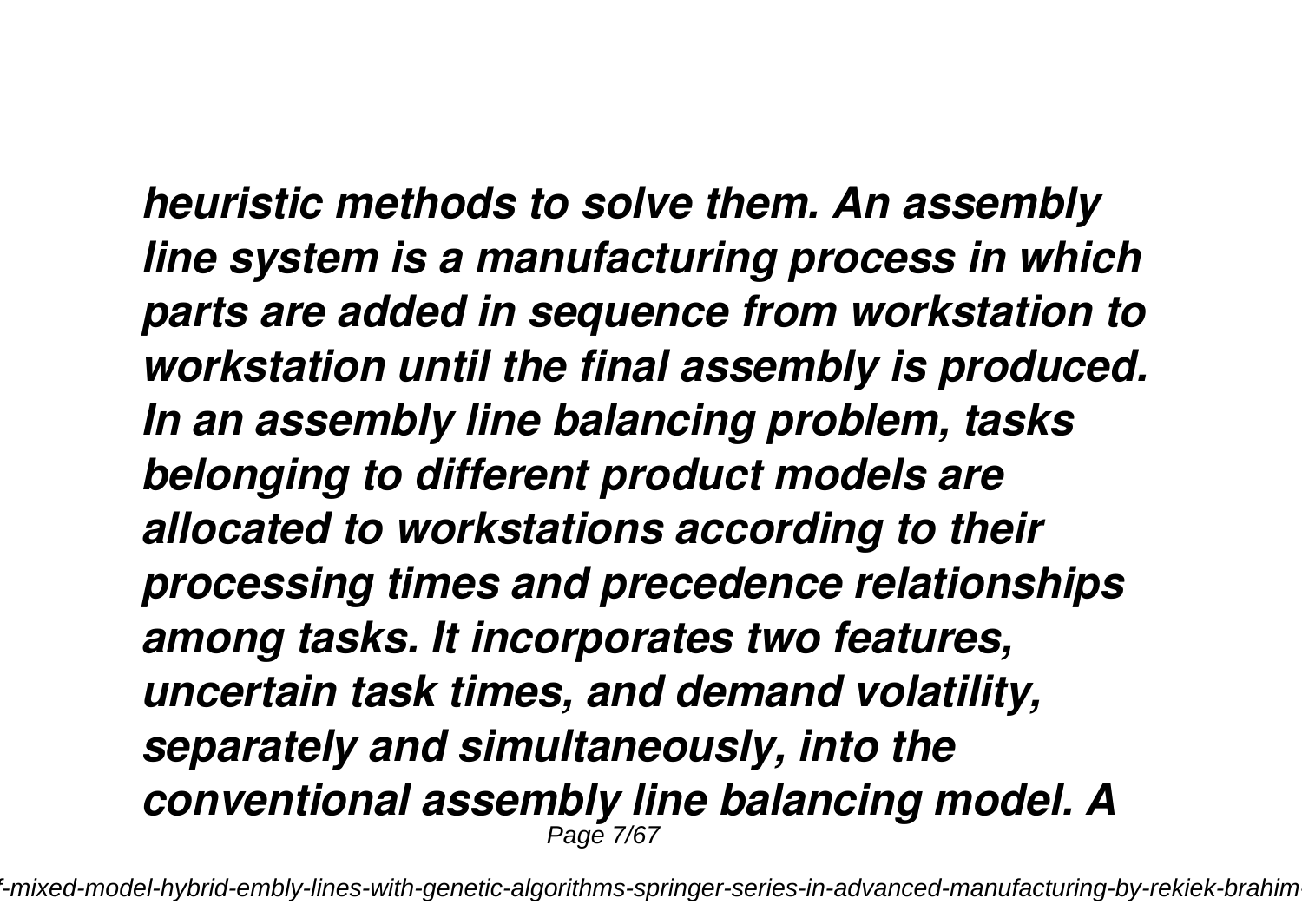*real-life case study related to the mask production during the COVID-19 pandemic is presented to illustrate the application of the proposed framework and methodology. The book is intended for graduate students who are interested in combinatorial optimizations in manufacturing with uncertain input. Proceedings of the 33rd International MATADOR Conference Assembly Line Rebalancing with Non-constant Task Time Attribute The Goal*

Page 8/67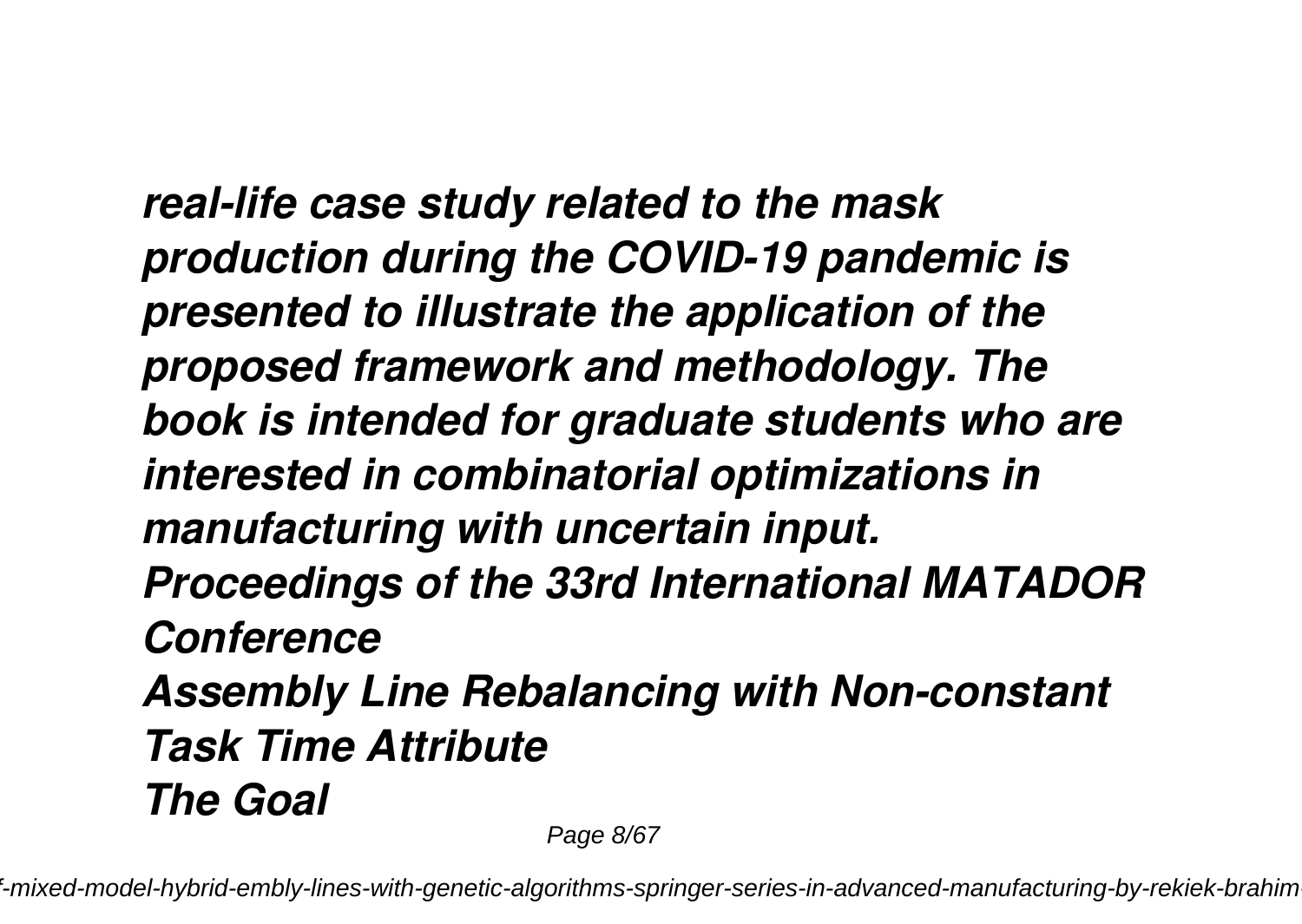# *Network Models and Optimization Assembly Line Balancing under Uncertain Task Time and Demand Volatility Scheduling in Industry 4.0 and Cloud Manufacturing*

*Efficient assembly line design is a problem of considerable industrial importance. Assembly Line Design will be bought by technical personnel working in design, planning and production departments in industry as well as managers in industry who want to learn more about concurrent engineering. This book will also be purchased by researchers and*

Page  $9/67$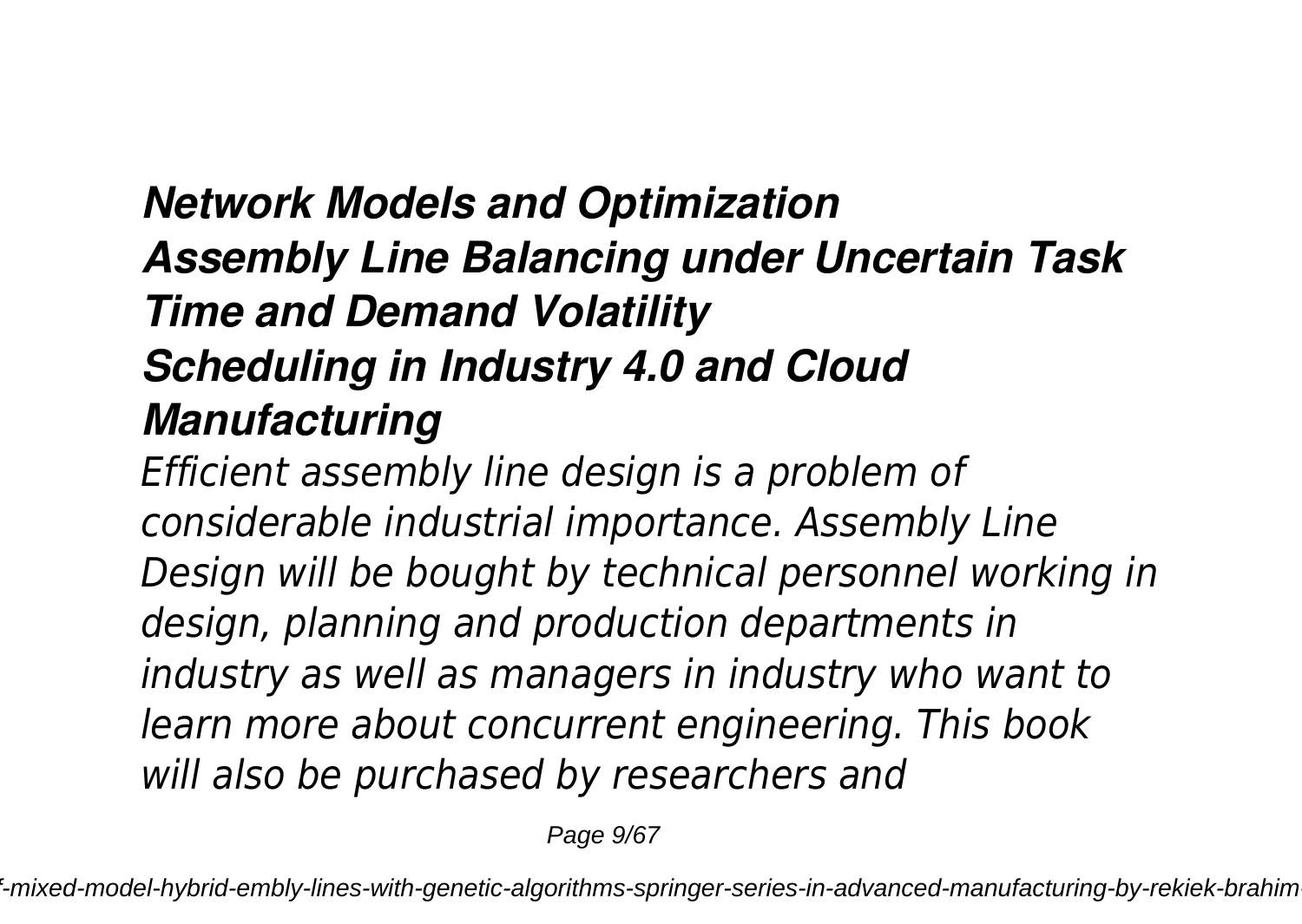*postgraduate students in mechanical, manufacturing or micro-engineering.*

*Situated on idyllic Taylors Island, off the coast of Maryland's Chesapeake Bay, Loblolly House inaugurates a new, more efficient way of building. Through the use of state-of-the-art building information modeling, the architects were able to streamline the design-build process. This is a manual for the componentized prefab.*

*This book contains the proceedings of the 10th International Conference on Logistics, Informatics and Service Sciences (LISS 2020), which is co-organized by Beijing Jiaotong University, Budapest University of* Page 10/67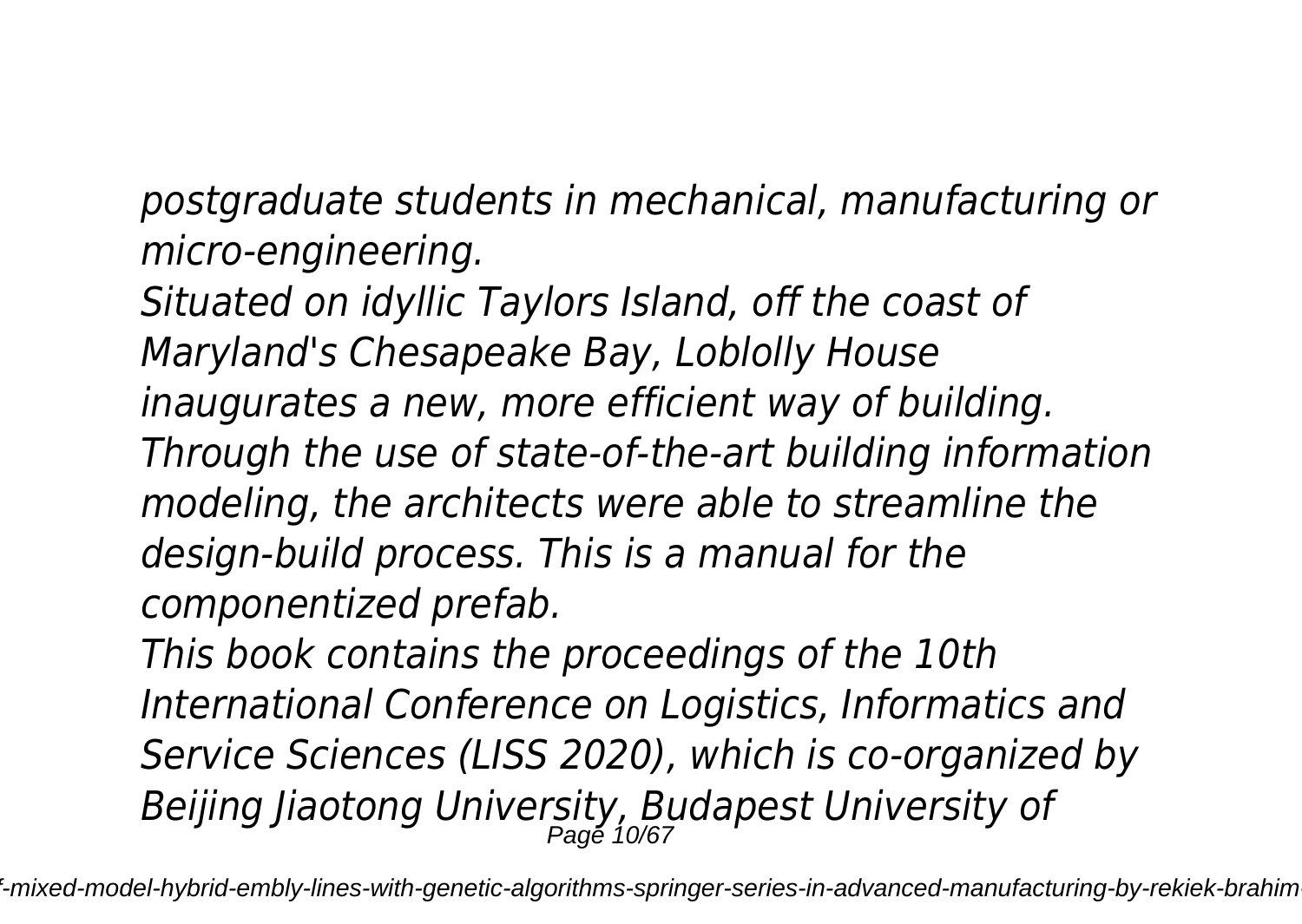*Technology and Economics, in July 25–28 2020. This book focuses on the "AI and data-driven technical and management innovation in logistics, informatics and services" and aims to provide new research methods, theories and applications from various areas of management and engineering. In detail the included scientific papers analyse and describe communication processes in the fields of logistics, informatics, service sciences and other related areas. The variety of papers delivers added value for both scholars and practitioners. Information and communication technologies have been providing an effective network infrastructure and development platform for logistics* Page 11/67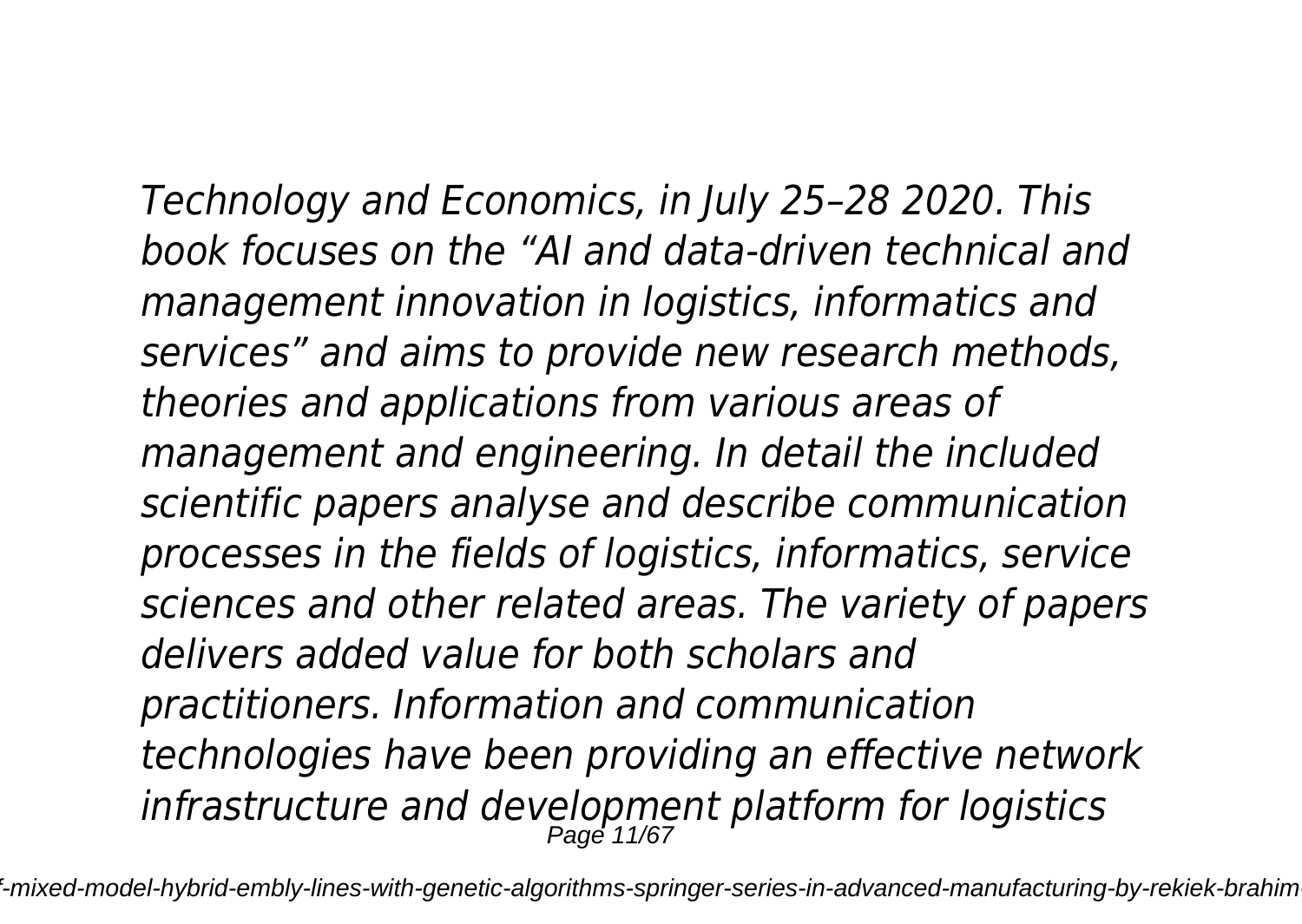*and service operations.*

*It is easy to learn the philosophy and the concepts of kaizen. It is quite another challenge to translate the philosophy into action. While most books expound on the underlying principles and theory, Kaizen Assembly: Designing, Constructing, and Managing a Lean Assembly Line takes you step-by-step through an actual kaizen event. This approach demonstrates in detail the mindset, the processes, and the practical insight needed to transform your current assembly line into a world-class lean operation. Chris Ortiz brings the experience of over 150 successful kaizen events to the pages of this unique guide. Using clear, succinct, and* Page 12/67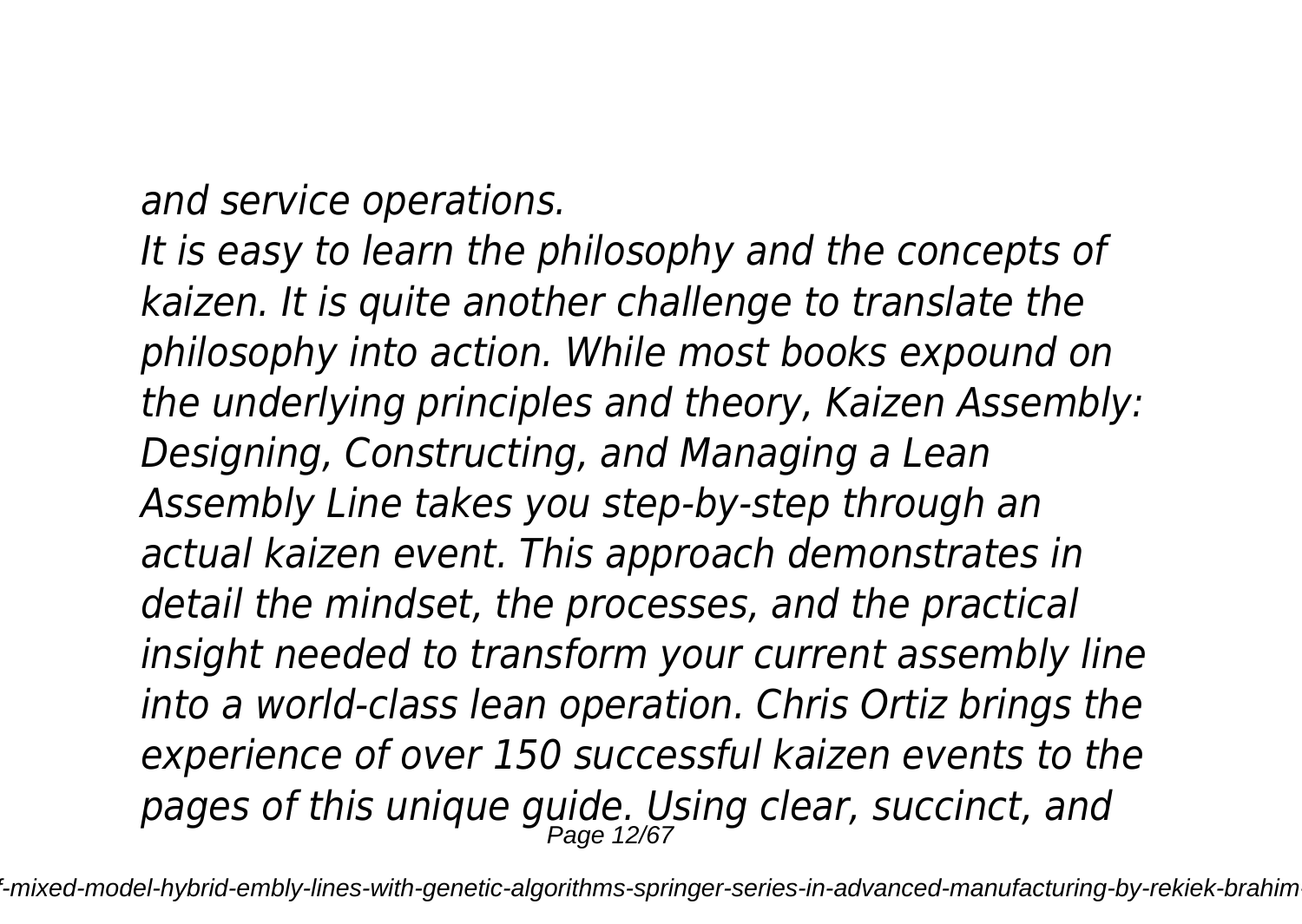*unambiguous language rather than more general and esoteric terms found in other books, he explains how to implement waste reduction, 5S, time and motion studies, line balancing, quality-at-the-source, visual management, and workstation and assembly line design. Taking a unique approach, the book follows an example of the assembly process for an electric bike including illustrations of nearly every step along the way. Ortiz even includes the most valuable teaching tool of all: past mistakes, how they were overcome, and how to identify and avoid them. Providing expert guidance that will last long after the consultants have left, Kaizen Assembly supplies the tools you need to* Page 13/67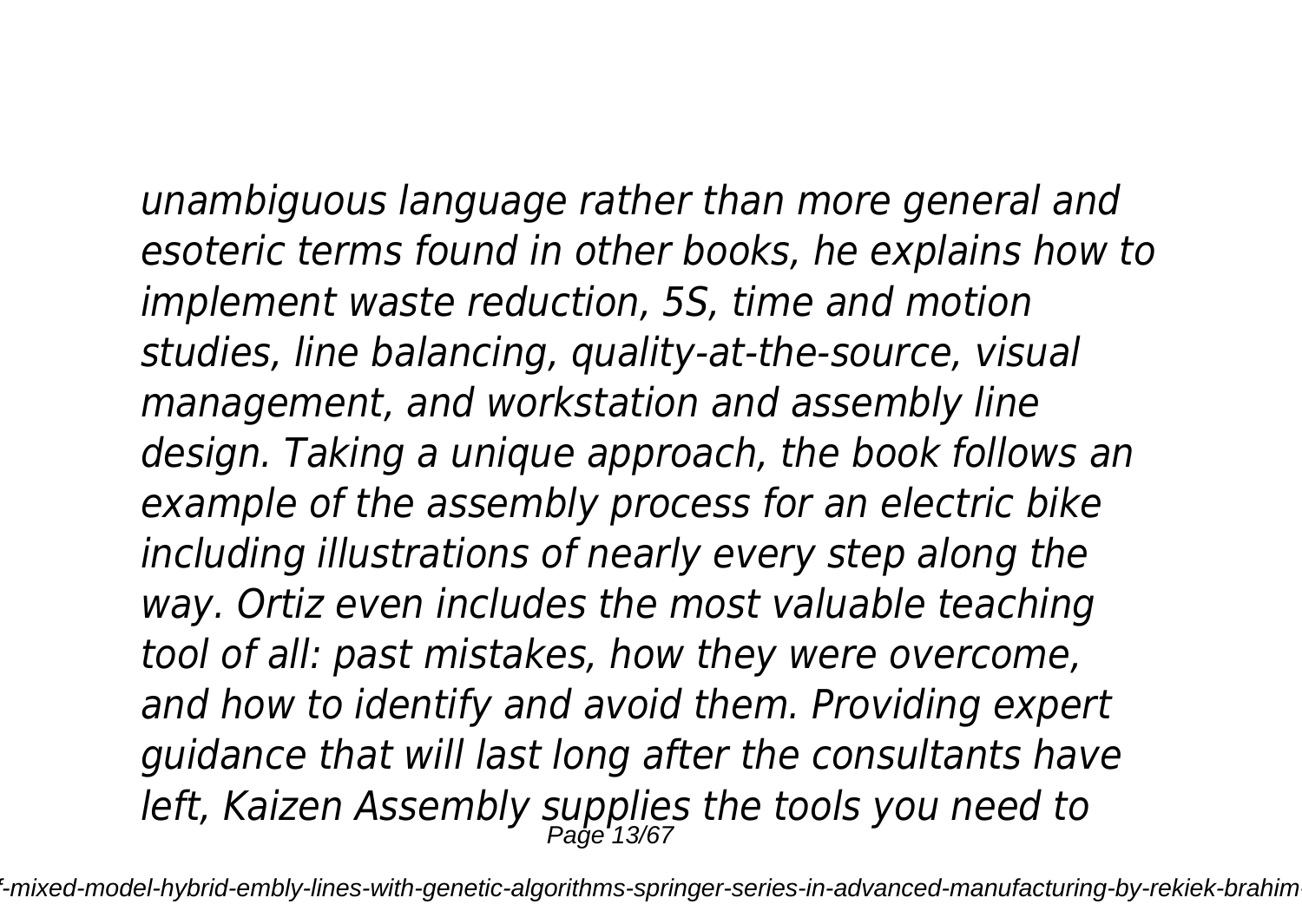*make kaizen and lean assembly a permanent fixture at the heart of the shop floor.*

*Core Areas of Industrial Engineering*

*The Nuts and Bolts of Making Assembly Operations Flow*

*Balancing and Sequencing of Assembly Lines Computational Intelligence in Design and Manufacturing*

*Encyclopedia of Production and Manufacturing Management*

*Useful Methods and Techniques*

**The five-volume set IFIP AICT 630, 631, 632, 633, and 634 constitutes the refereed proceedings of the** Page 14/67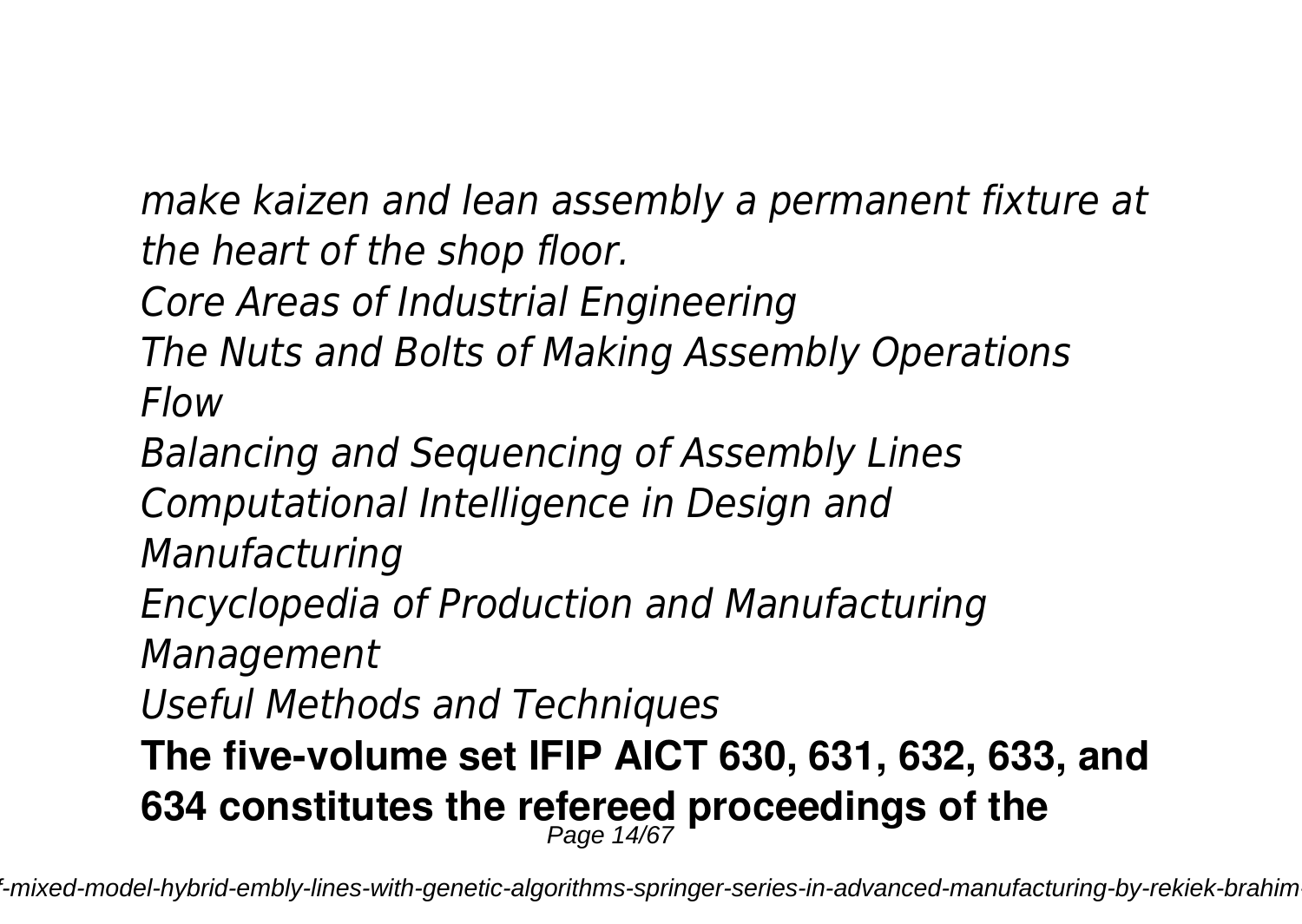**International IFIP WG 5.7 Conference on Advances in Production Management Systems, APMS 2021, held in Nantes, France, in September 2021.\* The 378 papers presented were carefully reviewed and selected from 529 submissions. They discuss artificial intelligence techniques, decision aid and new and renewed paradigms for sustainable and resilient production systems at four-wall factory and value chain levels. The papers are organized in the following topical sections: Part I: artificial intelligence based optimization techniques for demand-driven manufacturing; hybrid approaches for production planning and scheduling; intelligent** Page 15/67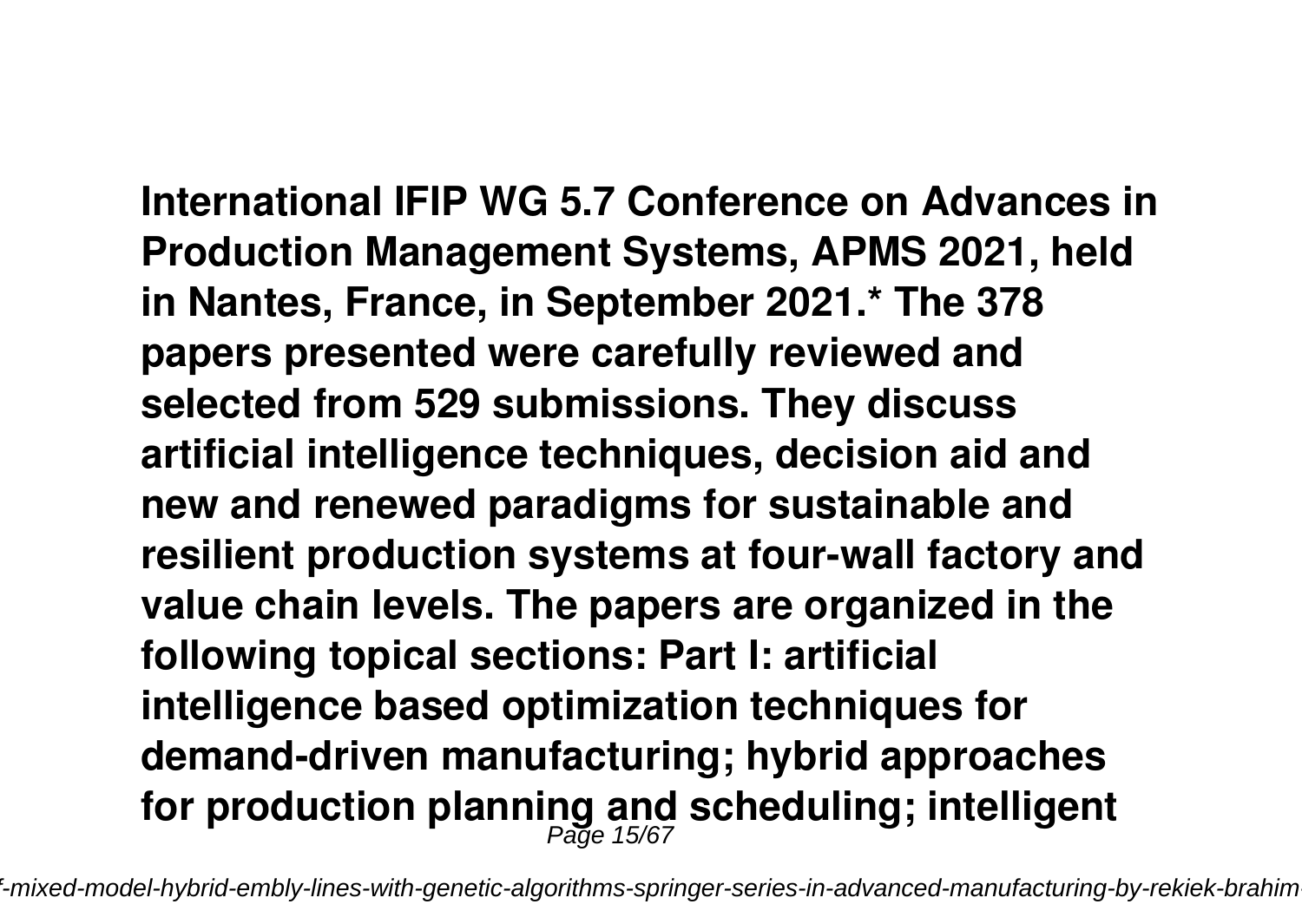**systems for manufacturing planning and control in the industry 4.0; learning and robust decision support systems for agile manufacturing environments; low-code and model-driven engineering for production system; meta-heuristics and optimization techniques for energy-oriented manufacturing systems; metaheuristics for production systems; modern analytics and new AIbased smart techniques for replenishment and production planning under uncertainty; system identification for manufacturing control applications; and the future of lean thinking and practice Part II: digital transformation of SME manufacturers: the** Page 16/67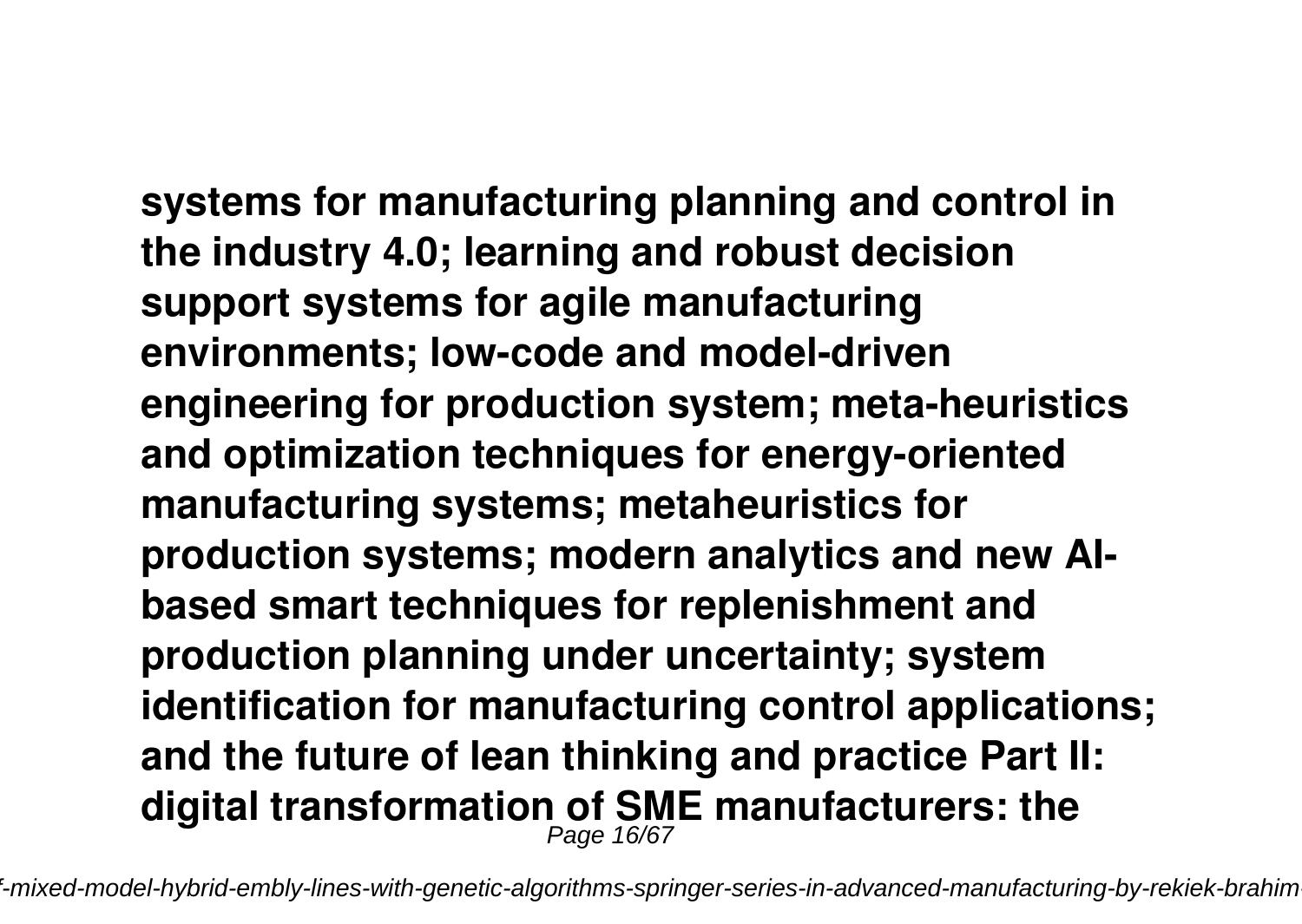**crucial role of standard; digital transformations towards supply chain resiliency; engineering of smart-product-service-systems of the future; lean and Six Sigma in services healthcare; new trends and challenges in reconfigurable, flexible or agile production system; production management in food supply chains; and sustainability in production planning and lot-sizing Part III: autonomous robots in delivery logistics; digital transformation approaches in production management; financedriven supply chain; gastronomic service system design; modern scheduling and applications in industry 4.0; recent advances in sustainable** Page 17/67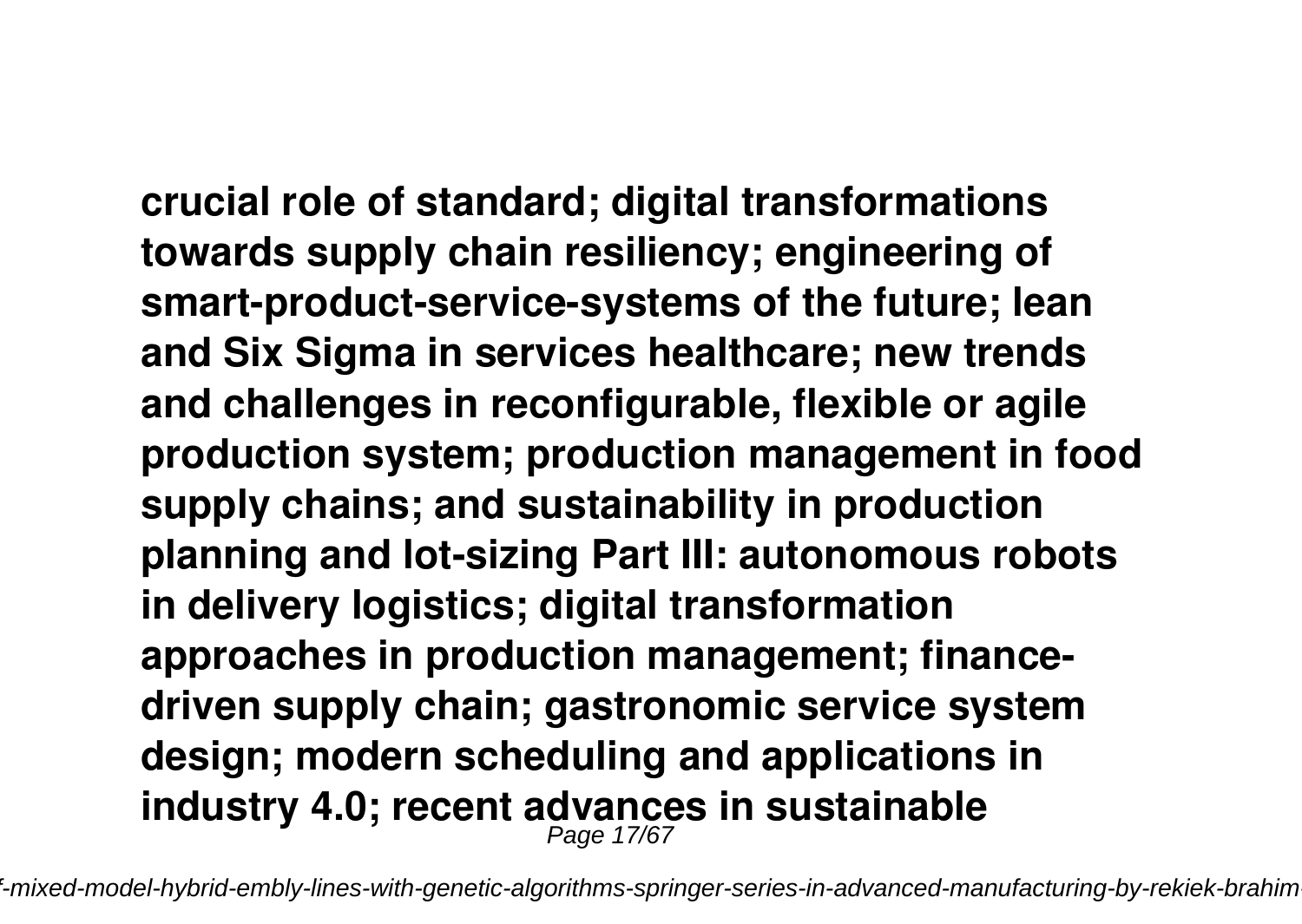**manufacturing; regular session: green production and circularity concepts; regular session: improvement models and methods for green and innovative systems; regular session: supply chain and routing management; regular session: robotics and human aspects; regular session: classification and data management methods; smart supply chain and production in society 5.0 era; and supply chain risk management under coronavirus Part IV: AI for resilience in global supply chain networks in the**

**context of pandemic disruptions; blockchain in the operations and supply chain management; databased services as key enablers for smart products,** Page 18/67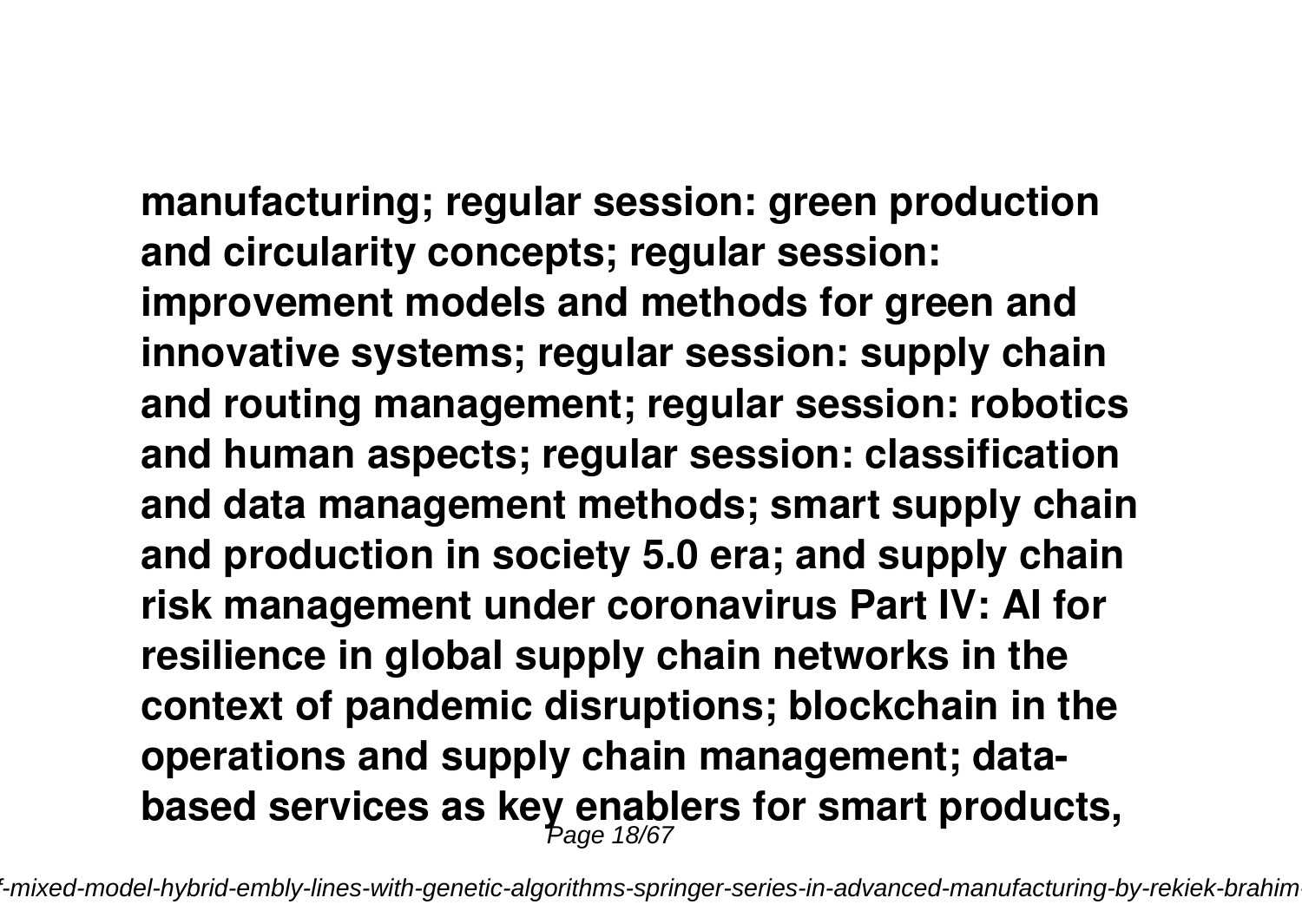**manufacturing and assembly; data-driven methods for supply chain optimization; digital twins based on systems engineering and semantic modeling; digital twins in companies first developments and future challenges; human-centered artificial intelligence in smart manufacturing for the operator 4.0; operations management in engineer-to-order manufacturing; product and asset life cycle management for smart and sustainable manufacturing systems; robotics technologies for control, smart manufacturing and logistics; serious games analytics: improving games and learning support; smart and sustainable production and supply chains; smart methods and** Page 19/67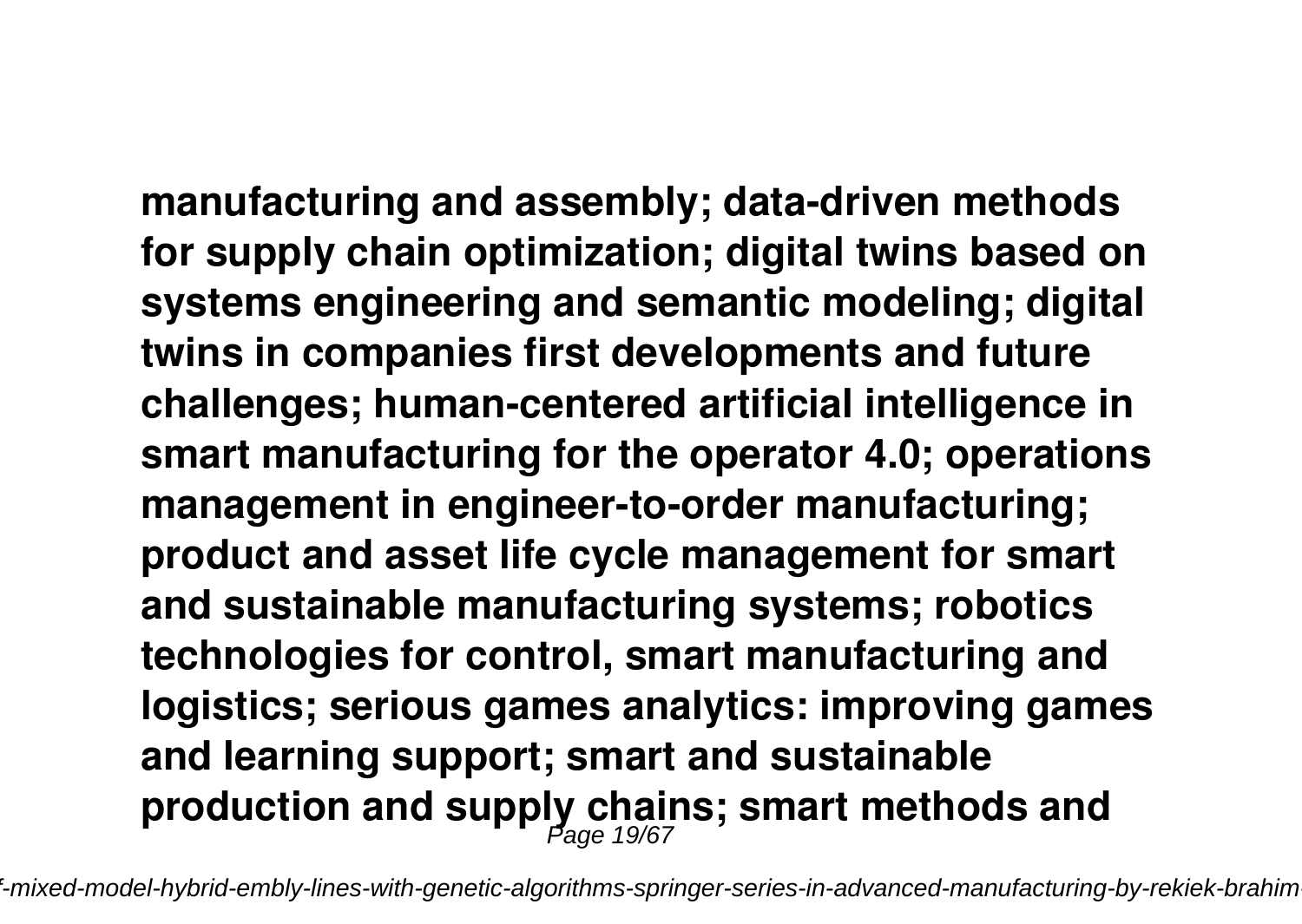**techniques for sustainable supply chain management; the new digital lean manufacturing paradigm; and the role of emerging technologies in disaster relief operations: lessons from COVID-19 Part V: data-driven platforms and applications in production and logistics: digital twins and AI for sustainability; regular session: new approaches for routing problem solving; regular session: improvement of design and operation of manufacturing systems; regular session: crossdock and transportation issues; regular session: maintenance improvement and lifecycle management; regular session: additive** Page 20/67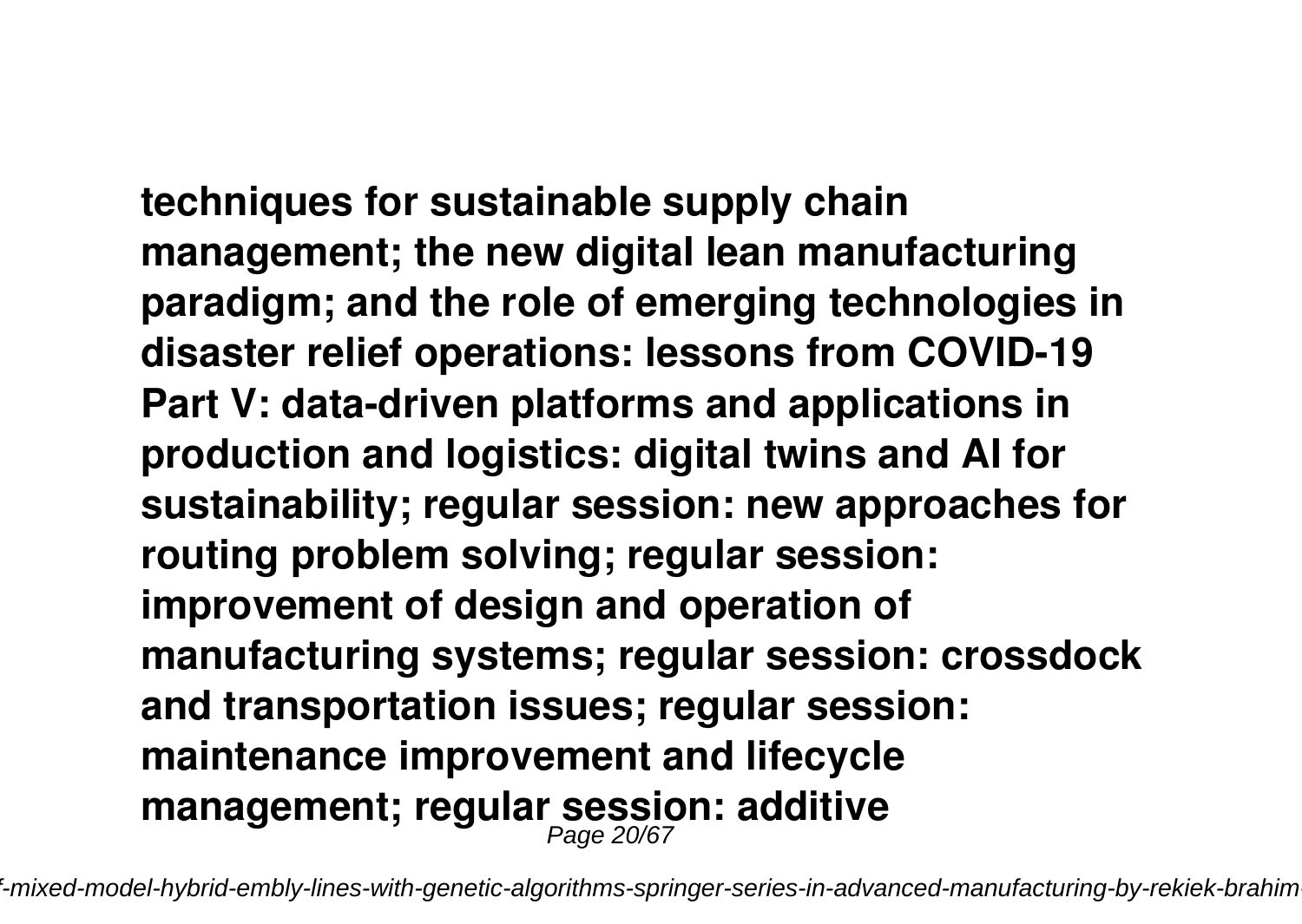**manufacturing and mass customization; regular session: frameworks and conceptual modelling for systems and services efficiency; regular session: optimization of production and transportation systems; regular session: optimization of supply chain agility and reconfigurability; regular session: advanced modelling approaches; regular session: simulation and optimization of systems performances; regular session: AI-based approaches for quality and performance improvement of production systems; and regular session: risk and performance management of supply chains \*The conference was held online.** Page 21/67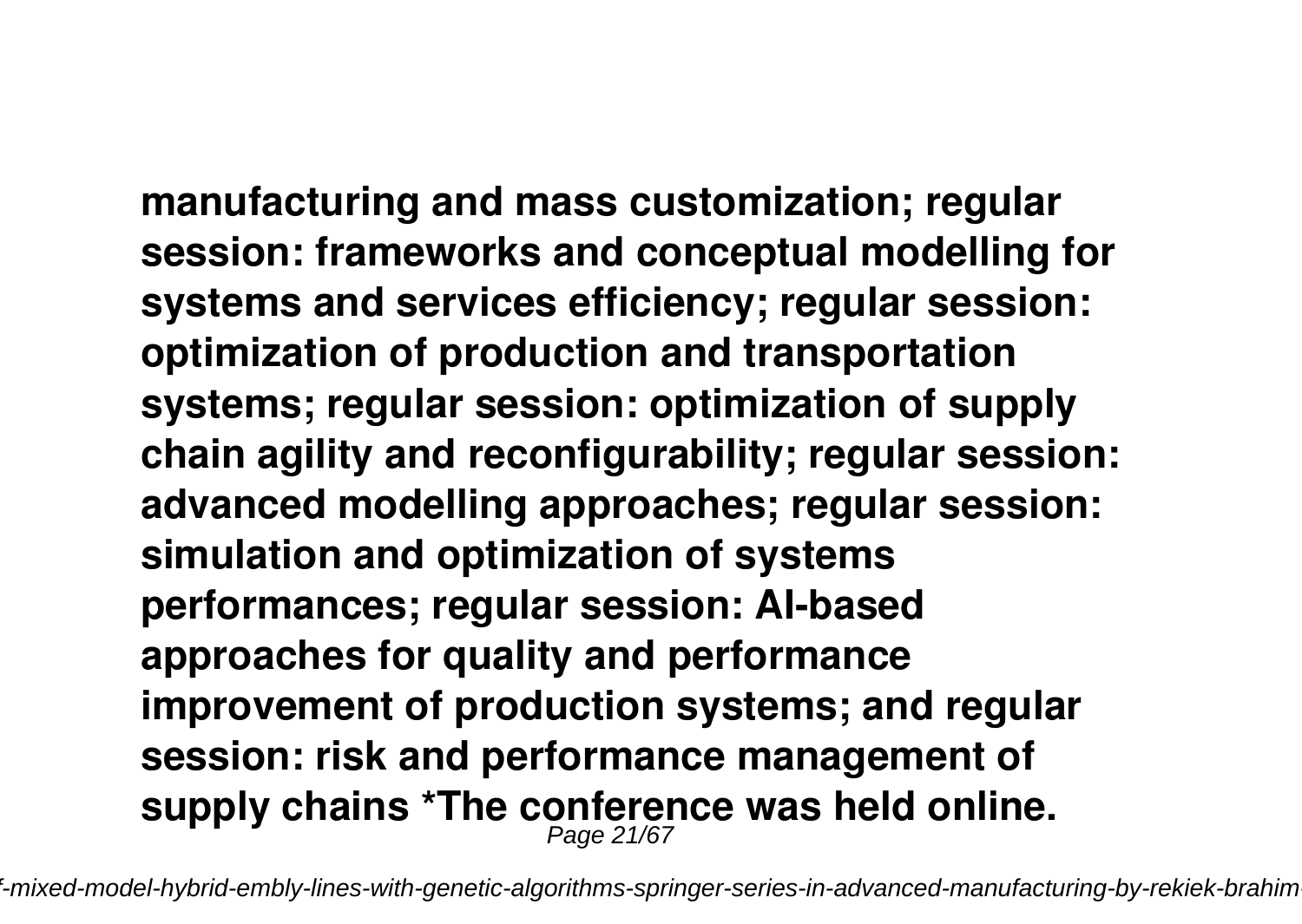**This book constitutes the refereed proceedings of the Third International Workshop on Ant Algorithms, ANTS 2002, held in Brussels, Belgium in September 2002. The 17 revised full papers, 11 short papers, and extended poster abstracts presented were carefully reviewed and selected from 52 submissions. The papers deal with theoretical and foundational aspects and a variety of new variants of ant algorithms as well as with a broad variety of optimization applications in networking and operations research. All in all, this book presents the state of the art in research and development in the emerging field of ant algorithms** Page 22/67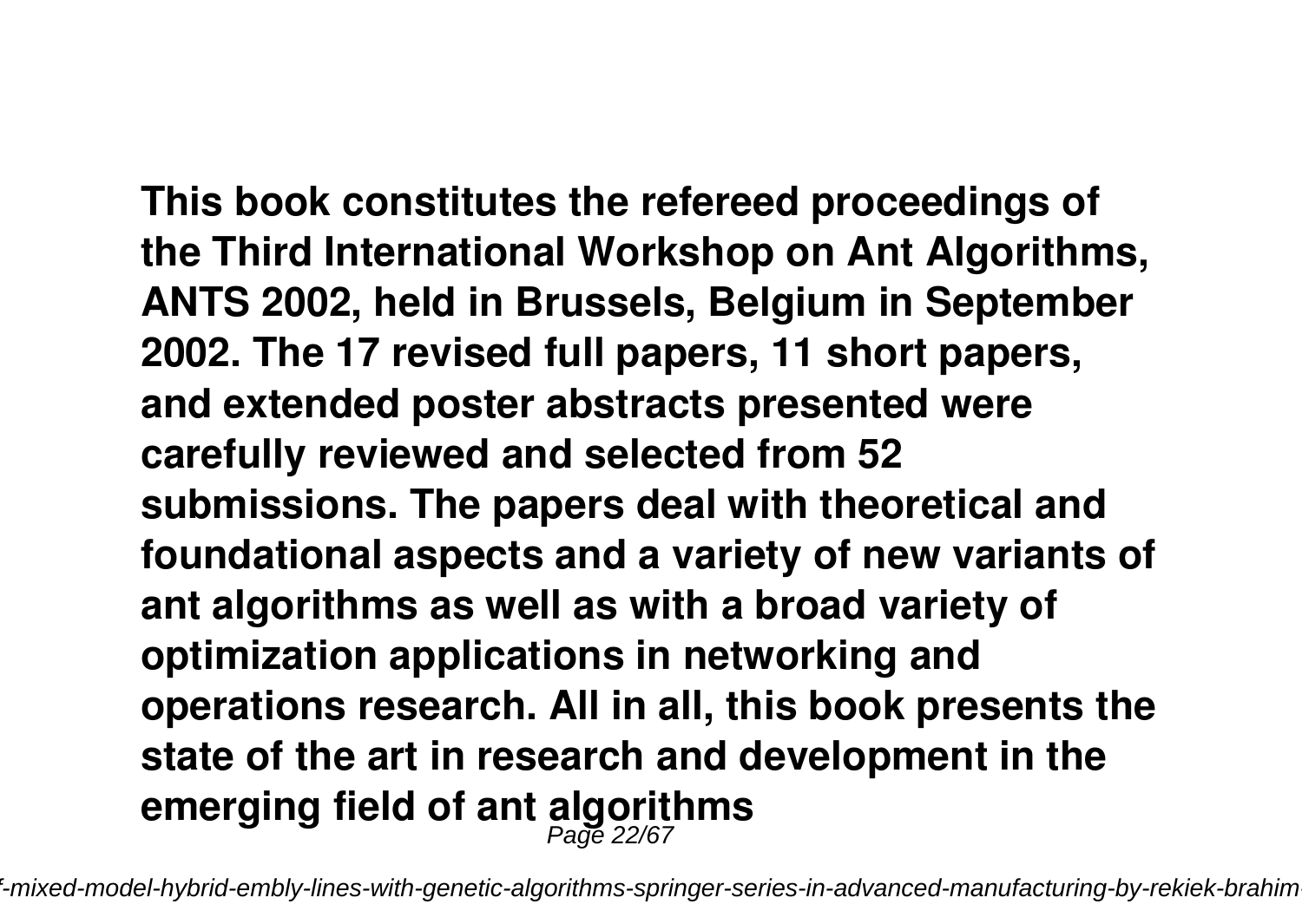**Industrial Assembly is a rapidly changing field with significant importance in production. This book is the first of its kind to combine technology, design, methods, and planning and control models of assembly operations and systems. With the increasing importance of assembly in industry and of simultaneous engineering approaches, this timely publication provides: comprehensive coverage of technological, engineering, and management aspects of this field; multi-disciplinary approaches to rationalization of assembly operations and systems; explanation of qualitative models, information technologies, and design techniques,** Page 23/67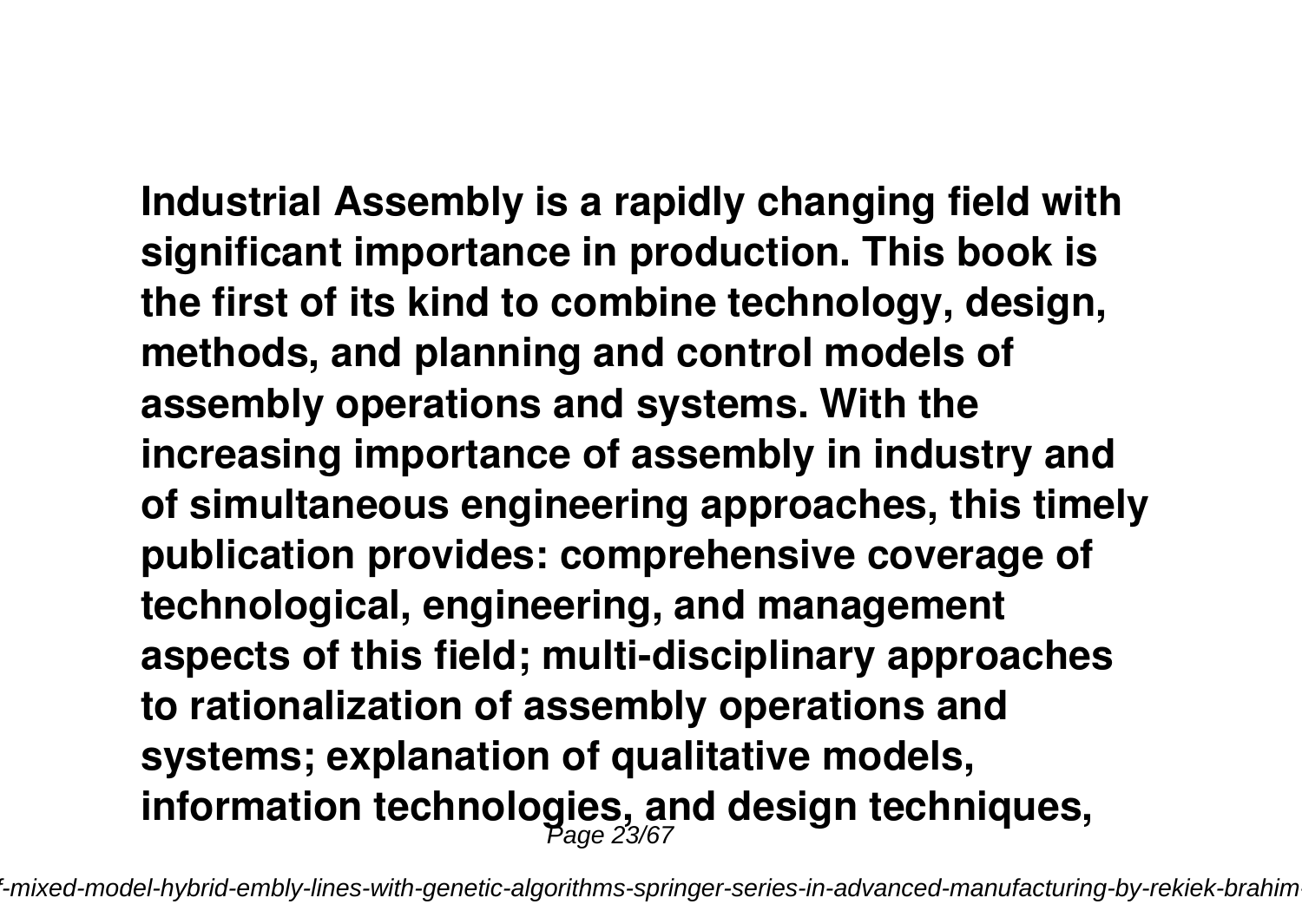**which have been practised effectively in industrial assembly; as well as theoretical foundations and emerging trends that shape the future of assembly. by Conference Chairman n1 It is my pleasure to introduce this volume of Proceedings for the 33 MATADOR Conference. The Proceedings include 83 refereed papers submitted from 19 countries on 4 continents. 00 The spread of papers in this volume reflects four developments since the 32 MATADOR Conference in 1997: (i) the power of information technology to integrate the management and control of manufacturing systems; (ii) international manufacturing enterprises; (iii) the use of computers** Page 24/67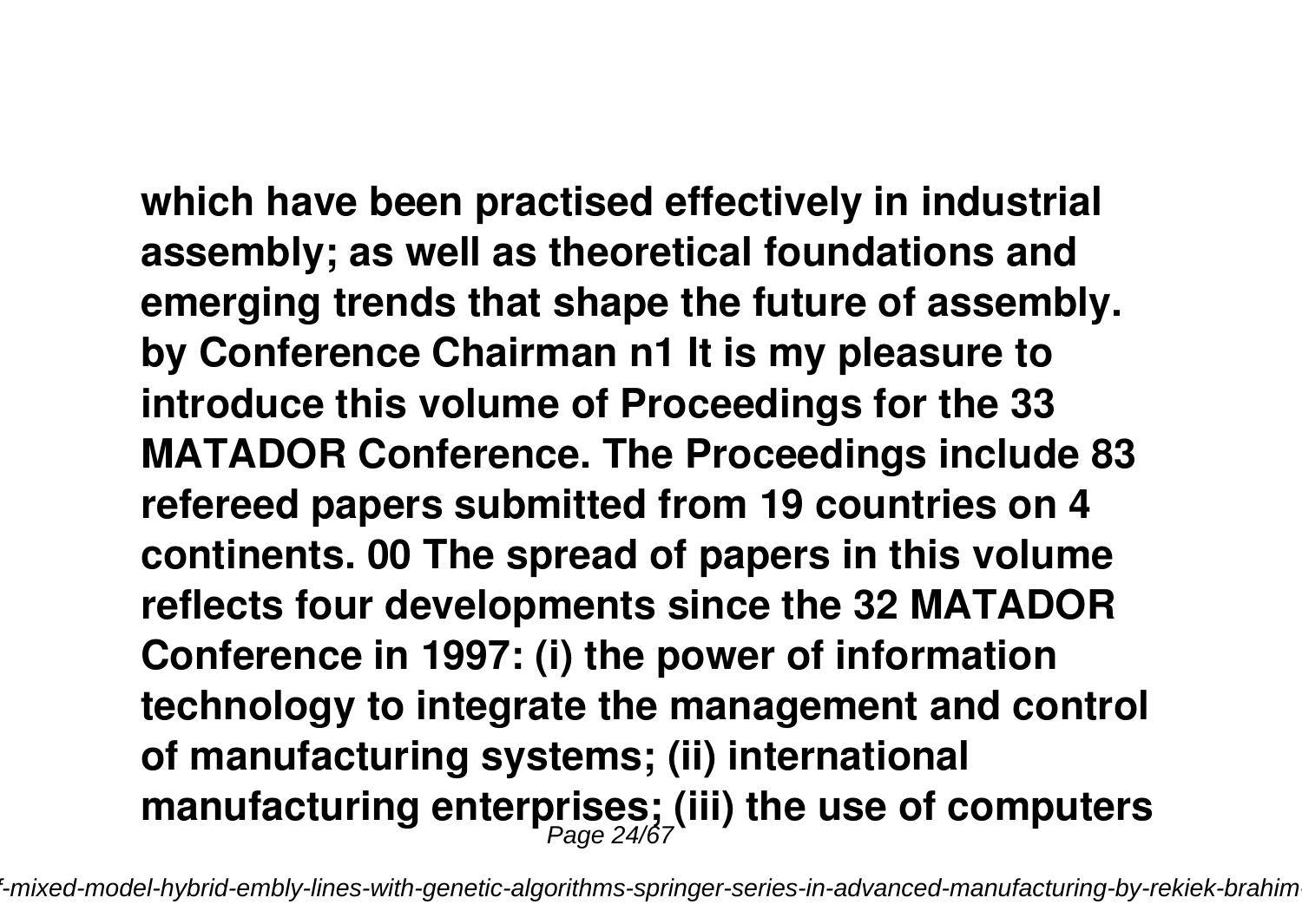**to integrate different aspects of manufacturing technology; and, (iv) new manufacturing technologies. New developments in the manufacturing systems area are globalisation and the use of the Web to achieve virtual enterprises. In manufacturing technology the potential of the following processes is being realised: rapid proto typing, laser processing, high-speed machining, and high-speed machine tool design. And, at the same time in the area of controls and automation, the flexibility and integration ability of open architecture computer controllers are creating a wide range of opportunities for novel solutions. Up-to-date** Page 25/67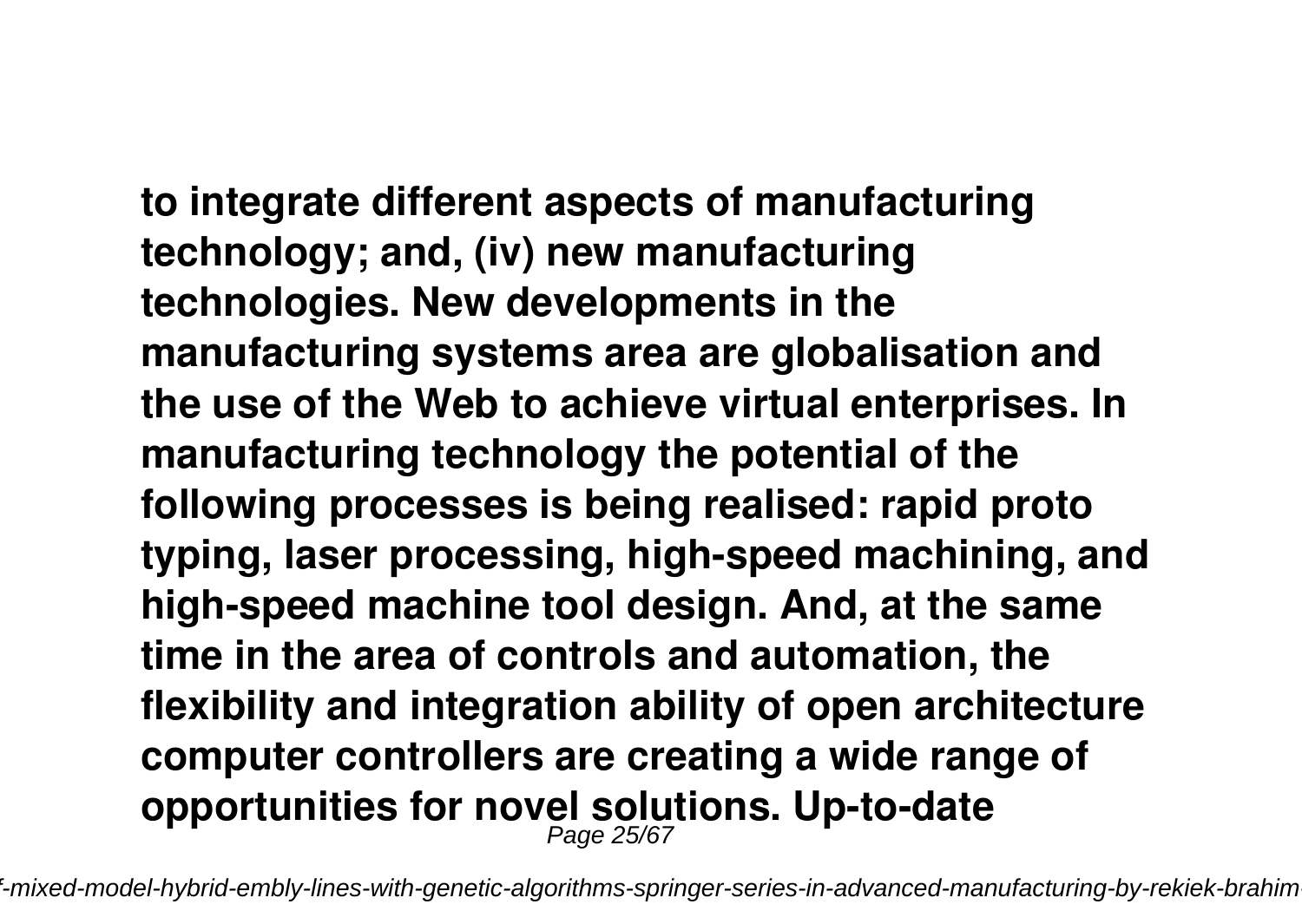**research results in these and other areas are presented in this volume. The Proceedings reflect the truly international nature of this Conference and the way in which original research results are both collected and disseminated. The volume does not, however, record the rich debate and extensive scientific discussion which took place during the Conference. I trust that you will find this volume to be a permanent record of some of the research carried out in the last two years; and. A Process of Ongoing Improvement Design and Balancing of Robotic Assembly Lines**

**Assembly-Line Balancing under Demand Uncertainty** Page 26/67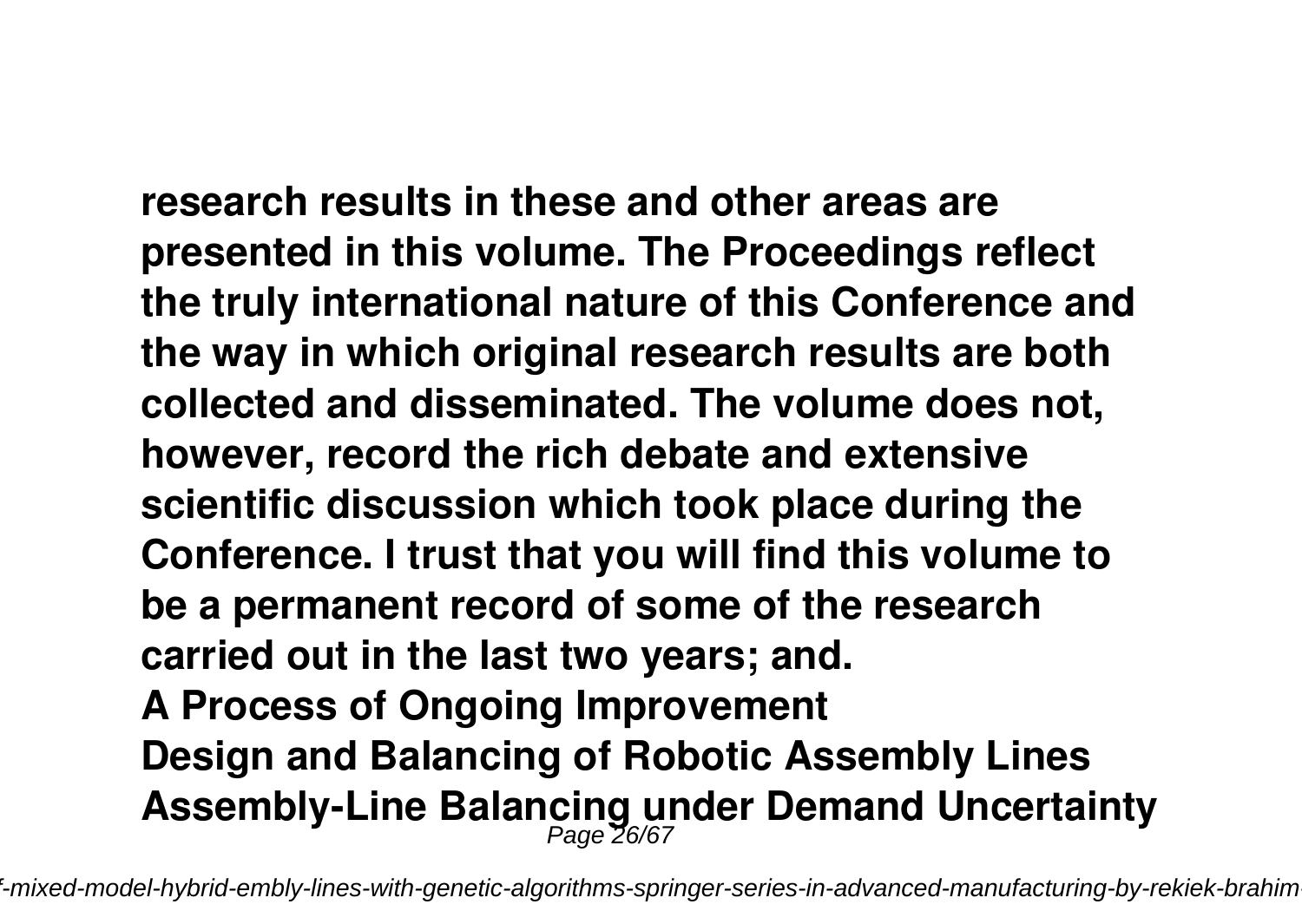#### **Tales from the Assembly Line Assembly Line**

# **Analysis and Improvement in an Assembly Line Through Line Balancing and Work Design**

This book constitutes the refereed proceedings of the 21st IFIP WG 5.5 Working Conference on Virtual Enterprises, PRO-VE 2020, held in Valencia, Spain, in November 2020. The conference was held virtually. The 53 full papers were carefully reviewed and selected from 135 submissions. They provide a comprehensive overview of major challenges and recent advances in various domains related to the digital transformation and collaborative networks and their applications with a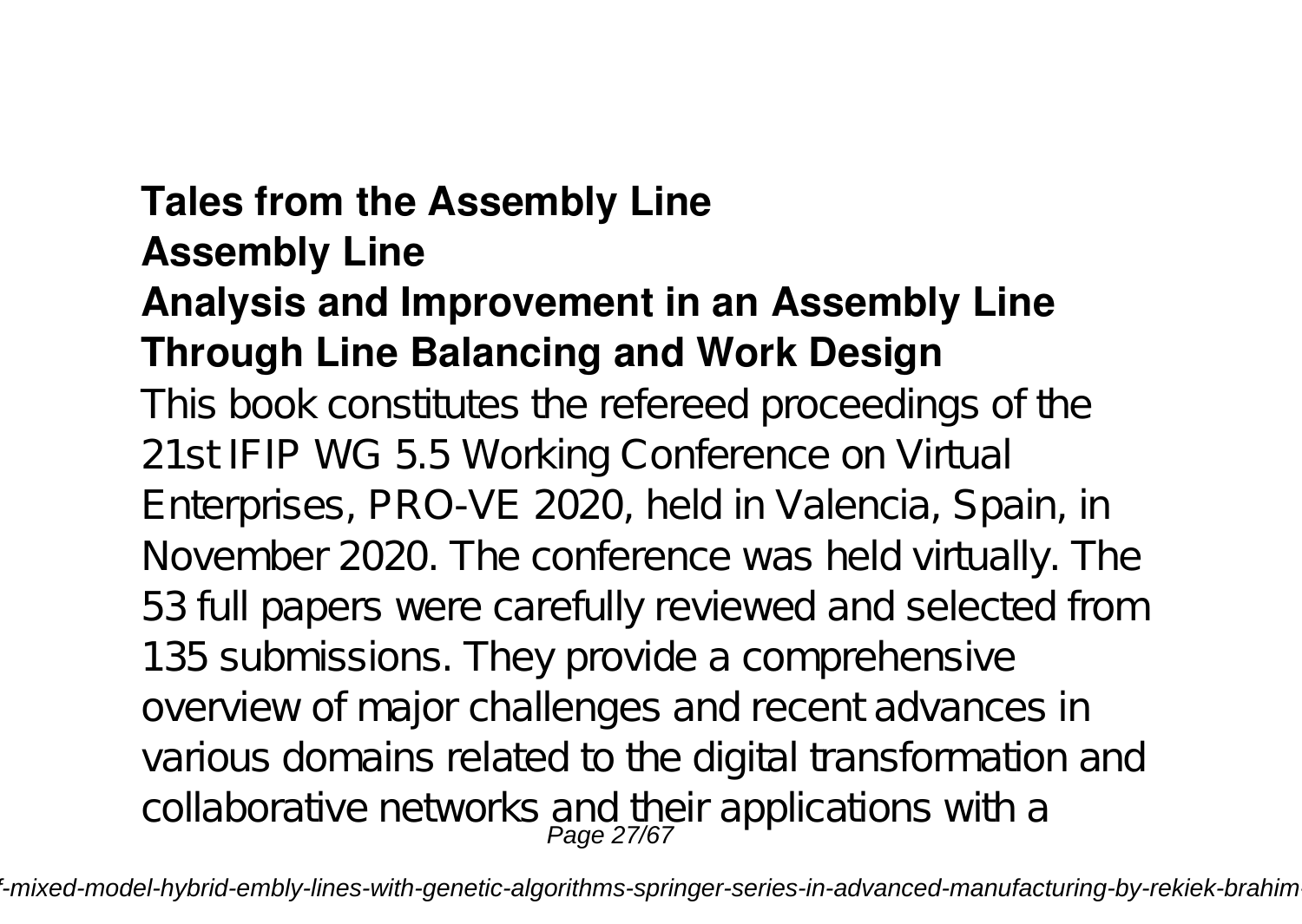strong focus on the following areas related to the main theme of the conference: collaborative business ecosystems; collaborative business models; collaboration platform; data and knowledge services; blockchain and knowledge graphs; maintenance, compliance and liability; digital transformation; skills for organizations of the future; collaboration in open innovation; collaboration in supply chain; simulation and analysis in collaborative systems; product and service systems; collaboration impacts; boosting sustainability through collaboration in Agri-food 4.0; digital innovation hubs for digitalizing European industry; and collaborative networks for health and wellness data management.<br>Page 28/67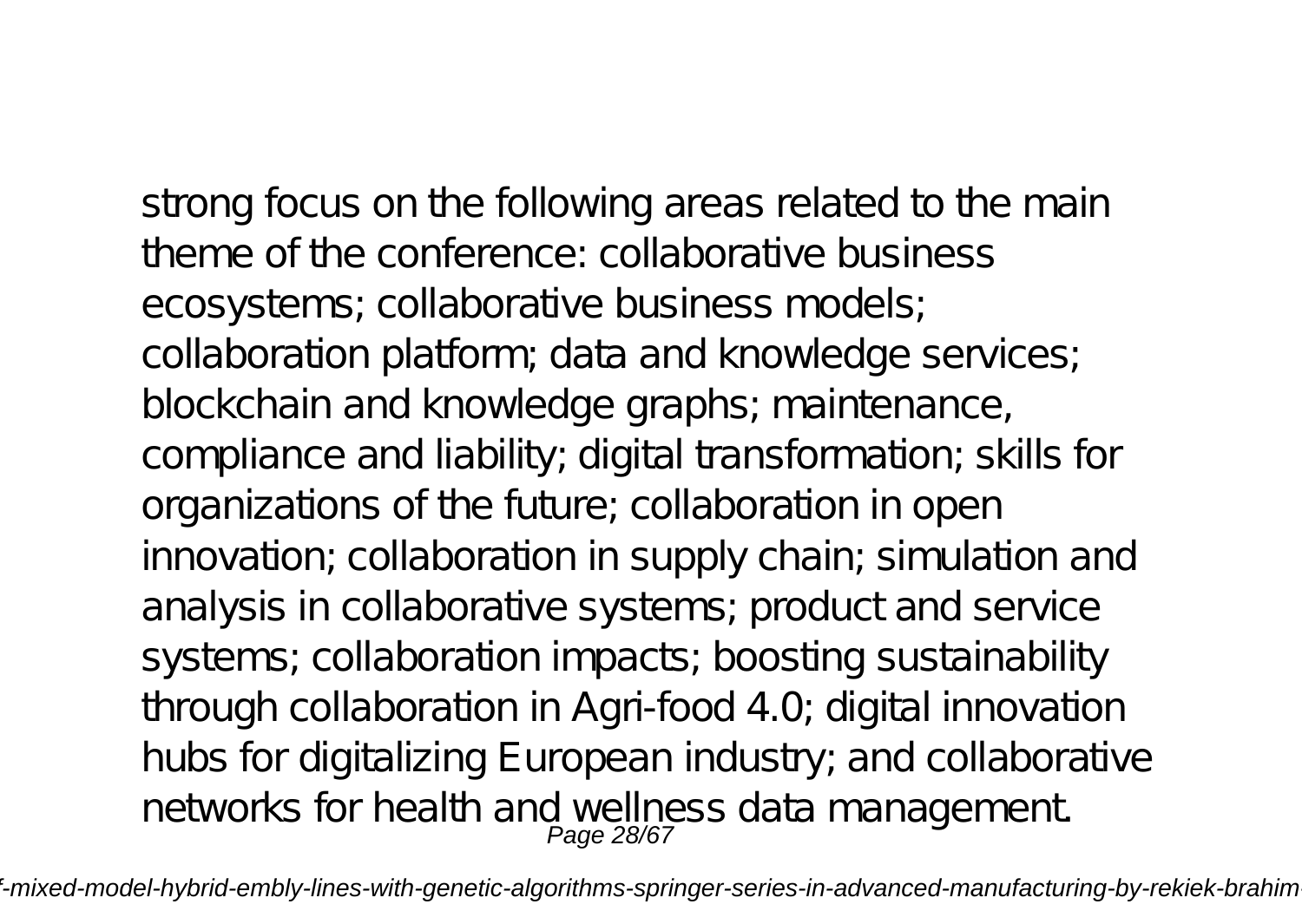An assembly line is a manufacturing process in which parts are added to a product in a sequential manner using optimally planned logistics to create a finished product in the fastest possible way. It is a flow-oriented production system where the productive units performing the operations, referred to as stations, are aligned in a serial manner. The present edited book is a collection of 12 chapters written by experts and well-known professionals of the field. The volume is organized in three parts according to the last research works in assembly line subject. The first part of the book is devoted to the assembly line balancing problem. It includes chapters dealing with different problems of Page 29/67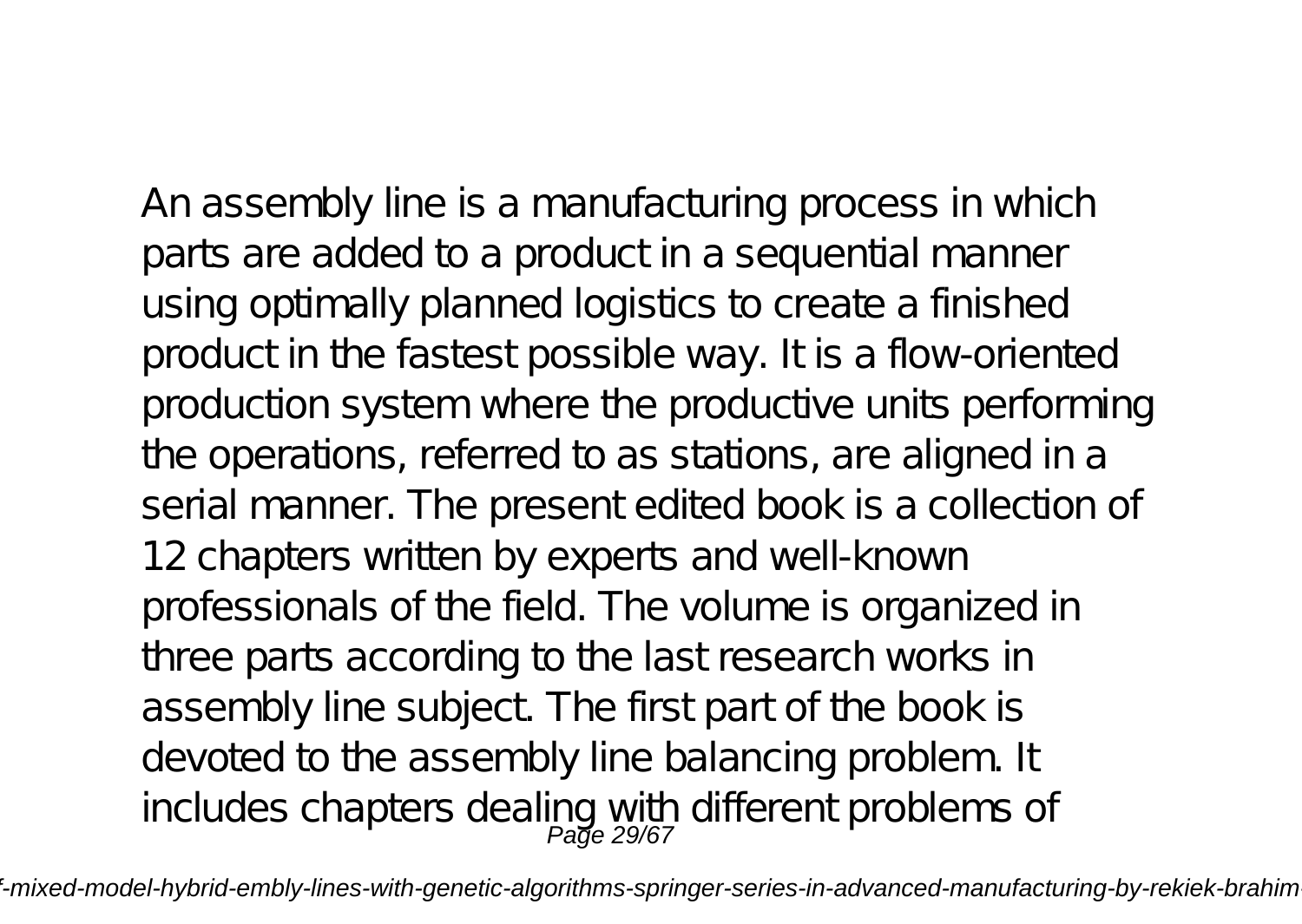ALBP. In the second part of the book some optimization problems in assembly line structure are considered. In many situations there are several contradictory goals that have to be satisfied simultaneously. The third part of the book deals with testing problems in assembly line. This section gives an overview on new trends, techniques and methodologies for testing the quality of a product at the end of the assembling line. The International Conference on Industrial Engineering and Engineering Management is sponsored by the Chinese Industrial Engineering Institution, CMES, which is the only national-level academic society for Industrial

Engineering. The conference is held annually as the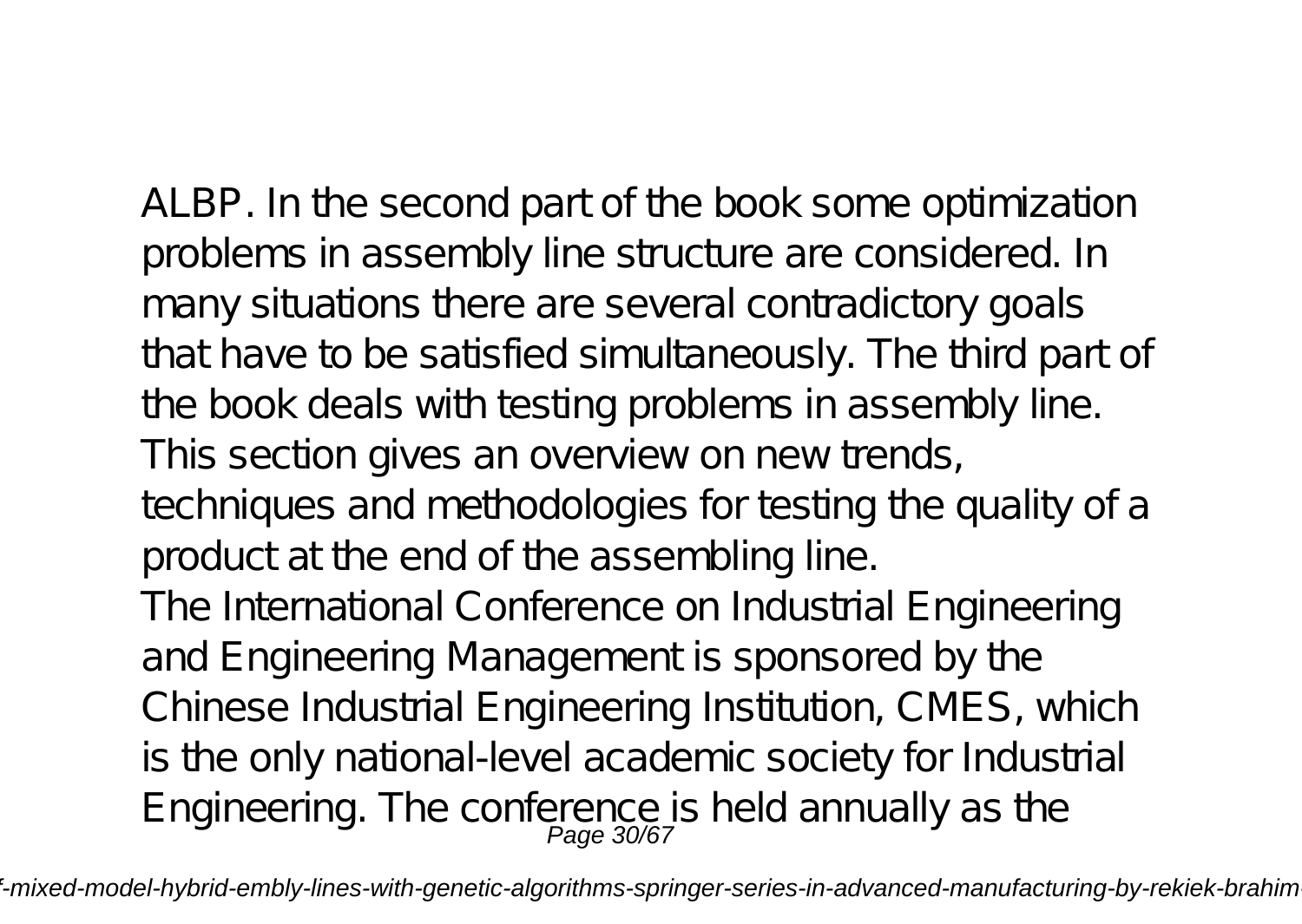major event in this arena. Being the largest and the most authoritative international academic conference held in China, it provides an academic platform for experts and entrepreneurs in the areas of international industrial engineering and management to exchange their research findings. Many experts in various fields from China and around the world gather together at the conference to review, exchange, summarize and promote their achievements in the fields of industrial engineering and engineering management. For example, some experts pay special attention to the current state of the application of related techniques in China as well as their future prospects, such as green product design,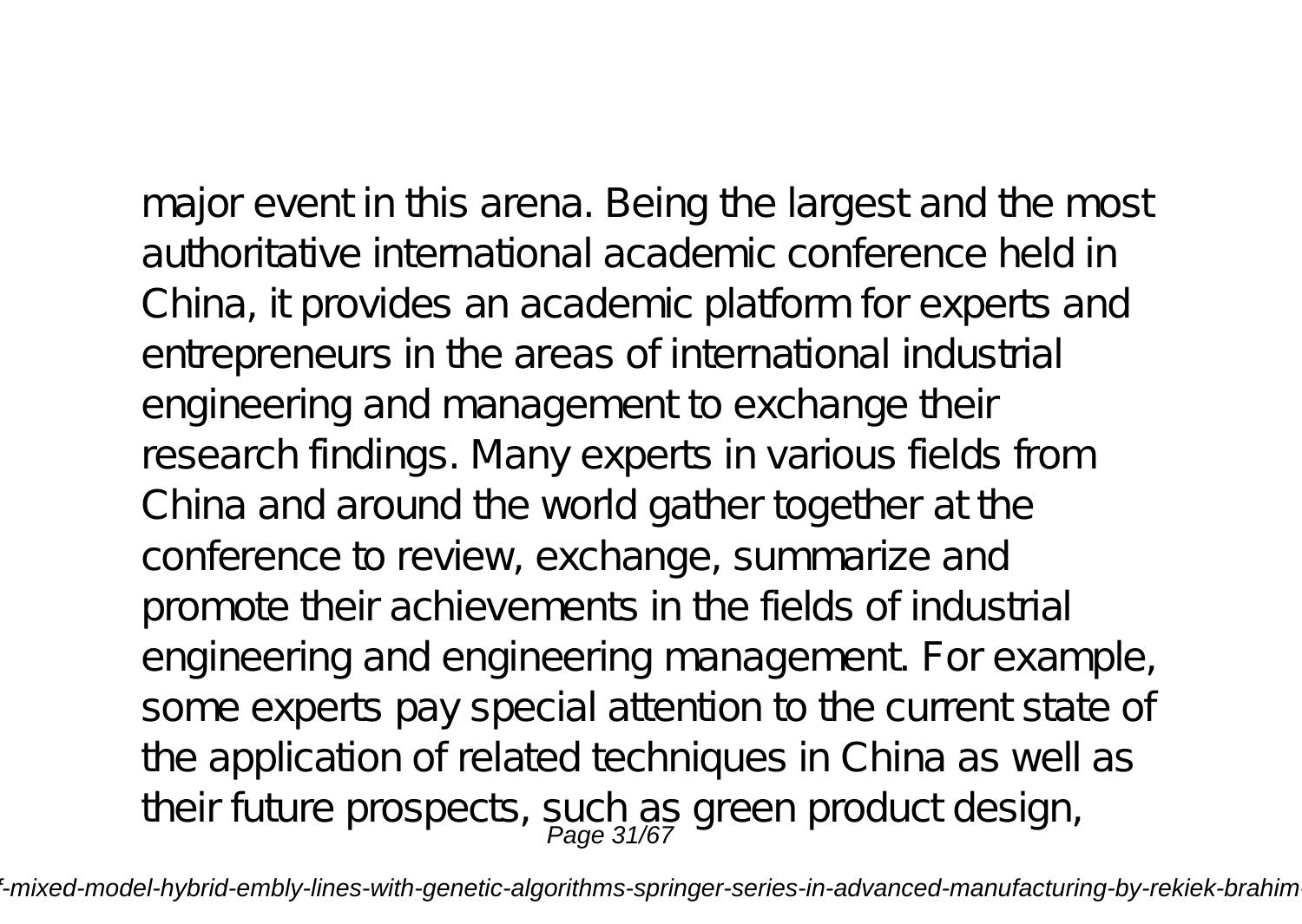quality control and management, supply chain and logistics management to address the need for, amongst other things low-carbon, energy-saving and emissionreduction. They also offer opinions on the outlook for the development of related techniques. The proceedings offers impressive methods and concrete applications for experts from colleges and universities, research institutions and enterprises who are engaged in theoretical research into industrial engineering and engineering management and its applications. As all the papers are of great value from both an academic and a practical point of view, they also provide research data for international scholars who are investigating Chinese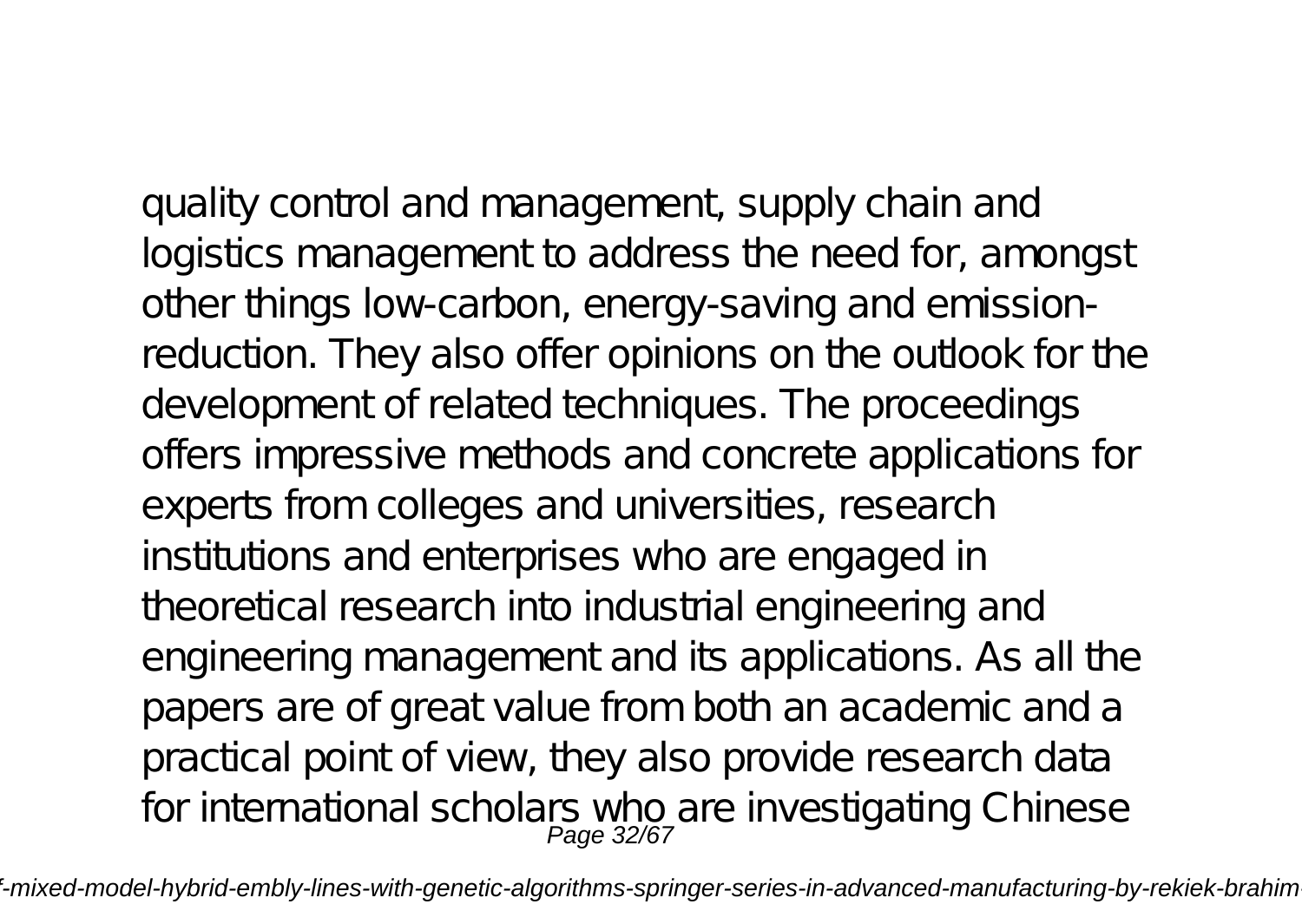style enterprises and engineering management. The book deals with two main decision problems which arise when flow-line production systems are installed and operated. The assembly line balancing problem consists of partitioning the work, necessary to assemble the product(s), among different stations of an assembly line. If several models of a product are jointly processed on a line, this medium-term problem is connected with the short-term problem of determining an operating sequence of the models. In Part I balancing and sequencing problems are discussed, classified, and arranged within a hierarchical planning system. In the present second edition special emphasis is given to u-<br>Page 33/67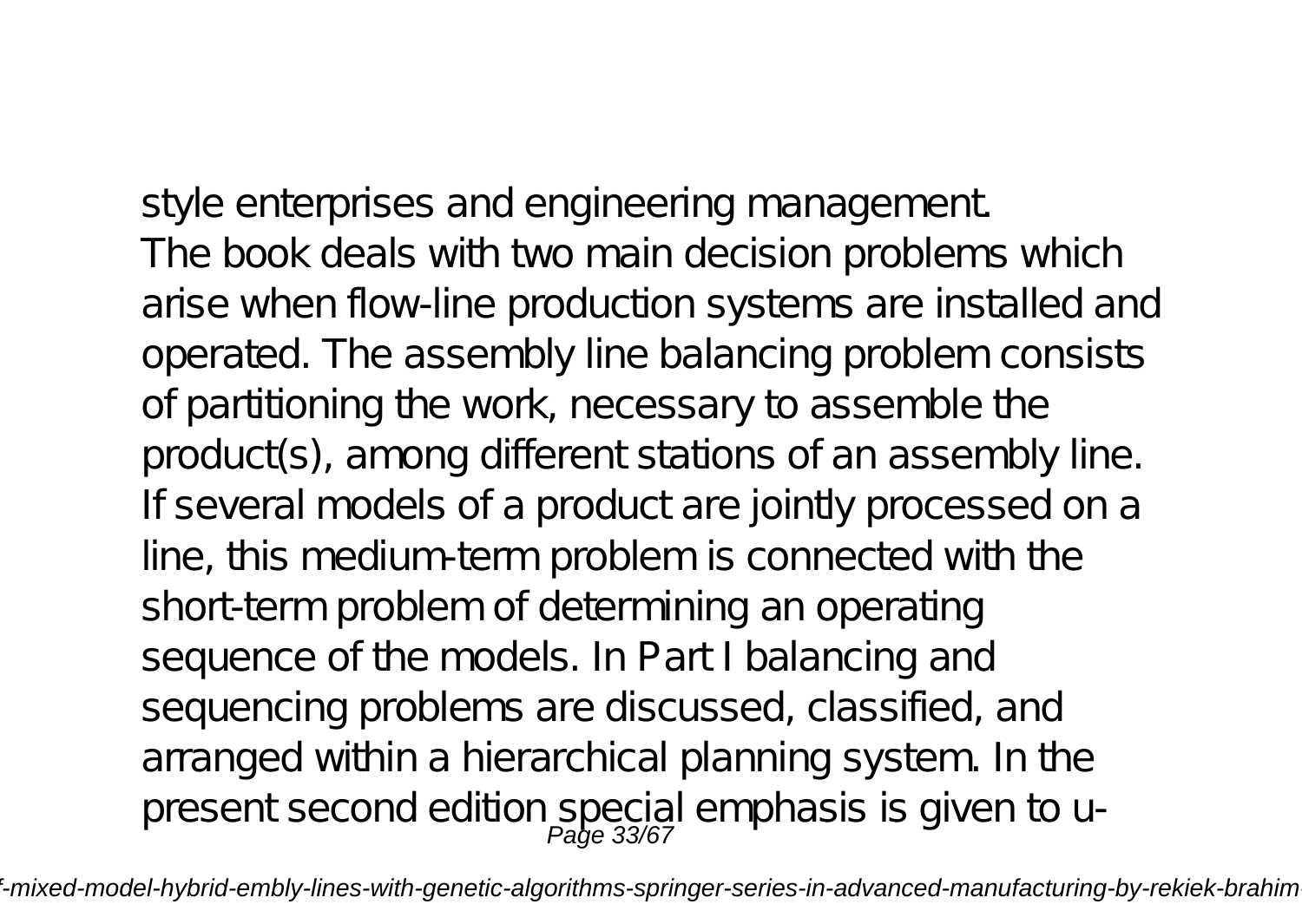shaped assembly lines which are important components of modern just-in-time production systems. Part II is concerned with exact and heuristic procedures for solving those decision problems. For each problem type considered, a survey of existing procedures is given and new efficient solution methods are developed. Comprehensive numerical investigations showing the effectiveness of the new methods and their superiority over existing approaches are reported. 21st IFIP WG 5.5 Working Conference on Virtual Enterprises, PRO-VE 2020, Valencia, Spain, November 23–25, 2020, Proceedings Restructuring and Balancing of the Bus Pre-assembly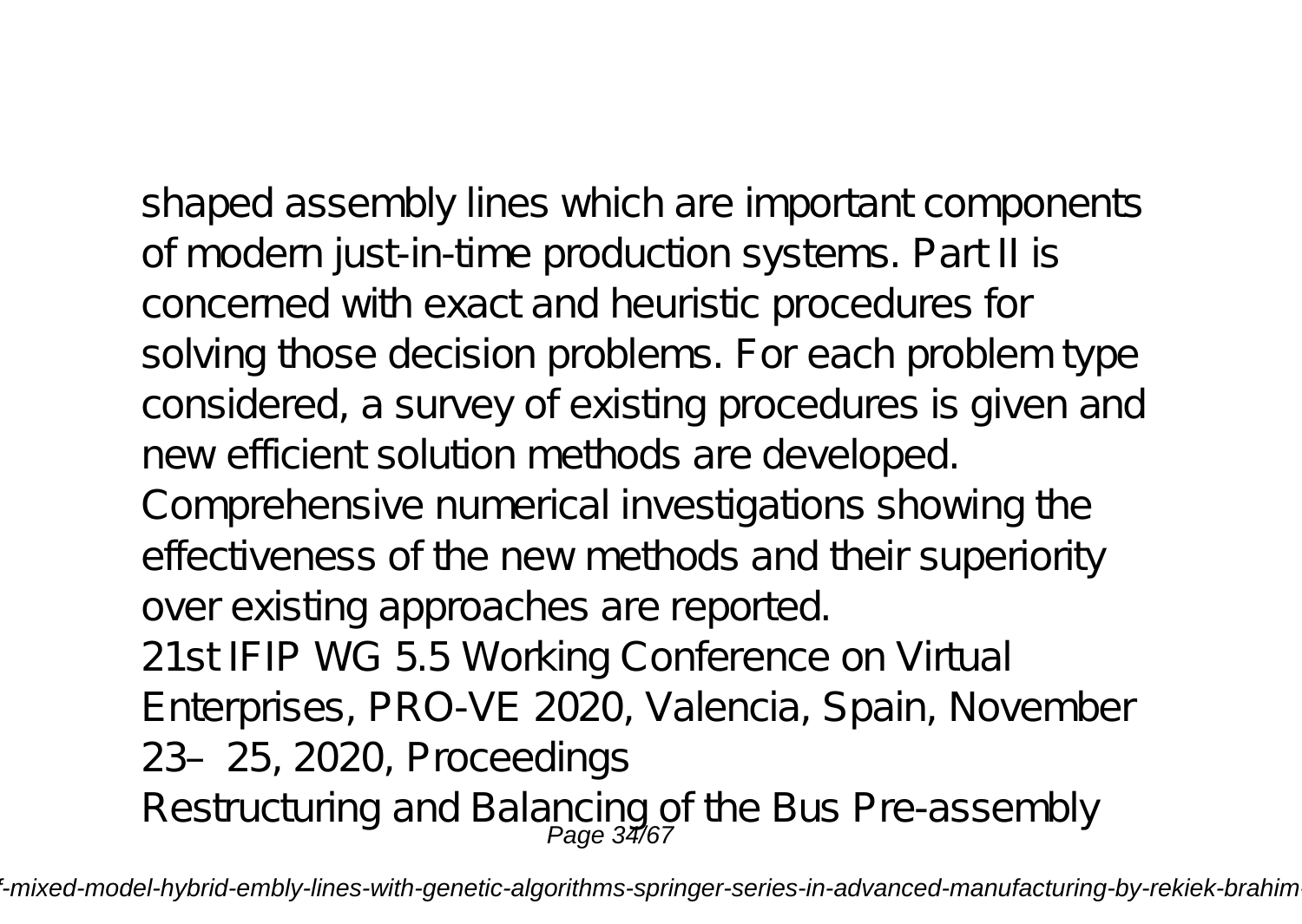Line at MAN Nutzfahrzeuge AG Ankara Factory Multiobjective Genetic Algorithm Approach True Lean Continuous Flow Industrial Assembly Assembly Line Balancing Problem Single and Two-Sided Structures

**Assembly lines are productive systems, which are very efficient for homogeneous products. In the automotive industry, an assembly line is used in the production of several vehicle variants, including numerous configurations, options, and add-ins. As a result, assembly lines must be at the same time specialized to provide high efficiency, but also** Page 35/67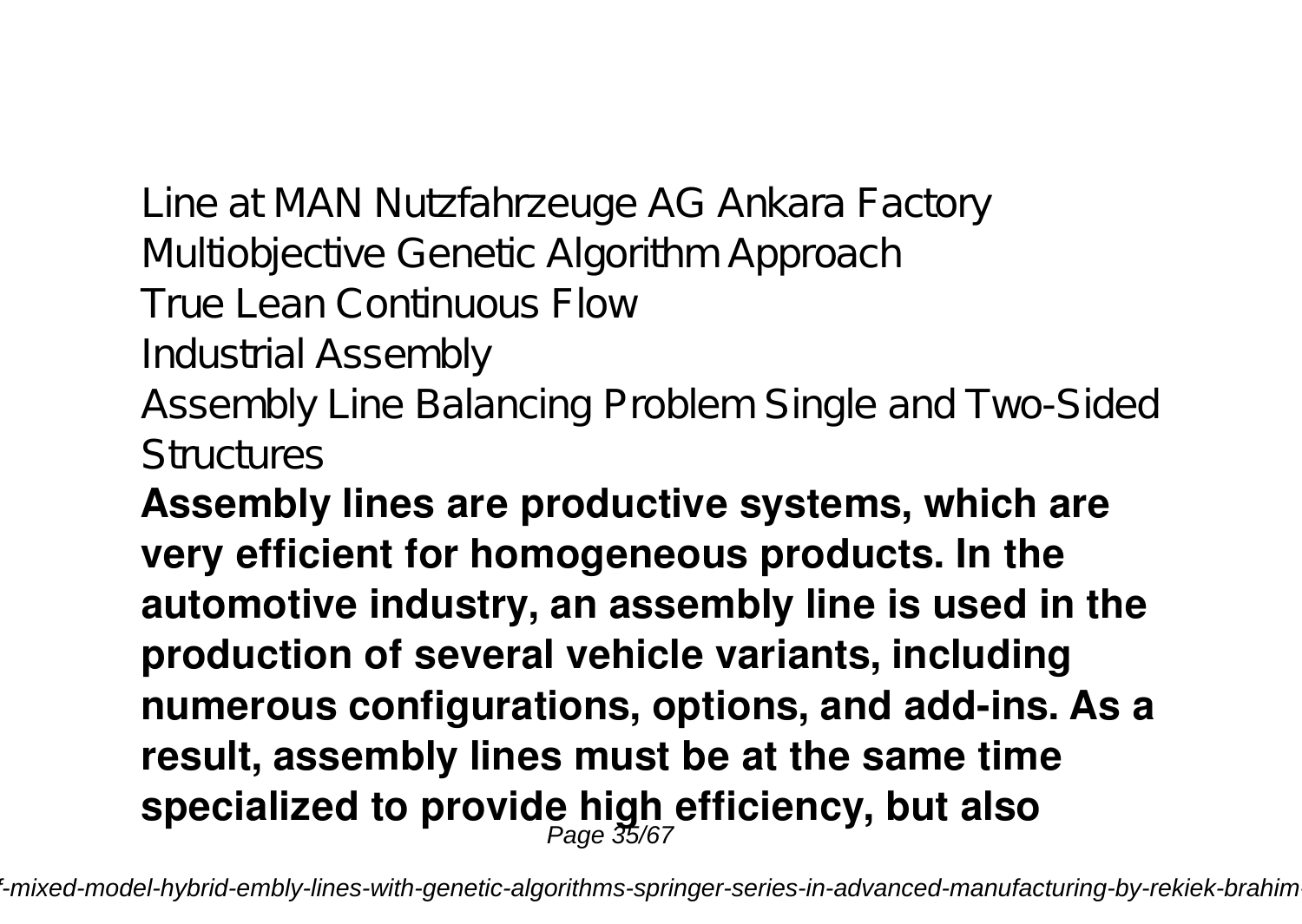**flexible to allow the mass customization of the vehicles. In this book, the planning of assembly lines for uncertain demand is tackled and optimization algorithms are offered for the balancing of such lines. Building an assembly line is a commitment of several months or even years, it is understandable that the demand will fluctuate during the lifetime of an assembly line. New products are developed, others are removed from the market, and the decision of the final customer plays a role on the immediate demand. Therefore, the variation and uncertainty of the demand must be** accounted for in an assembly line. In this book,<br>*Page 36/67*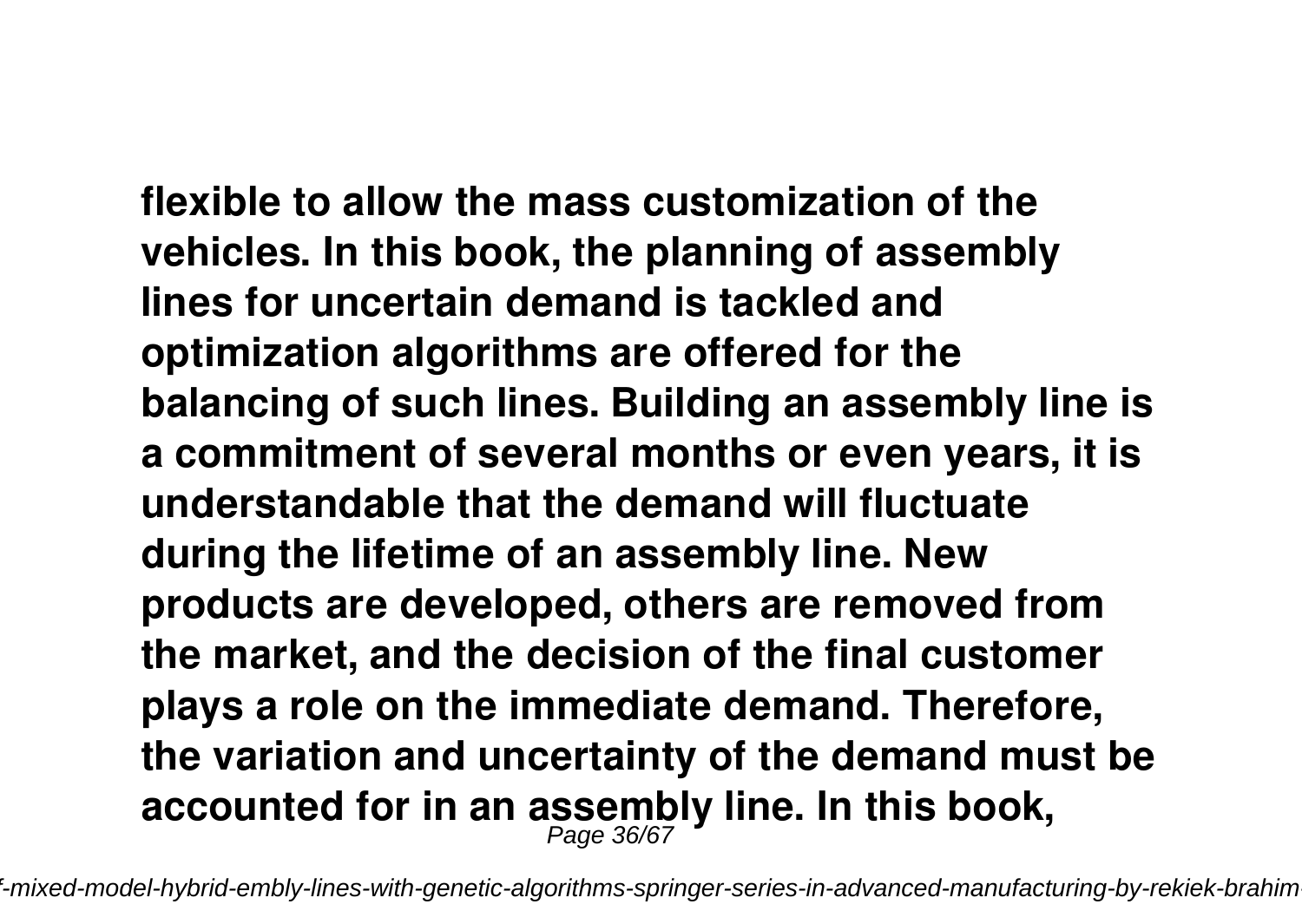**methods dealing with random demand or random production sequence are presented, so that the practitioners can plan more robust and efficient production systems.**

**The first comprehensive book to uniquely combine the three fields of systems engineering,**

**operations/production systems, and multiple criteria decision making/optimization Systems engineering is the art and science of designing, engineering, and building complex systems—combining art, science, management, and engineering disciplines. Operations and Production Systems with Multiple Objectives covers all classical topics of operations** Page 37/67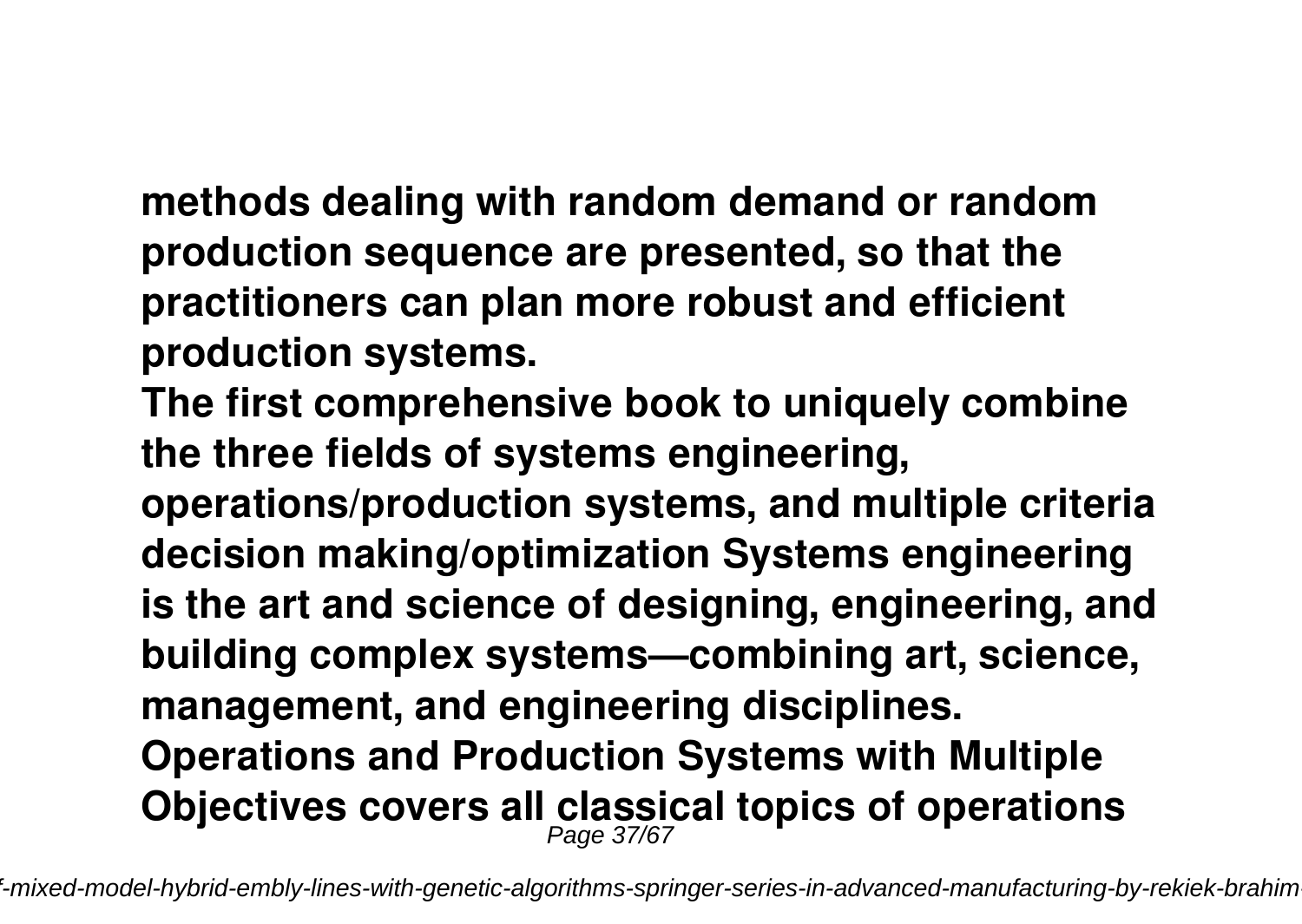**and production systems as well as new topics not seen in any similiar textbooks before: small-scale design of cellular systems, large-scale design of complex systems, clustering, productivity and efficiency measurements, and energy systems. Filled with completely new perspectives, paradigms, and robust methods of solving classic and modern problems, the book includes numerous examples and sample spreadsheets for solving each problem, a solutions manual, and a book companion site complete with worked examples and supplemental articles. Operations and Production Systems with Multiple Objectives will teach readers: How** Page 38/67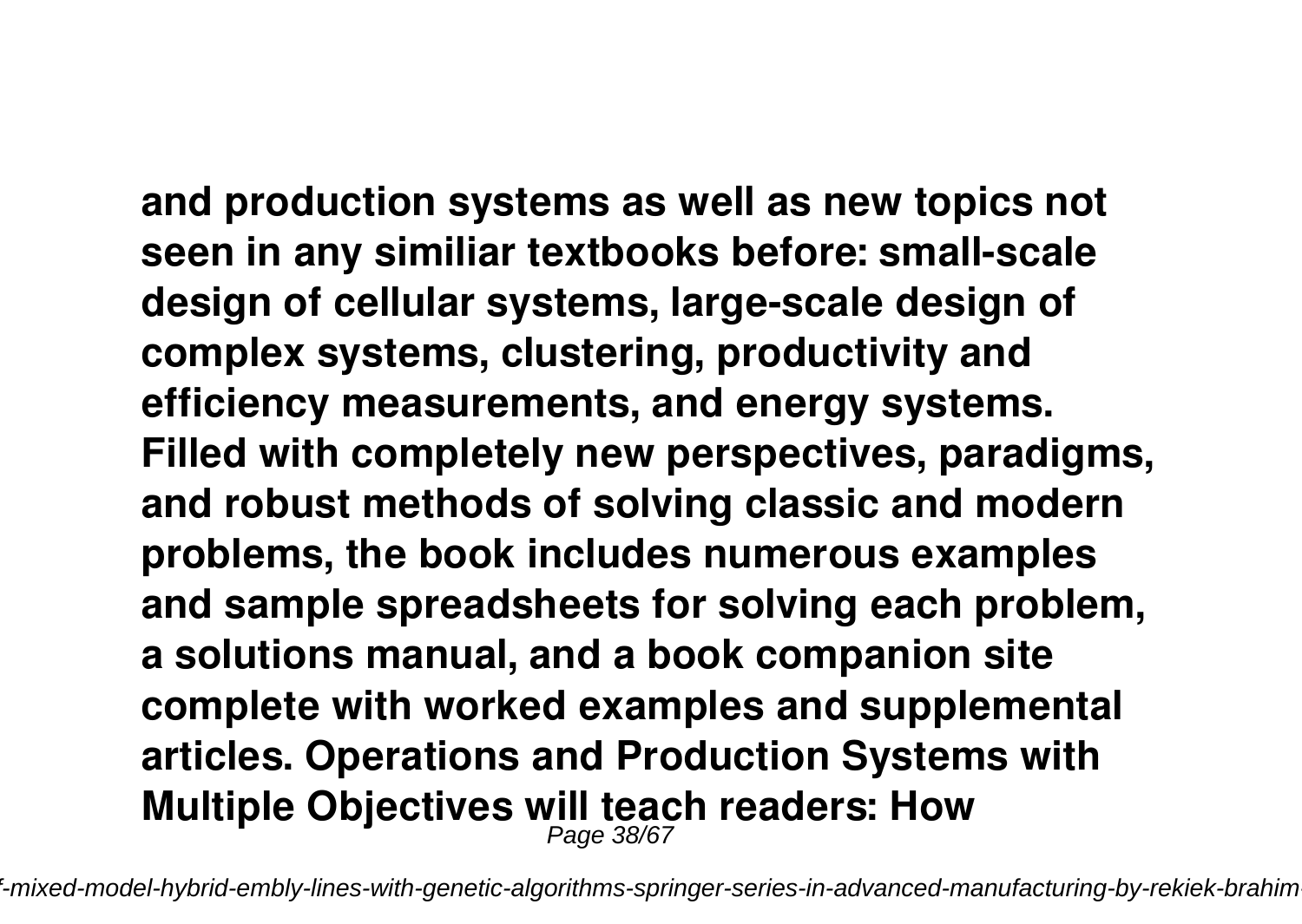**operations and production systems are designed and planned How operations and production systems are engineered and optimized How to formulate and solve manufacturing systems problems How to model and solve interdisciplinary and systems engineering problems How to solve decision problems with multiple and conflicting objectives This book is ideal for senior undergraduate, MS, and PhD graduate students in all fields of engineering, business, and management as well as practitioners and researchers in systems engineering, operations, production, and**

**manufacturing.**

Page 39/67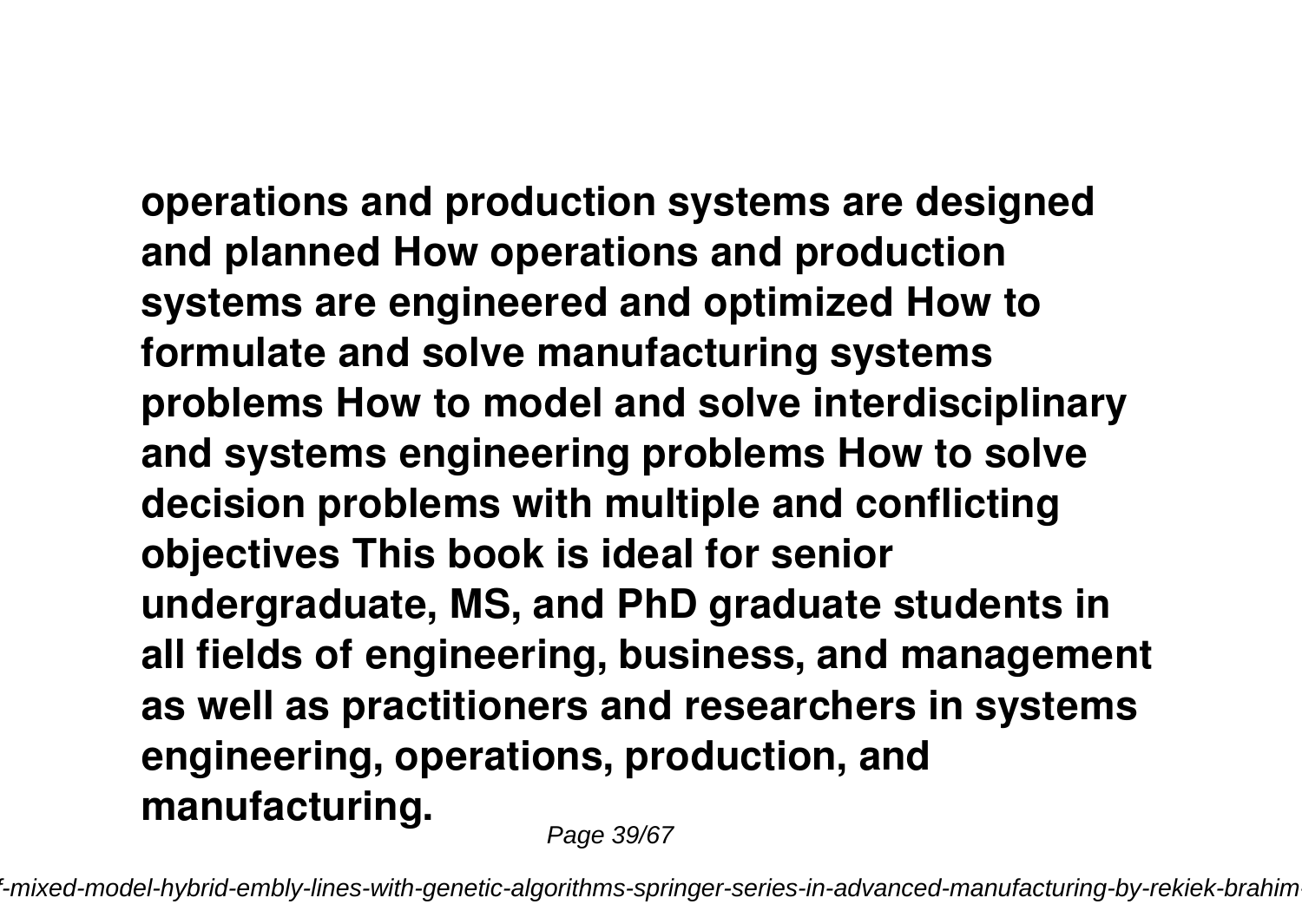**Take the next step in Integrated Product and Process Development This pioneering book is the first to apply state-of-the-art computational intelligence techniques to all phases of manufacturing system design and operations. It equips engineers with a superior array of new tools for optimizing their work in Integrated Product and Process Development. Drawing on his extensive experience in the field of advanced manufacturing, Andrew Kusiak has masterfully embedded coverage of data mining, expert systems, neural networks, autonomous reasoning techniques, and other computational methods in chapters that cover all** Page 40/67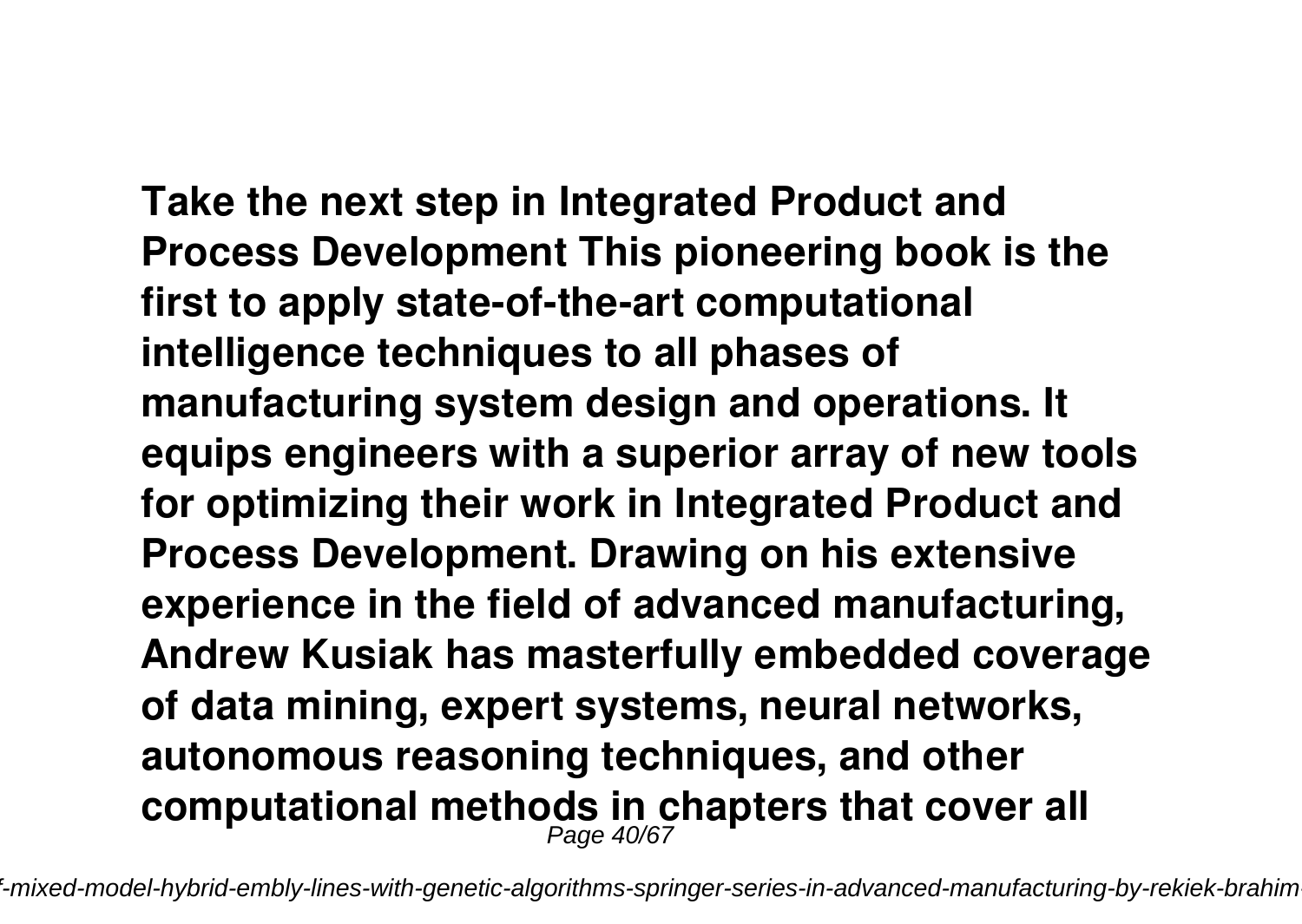**key facets of integrated manufacturing system design and operations, including: \* Process planning \* Setup reduction \* Production planning and scheduling \* Kanban systems \* Manufacturing equipment selection \* Group technology \* Facilities and manufacturing cell layout \* Warehouse layout \* Manufacturing system product and component design \* Supplier evaluation Each chapter includes questions and problems that address key issues on model integration and the use of computational intelligence approaches to solve difficulties across many areas of an enterprise. Examples and case studies from real-world industrial projects illustrate** Page 41/67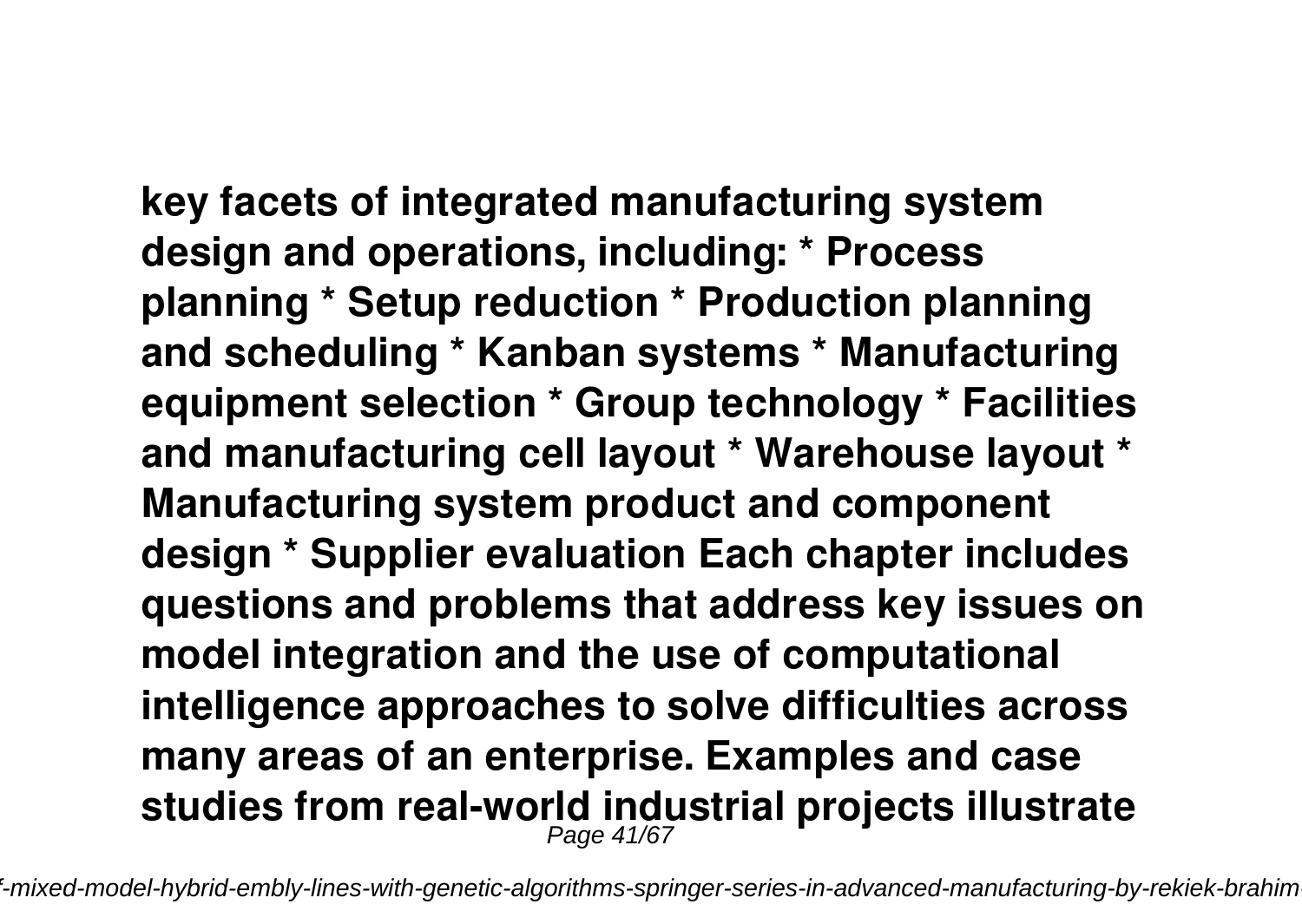**the powerfulapplication potential of the computational techniques. Comprehensive in scope and flexible in approach, Computational Intelligence in Design and Manufacturing is right in step with the enterprise of the future: extended, virtual, modeldriven, knowledge-based, and integrated in time and space. It is essential reading for forward-thinking students and professional engineers and managers working in design systems, manufacturing, and related areas.**

**This book has resulted from the activities of IFAC TC 5.2 "Manufacturing Modelling for Management and Control". The book offers an introduction and** Page 42/67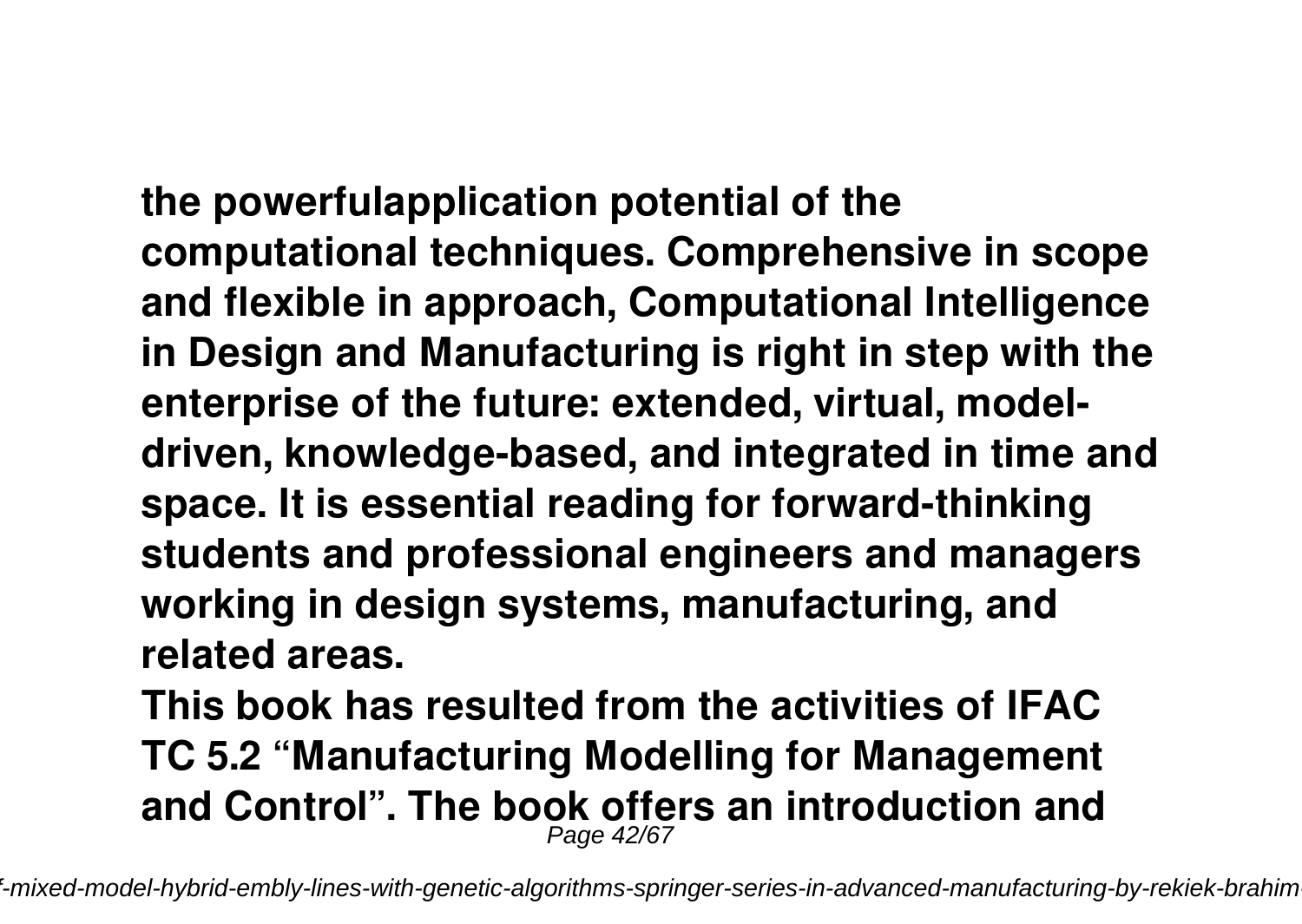**advanced techniques of scheduling applications to cloud manufacturing and Industry 4.0 systems for larger audience. This book uncovers fundamental principles and recent developments in the theory and application of scheduling methodology to cloud manufacturing and Industry 4.0. The purpose of this book is to present recent developments in scheduling in cloud manufacturing and Industry 4.0 and to systemize these developments in new taxonomies and methodological principles to shape this new research domain. This book addresses the needs of both researchers and practitioners to uncover the challenges and opportunities of** Page 43/67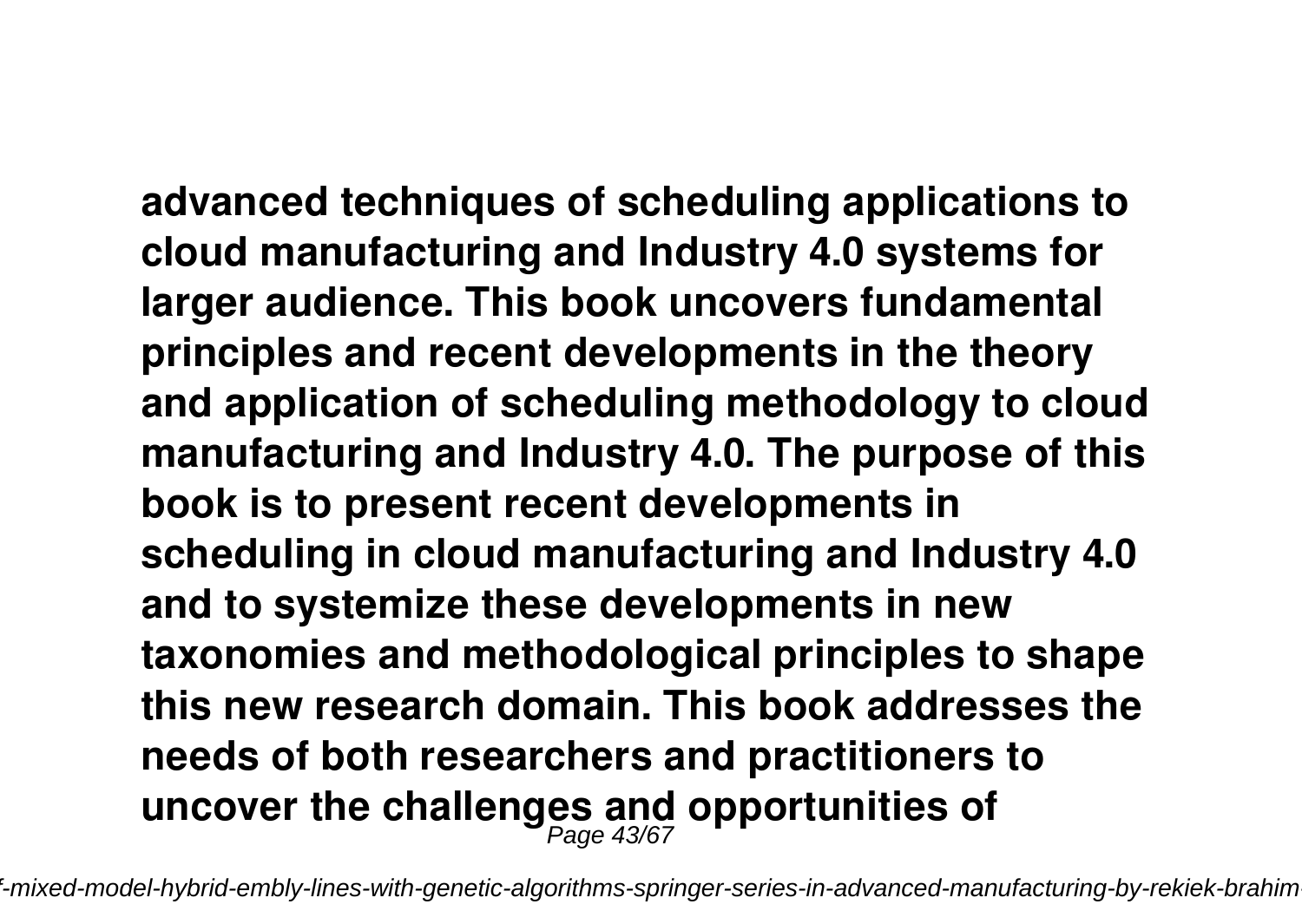**scheduling techniques' applications to cloud manufacturing and Industry 4.0. For the first time, it comprehensively conceptualizes scheduling in cloud manufacturing and Industry 4.0 systems as a new research domain. The chapters of the book are written by the leading international experts and utilize methods of operations research, industrial engineering and computer science. Such a multidisciplinary combination is unique and comprehensively deciphers major problem taxonomies, methodologies, and applications to scheduling in cloud manufacturing and Industry 4.0. Third International Workshop, ANTS 2002, Brussels,** Page 44/67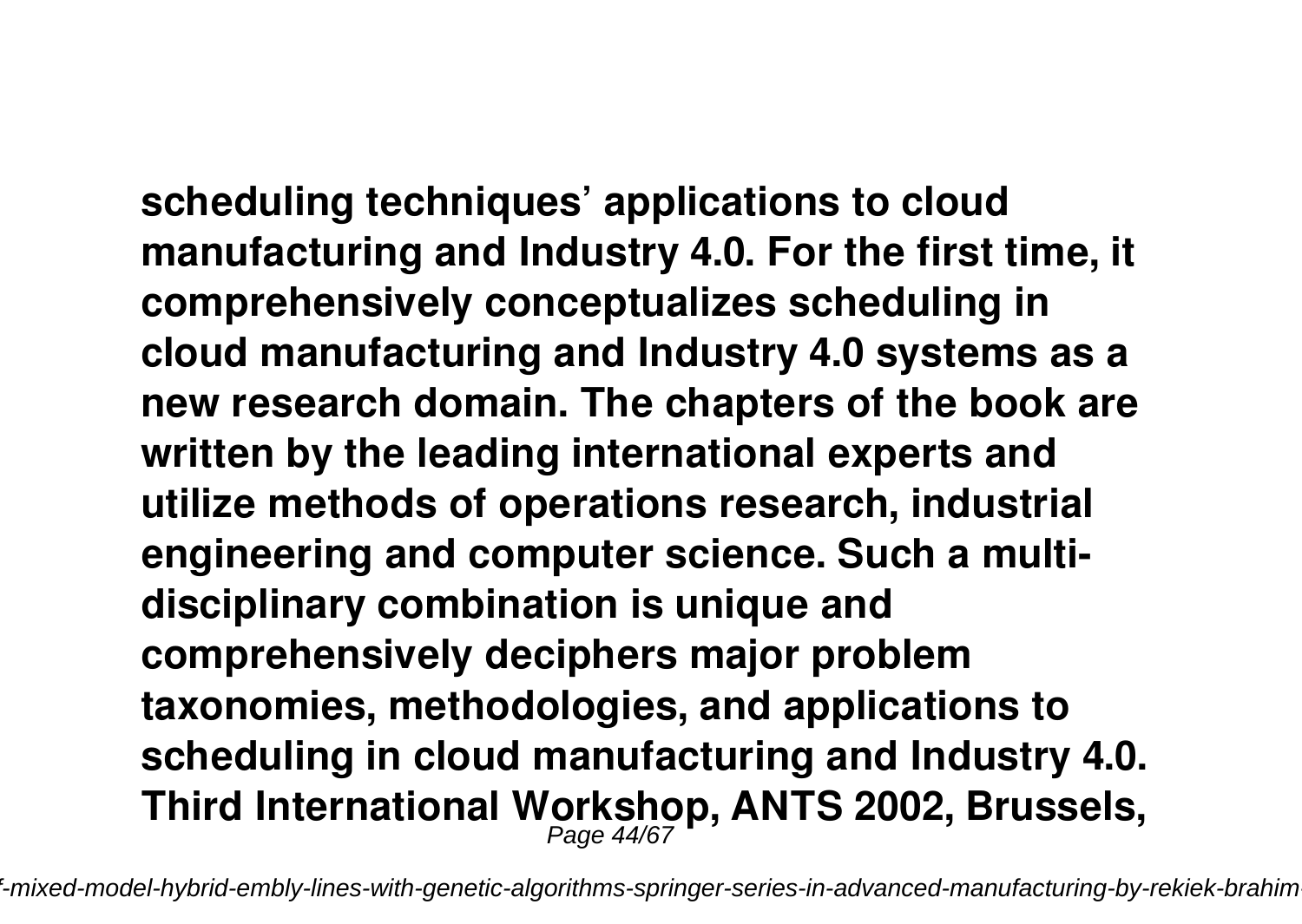**Belgium, September 12-14, 2002. Proceedings Designing, Constructing, and Managing a Lean Assembly Line International Asia Conference on Industrial Engineering and Management Innovation (IEMI2012) Proceedings Kaizen Assembly Methodology and Applications Assembly Line Design and Optimization This book constitutes the proceedings of the 15th International Conference on Modeling Decisions for Artificial Intelligence, MDAI 2018, held in Mallorca, Spain, in October**

Page 45/67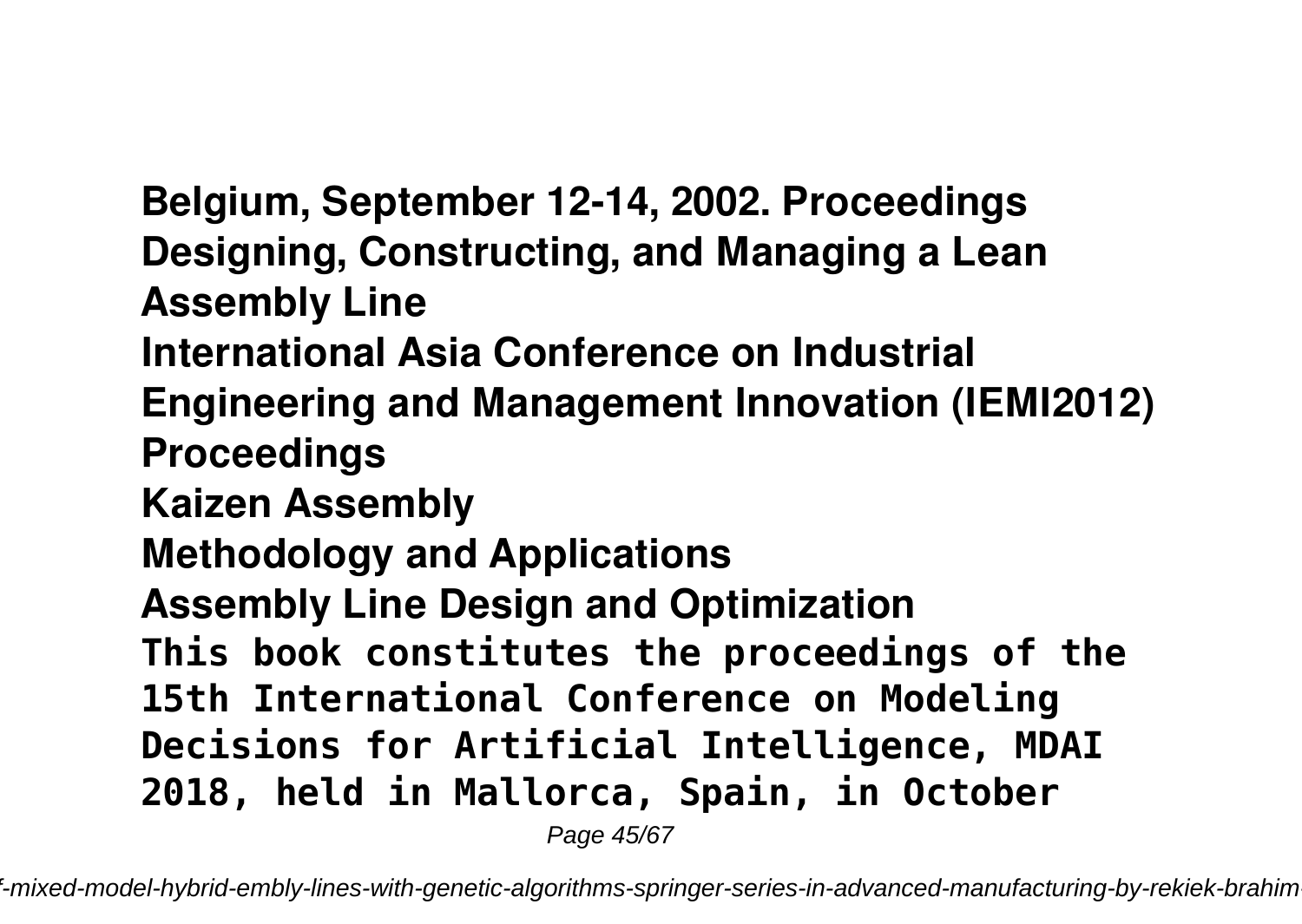**2018. The 24 papers presented in this volume were carefully reviewed and selected from 43 submissions. The book also contains one invited talk in full paper length. The papers were organized in topical sections named: aggregation operators, fuzzy measures and integrals; decision making; clustering and classification; and data privacy and security. Assembly line has been widely used in producing complex items, such as automobiles**

**and other transportation equipment, household appliances and electronic goods. Assembly line balancing is to maximize the efficiency** Page 46/67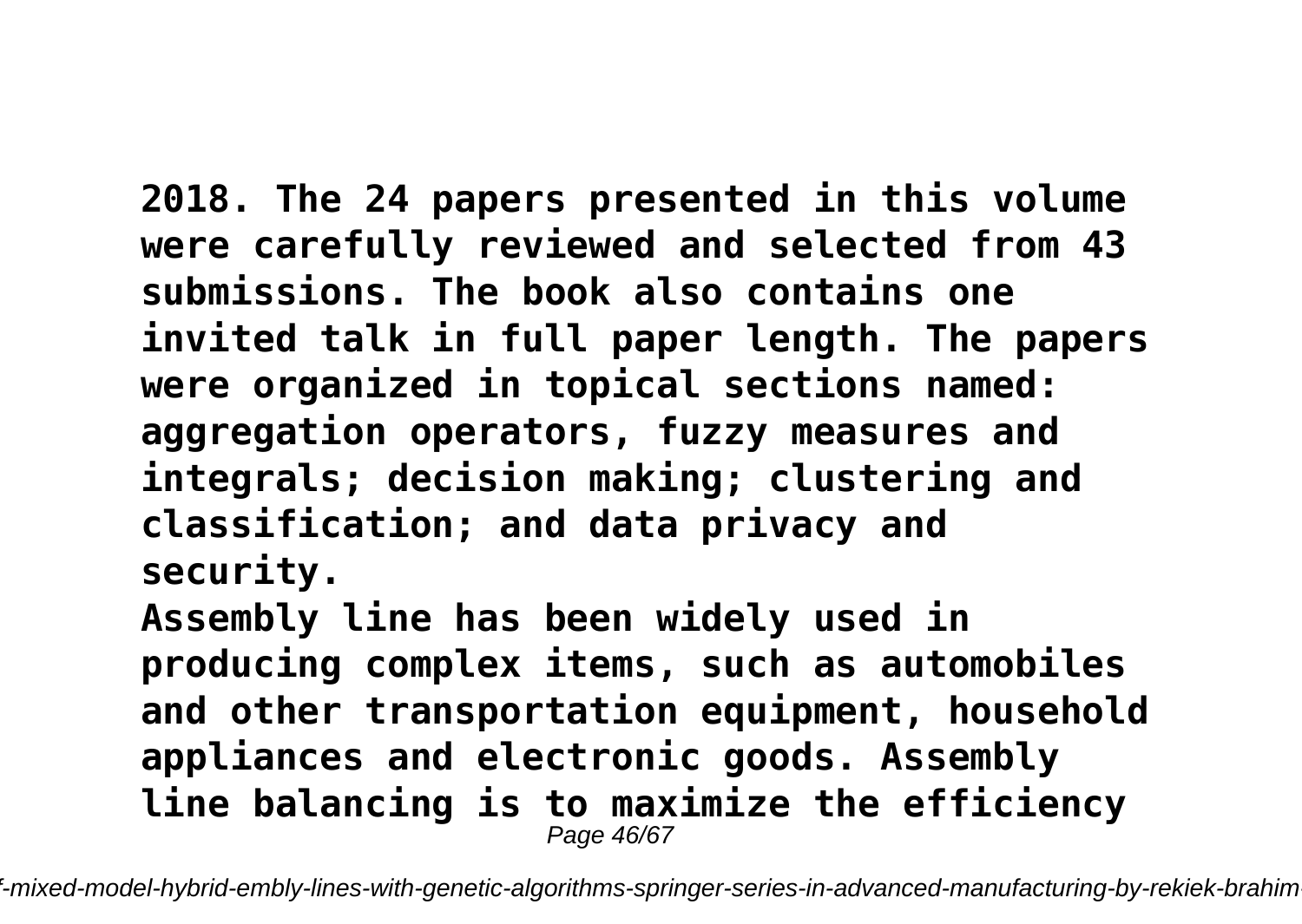**of the assembly line so that the optimal production rate or optimal length of the line is obtained. Since the 1950s there has been a plethora of research studies focusing on the methodologies for assembly line balancing. Methods and algorithms were developed to balance an assembly line, which is operated by human workers, in a fast and efficient fashion. However, more and more assembly lines are incorporating automation in the design of the line, and in that case the line balancing problem structure is altered. For these automated assembly lines, novel algorithms are provided in this dissertation** Page 47/67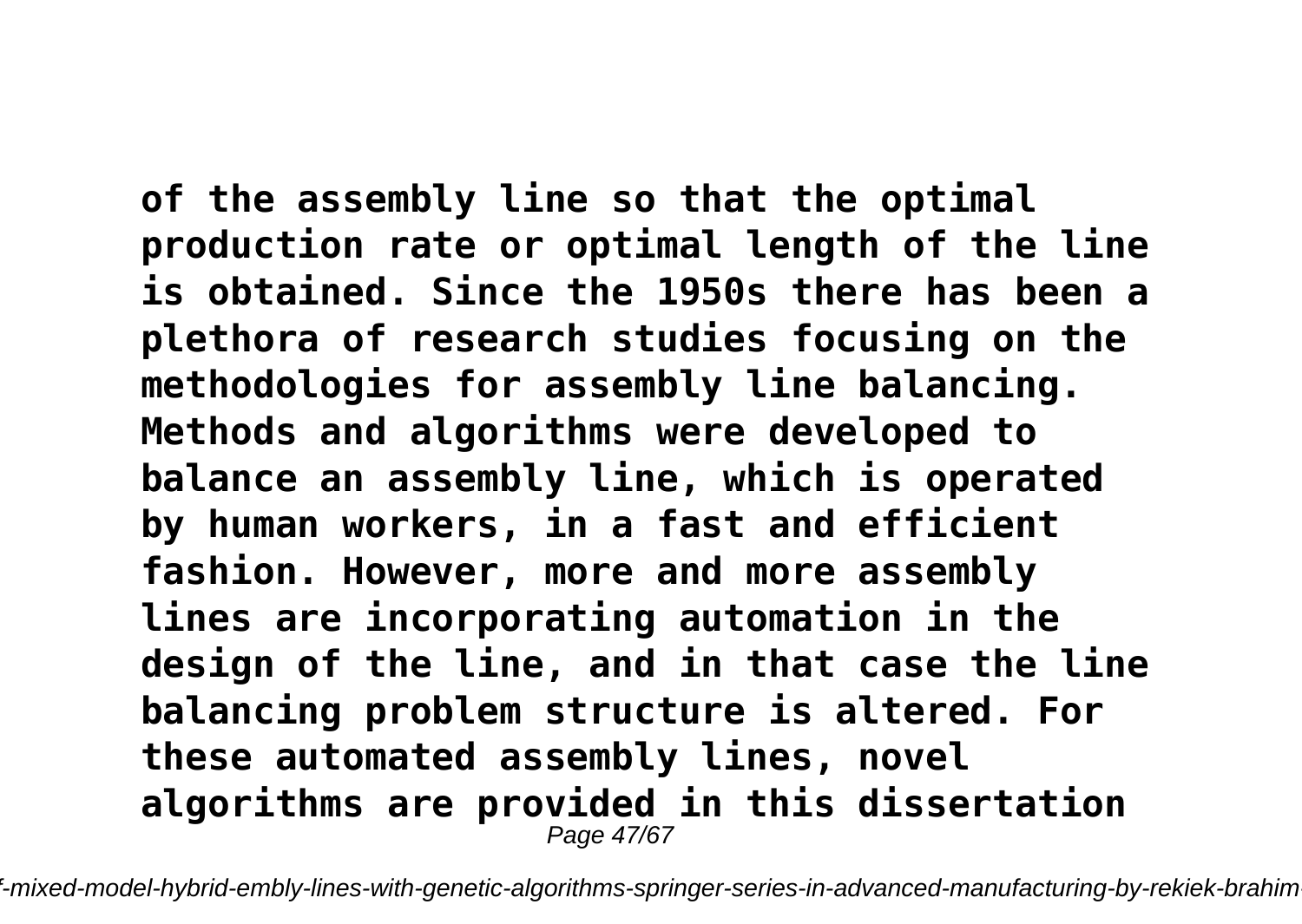**to efficiently solve the automated line balancing problem when the assembly line includes learning automata. Recent studies show that the task time can be improved during production due to machine learning, which gives the opportunities to rebalance the assembly line as the improvements occur and are observed. The concept of assembly line rebalancing or task reassignment are crucial for the assembly which is designed for small volume production because of the demand variation and rapid innovation of new product. In this dissertation, two forms of rebalancing are provided, forward planning** Page 48/67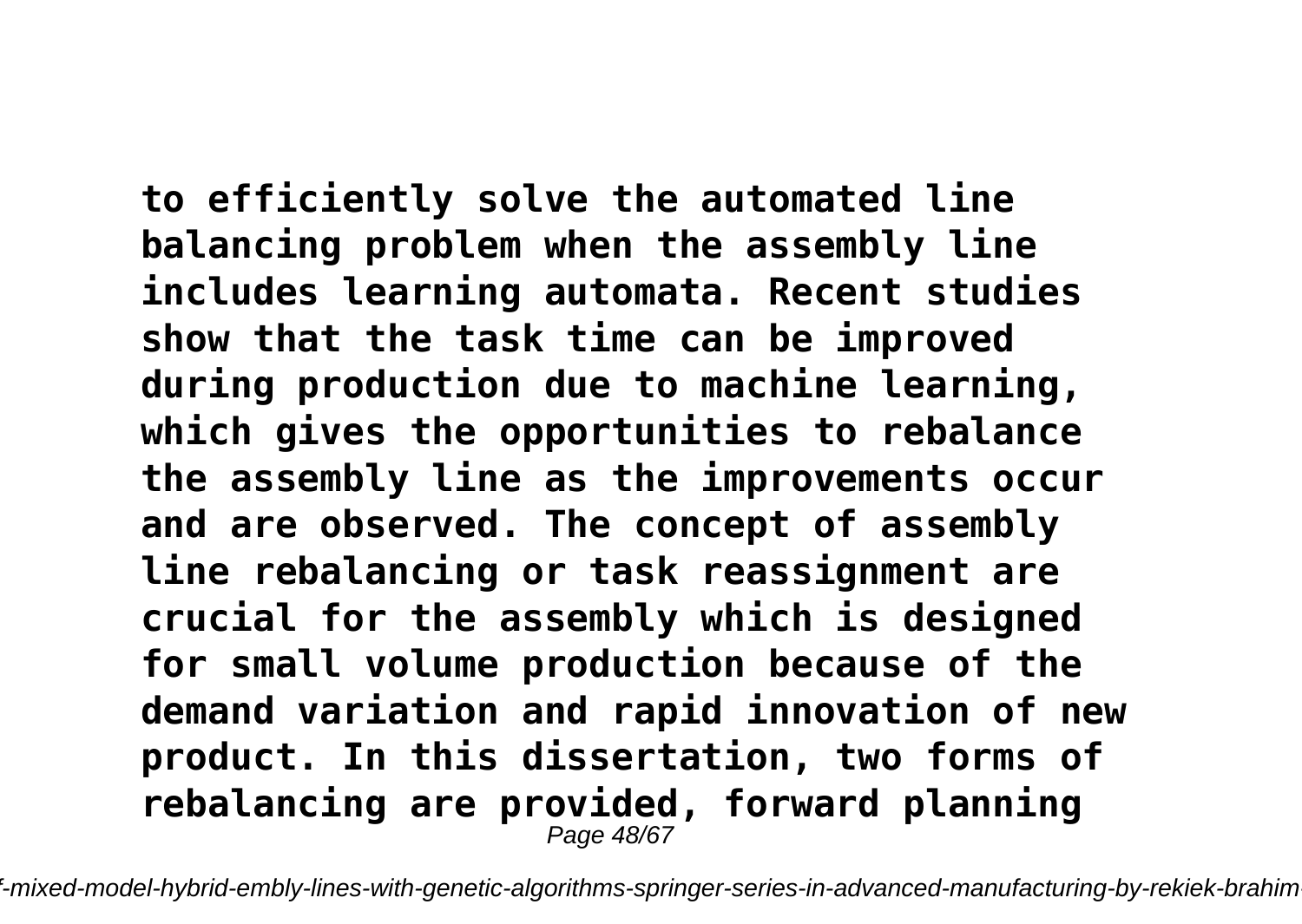**and real time adjustment. The first one is to develop a planning schedule before production begins given the task time improvement is deterministic. The second one is to rebalance the line after the improvements are realized given the task time improvement is random. Algorithms address one sided and two sided assembly lines are proposed. Computation experiments are performed in order to test the performance of the novel algorithms and empirically validate the merit of improvement of production statistics. This book is dedicated to the latest findings on the design and optimization of production**

Page 49/67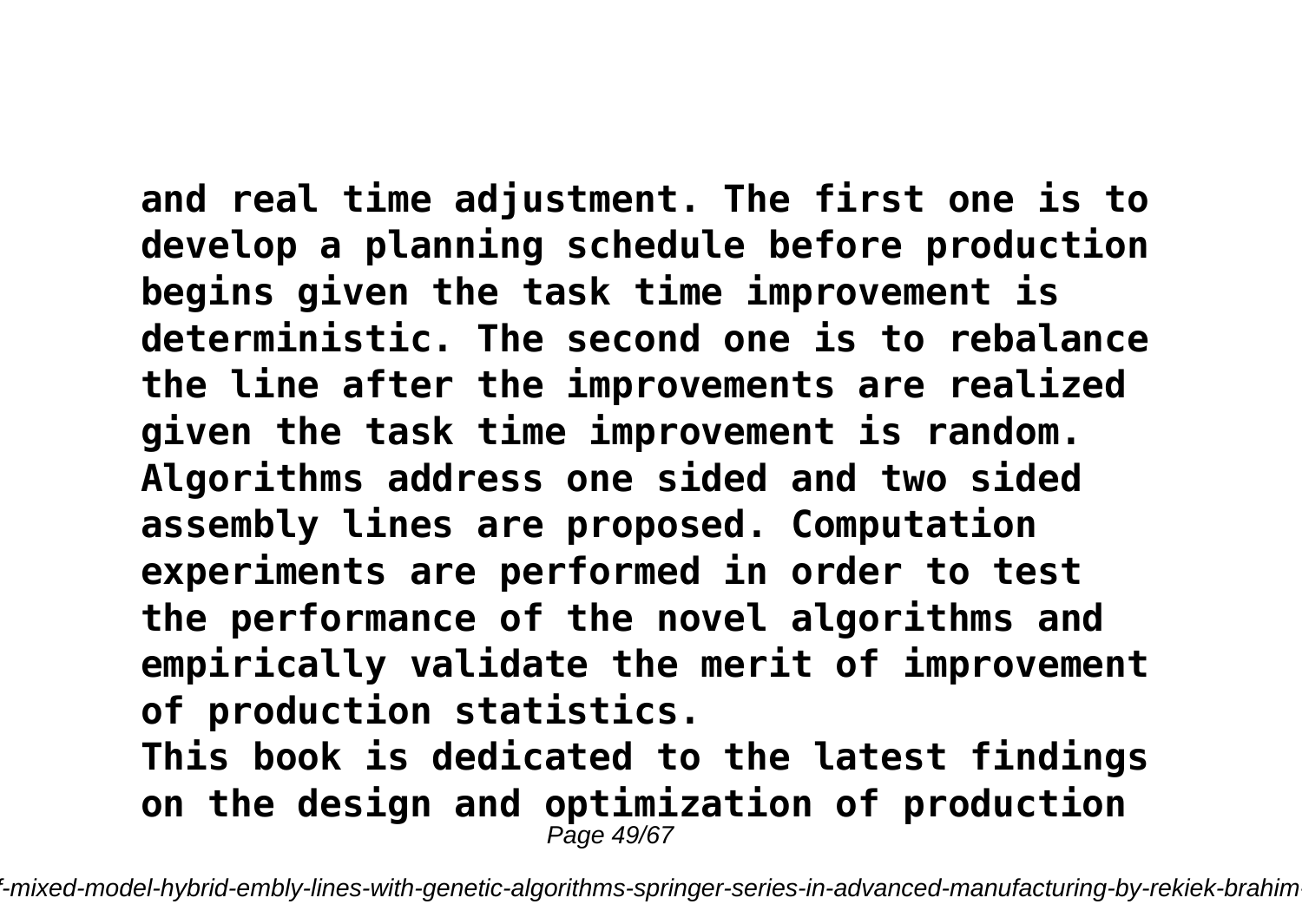**lines. The "Fourth Industrial Revolution" (alternatively known as "Industry 4.0") supports innovative models for energy consumption and fault tolerance in automated lines, and this drives changes in the design and optimization models of production lines. The goal is to collect a series of works that can summarize the latest trends in the field of production line optimization models in order to improve the responsiveness of automated lines to failures, reduce energy consumption and peak electricity demand, and develop other methods to support robust and sustainable production lines.**

Page 50/67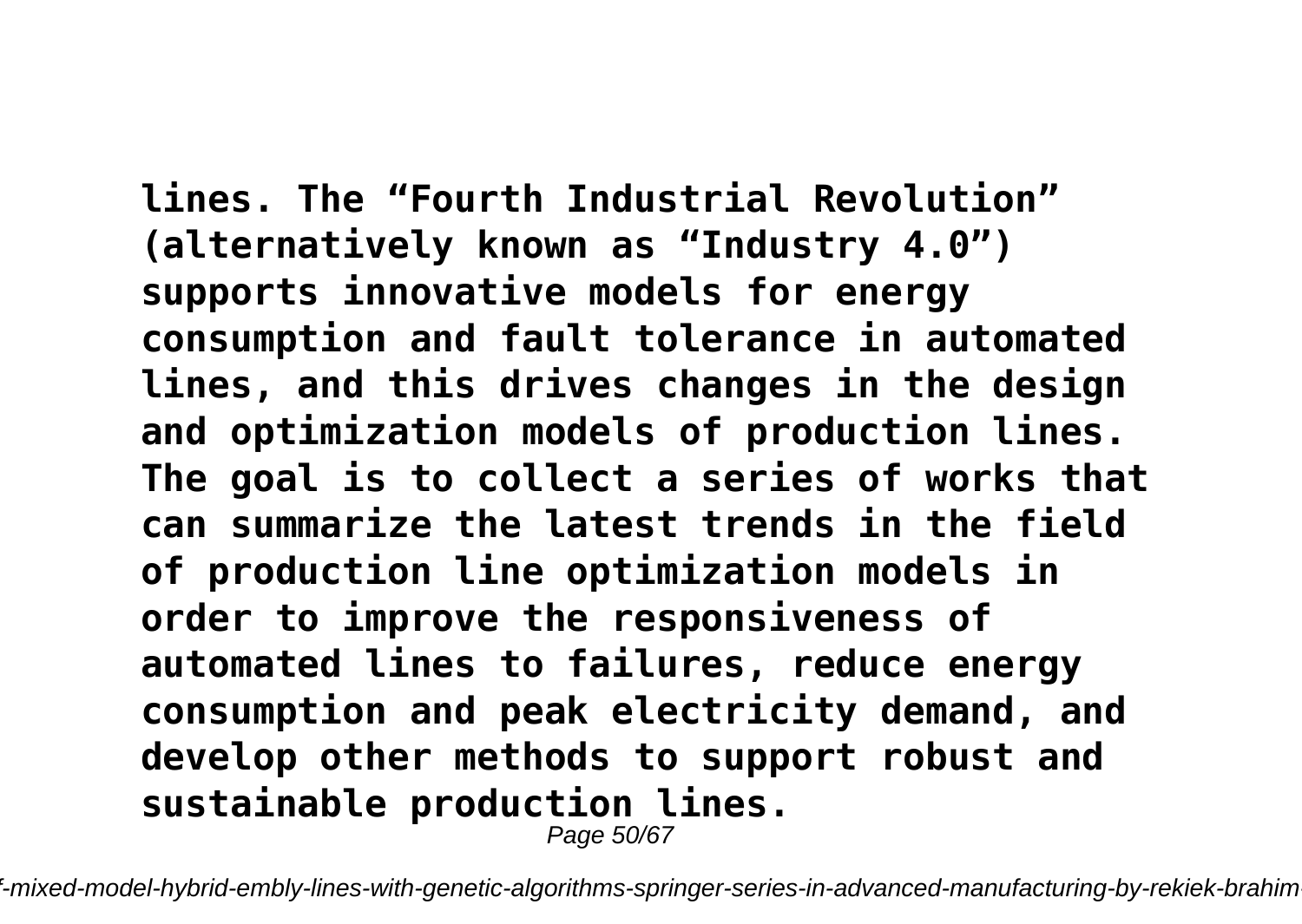**Metaheuristics support managers in decisionmaking with robust tools that provide highquality solutions to important applications in business, engineering, economics, and science in reasonable time frames, but finding exact solutions in these applications still poses a real challenge. However, because of advances in the fields of mathematical optimization and metaheuristics, major efforts have been made on their interface regarding efficient hybridization. This edited book will provide a survey of the state of the art in this field by providing some invited reviews by well-known** Page 51/67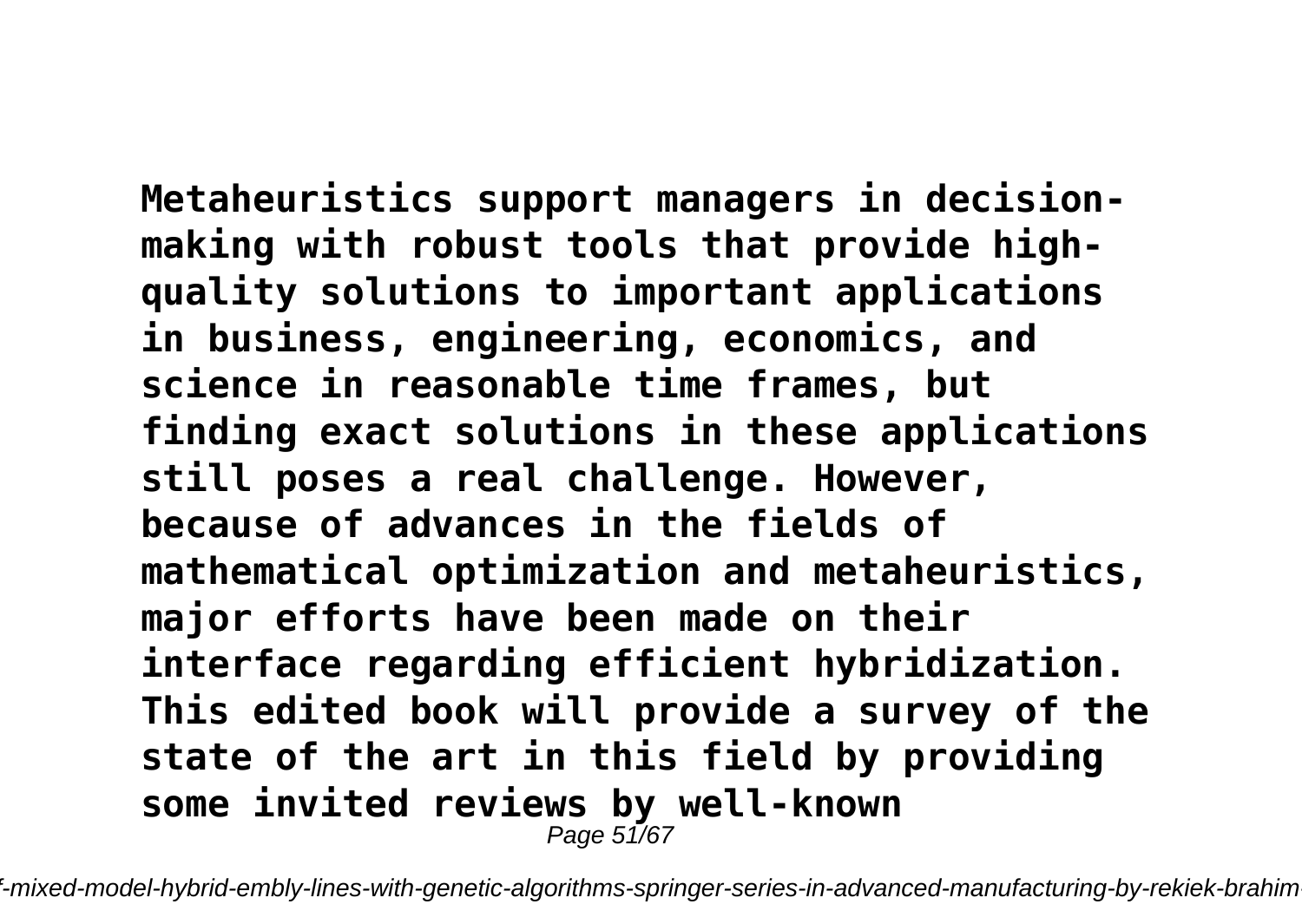**specialists as well as refereed papers from the second Matheuristics workshop to be held in Bertinoro, Italy, June 2008. Papers will explore mathematical programming techniques in metaheuristics frameworks, and especially focus on the latest developments in Mixed Integer Programming in solving real-world problems. Rivethead Multi Objectives And Genetic Algorithm For Optimum Balancing The Balancing of Mixed-Model Hybrid Assembly Lines with Genetic Algorithms Supply Chain Engineering** Page 52/67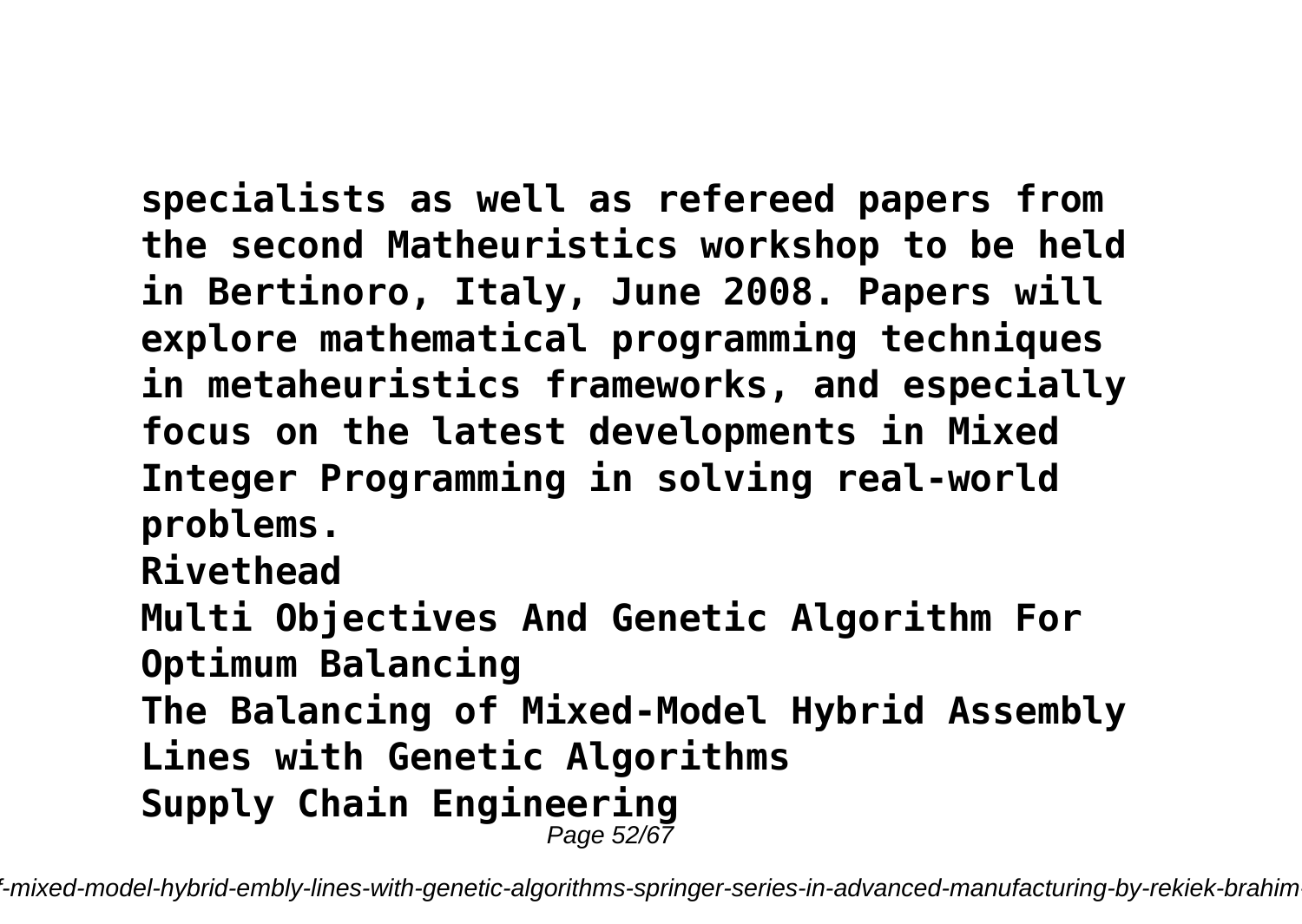## **Proceedings of the 10th International Conference on Logistics, Informatics and Service Sciences**

#### **Operations and Production Systems with Multiple Objectives**

Much academic energy has been invested in the study of optimizing assembly or production lines. The Assembly Line Balancing Problem design problem is an artifact of that work. Theory of Constraints purports that an assembly line that is purposely and strategically unbalanced provides superior performance in terms of predictability and throughput over the traditional balanced line. This study articulates

Page 53/67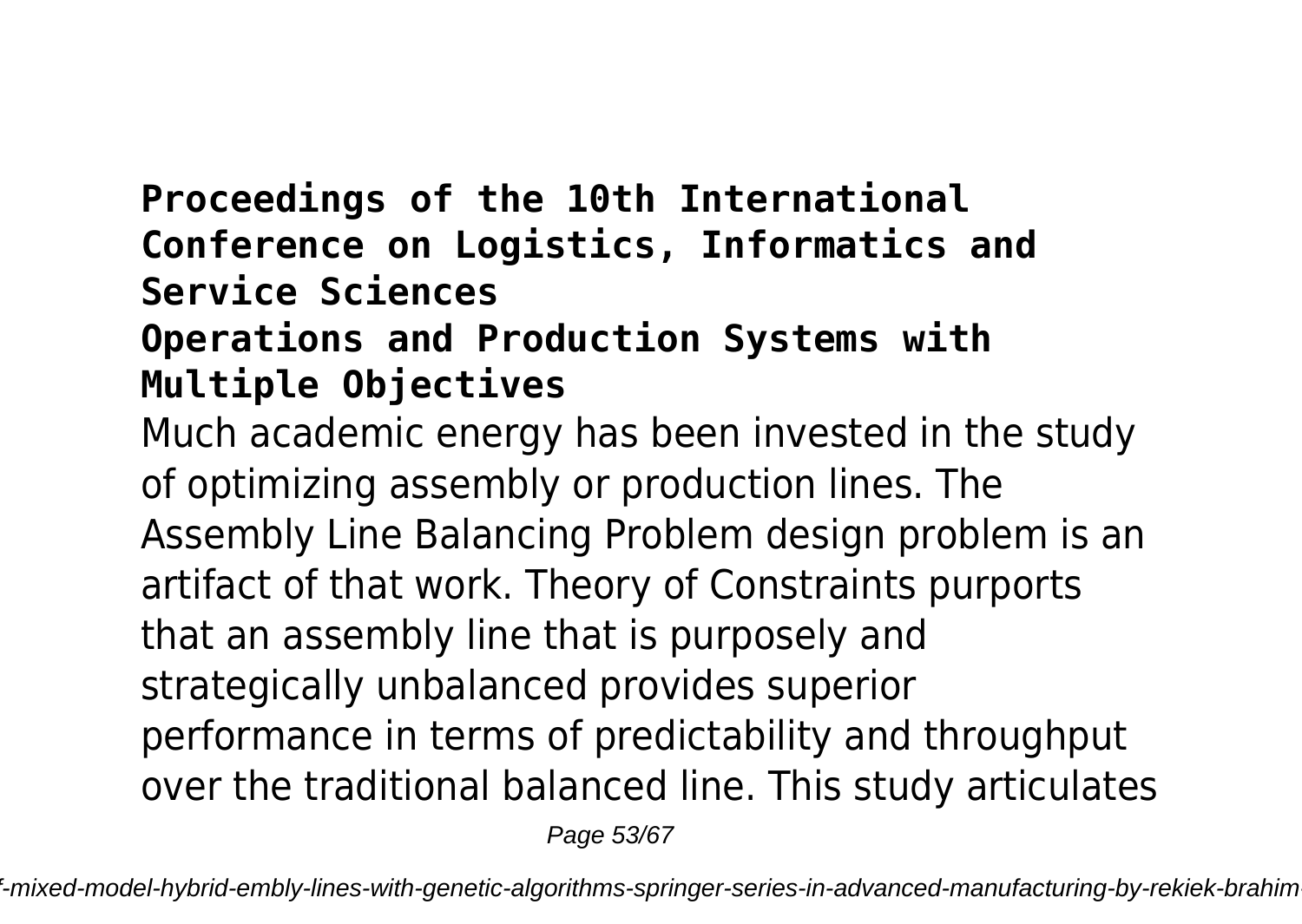a custom production line model based on Theory of Constraints and compares its performance to the traditional operations management paradigm, a balanced line. Results show that a purposely unbalanced line provides superior flow of material and greater throughput than the traditional balanced line configuration. Additionally the simplified model and approach may be more appealing with respect to the design, development, and computational costs than those required of the conventional line balancing methodologies.

With the rapid growth of technology in society, communication networks have become a heavily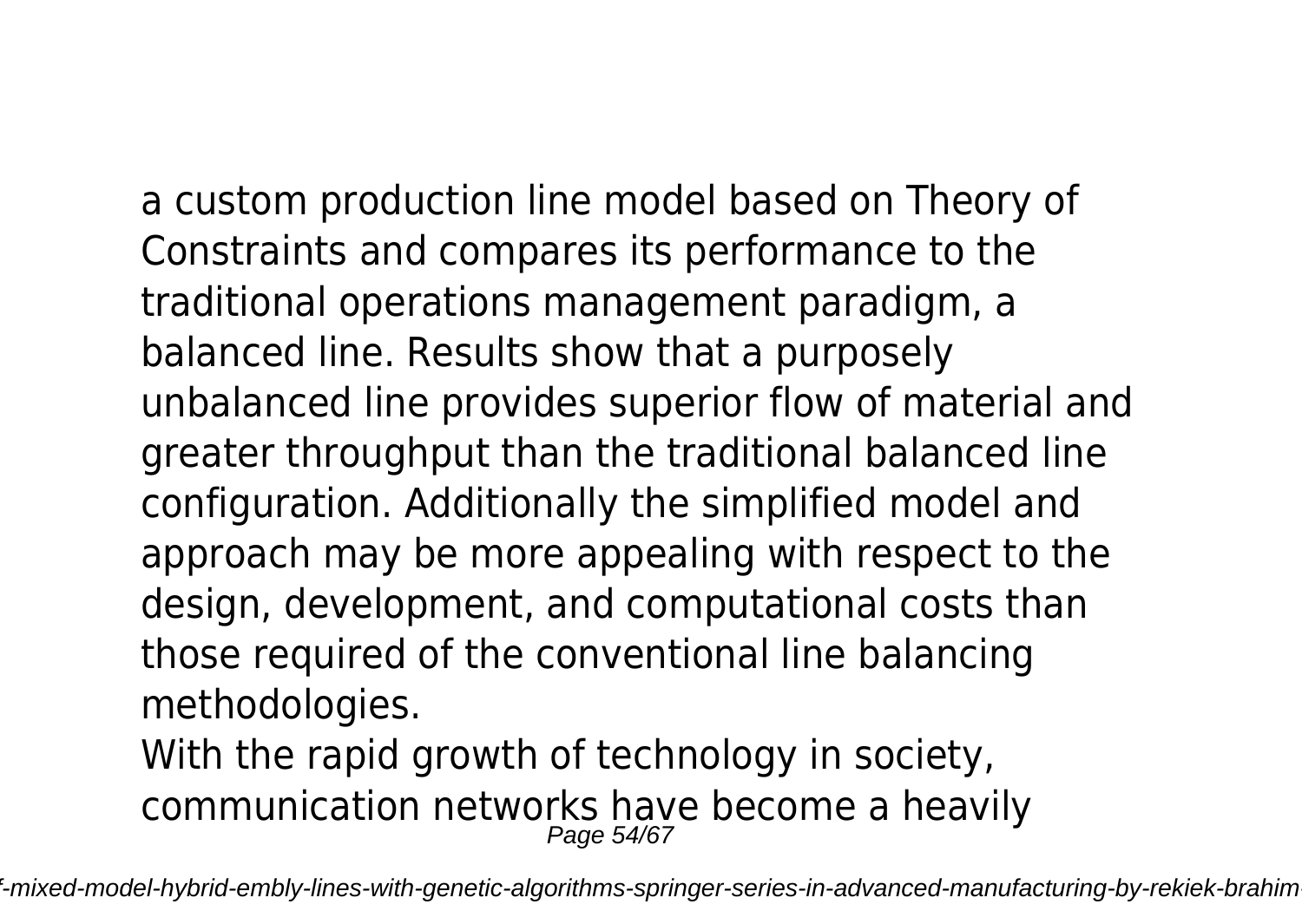researched topic. Implementing these advanced

systems is a challenge, however, due to the abundance of optimization problems within these networks. The use of meta-heuristic algorithms and nature-inspired computing has become a prevalent technique among researchers for solving these complex problems within communication networks. Despite its popularity, this specific computing technique lacks the appropriate amount of research that is needed for professionals to grasp a definite understanding. Nature-Inspired Computing Applications in Advanced Communication Networks is a collection of innovative research on the methods and applications of natural computation Page 55/67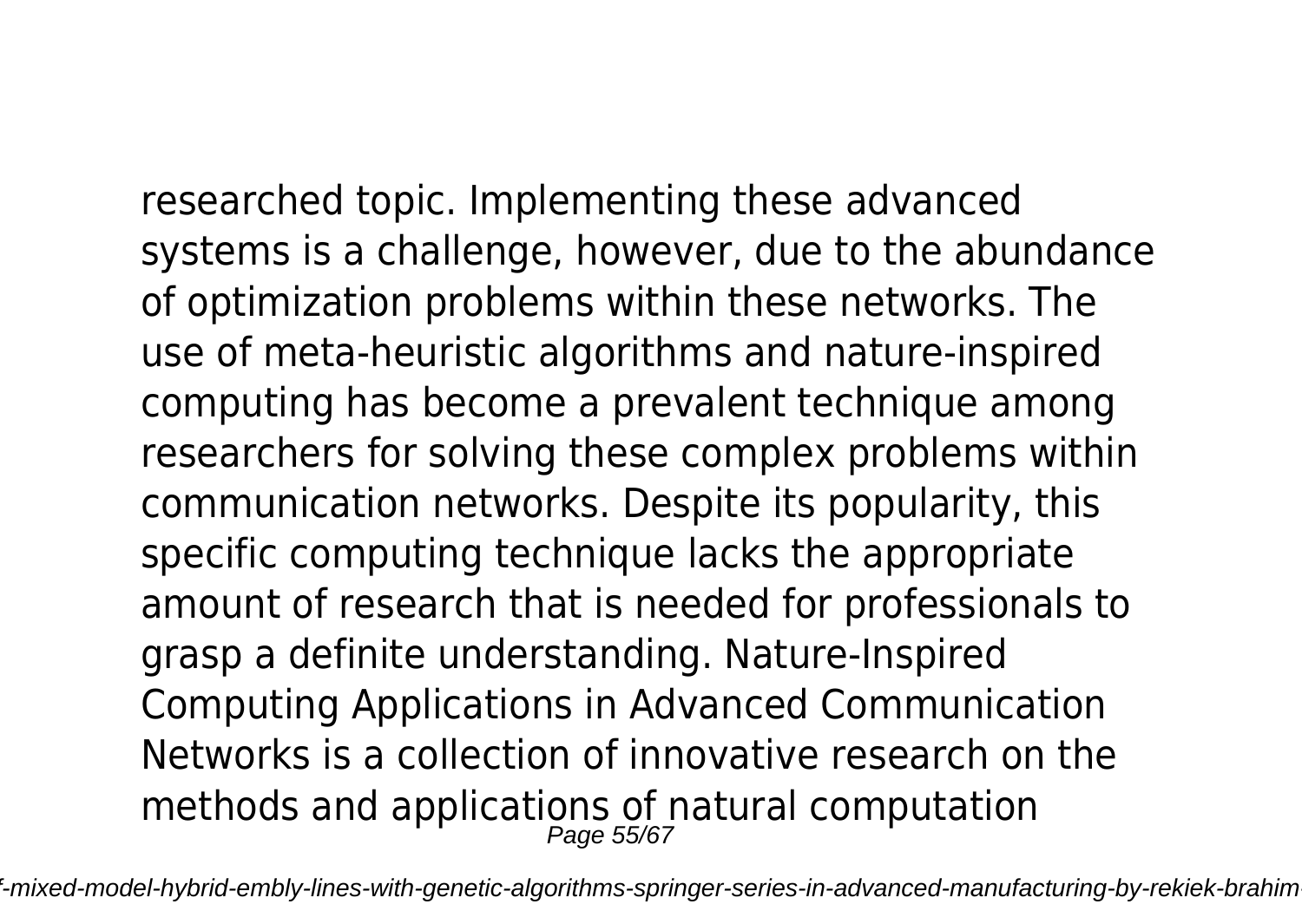techniques and algorithms within communication systems such as wireless sensor networks, vehicular adhoc networks, and internet of things. While highlighting topics including mobile sensor deployment, routing optimization, and sleep scheduling, this book is ideally designed for researchers, network professionals, computer scientists, mathematicians, developers, scholars, educators, and students seeking to enhance their understanding of nature-inspired computing and its solutions within various advanced communication networks.

Self-Balancing is not just a tweak or change to assembly line balancing, but a completely transformed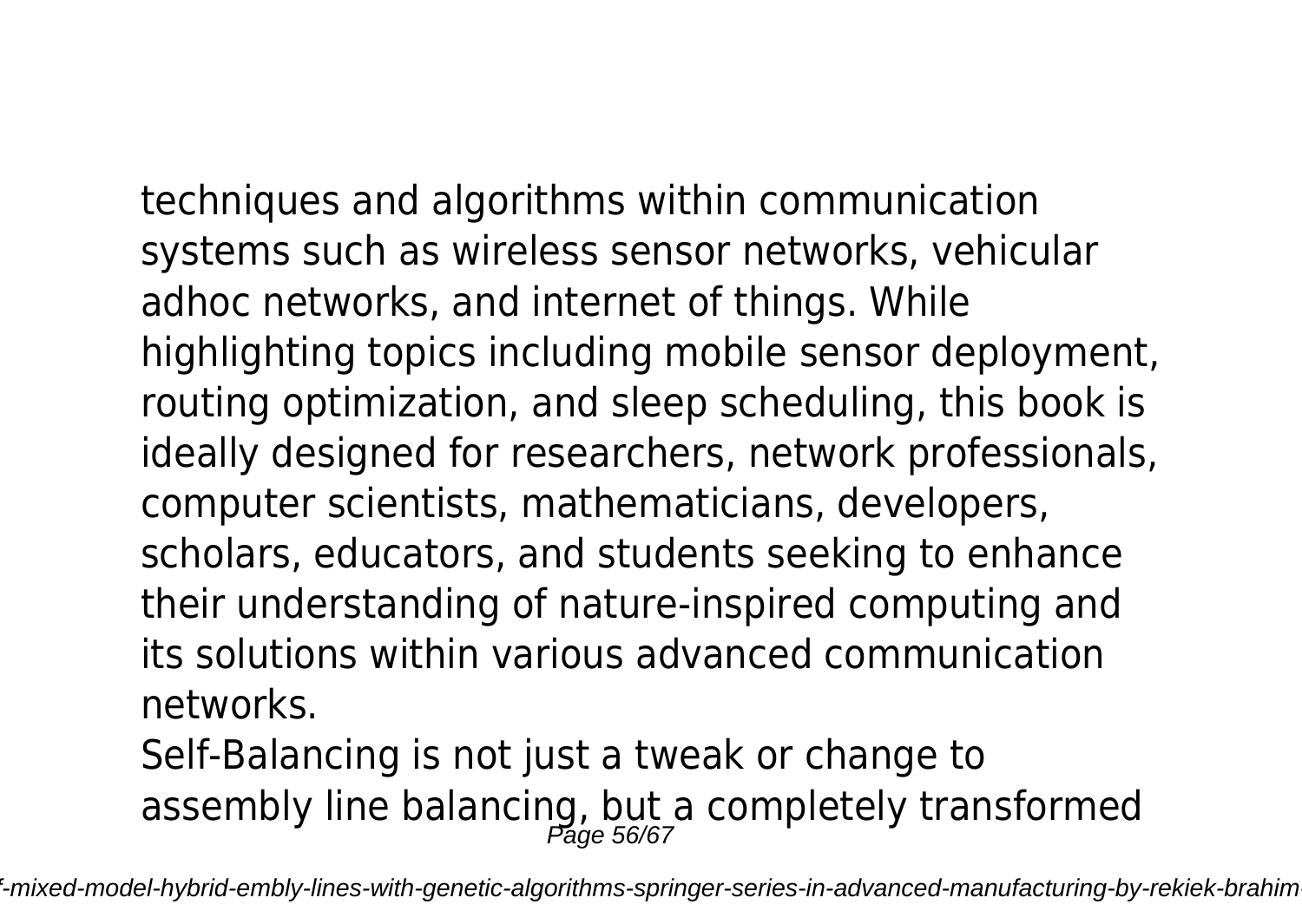method for achieving continuous flow. Among the reasons you should try Self-Balancing is that you can expect a productivity improvement of at least 30 percent with improvements of 50-60 percent quite common.Using a well-tested method for successful In this book a new technique is introduced by integrating two different models which are Multi Objectives Model and Genetic Algorithm to solve an unbalancing problem of assembly line. The assembly line of automobiles consists of different shops with many stations that perform different tasks. The cycle times of these tasks are not equal in each station and shop which will create an unbalance. The assembly line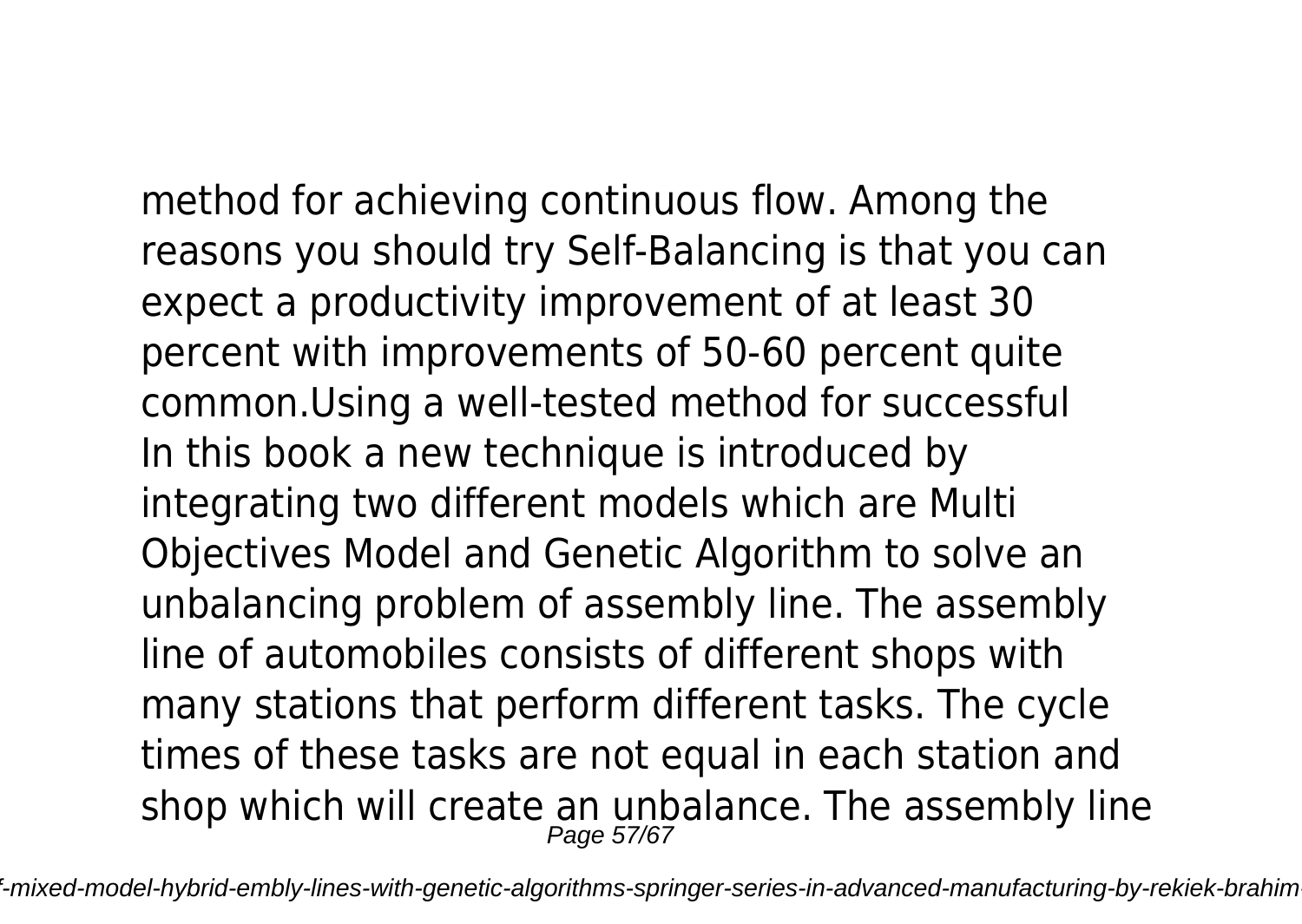balancing problem is one of the focuses of research in automobile manufacturing. The model developed as demonstrated in this book is capable to produce an optimum solution to the unbalancing problem at the assembly lines. The manager can assess different assembly system design by employing this model. Production Line Efficiency

A Simplified Approach Based on Theory of Constraints Advances in Production Management Systems. Artificial Intelligence for Sustainable and Resilient Production Systems

Multi Objectives And Genetic Algorithm For Optimum Balancing Of The Assembly Line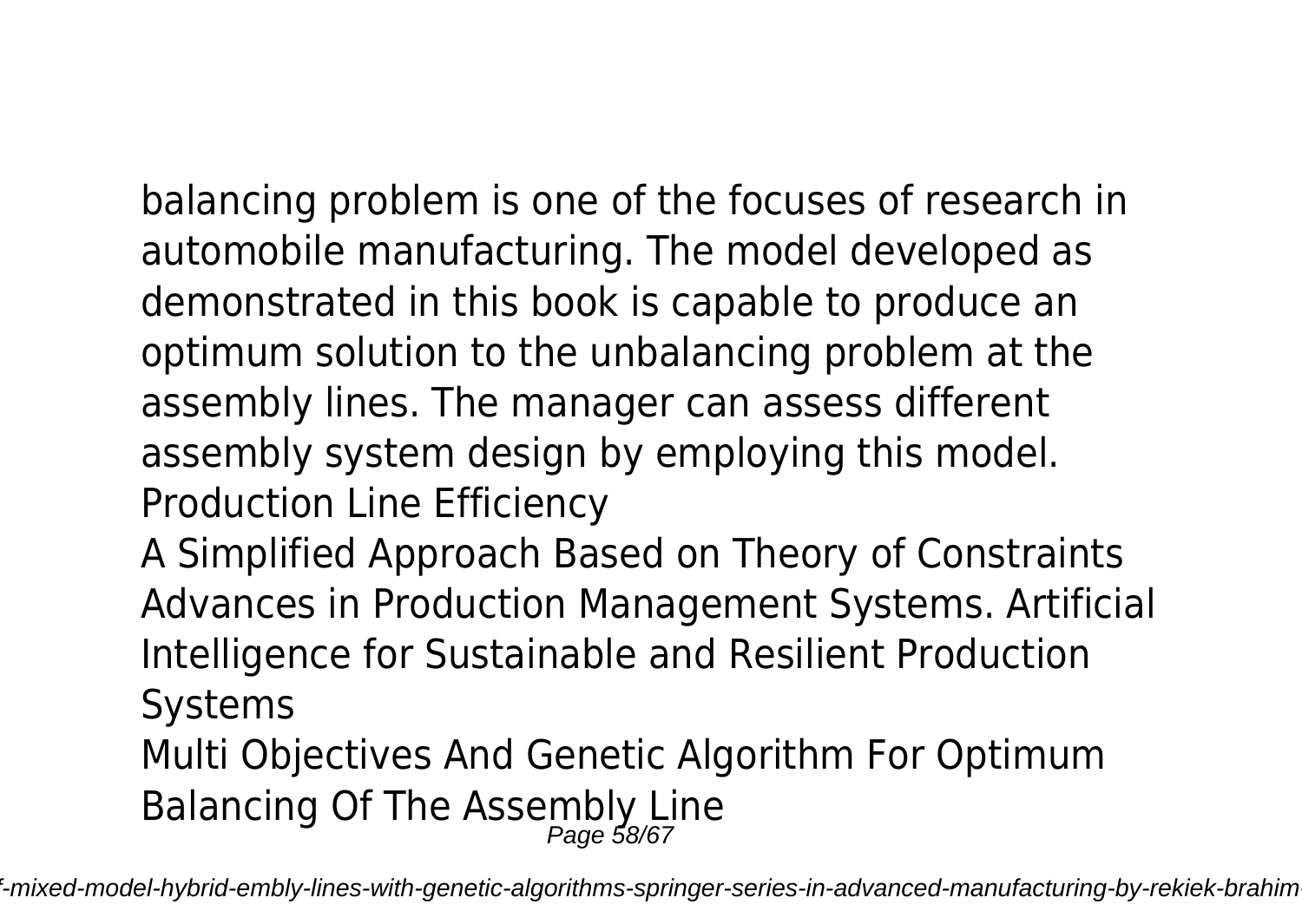## Ant Algorithms

# Formerly The International Machine Tool Desisgn and Research Conference

This book covers the area of unpaced, unbalanced production lines. You will find an up-to-date discussion of how designing these lines can be made more efficient by taking advantage of inherent imbalance -- for example operators who work at different speeds- a concept which has traditionally been seen as an obstacle to efficient production. A series of experiments are presented to illustrate the issues involved in improving performance through production line imbalance. This area is of interest to postgraduate and executive level students interested in the area of production, and to managers of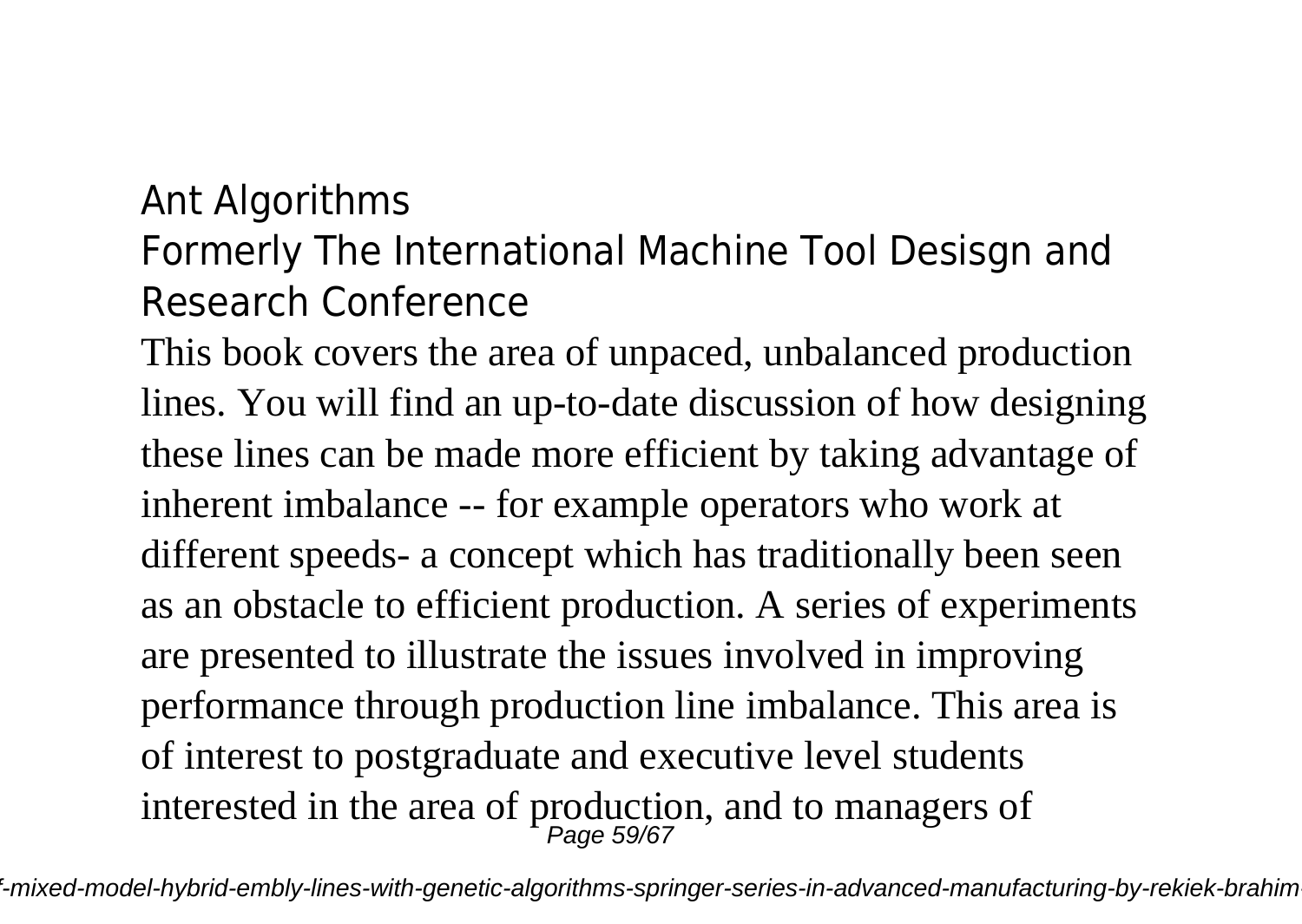manual or semi-automated production lines who are interested in innovative approaches to line design. In this book you will find some surprisingly easy ways to improve performance with low or zero costs. Emphasis is placed on reducing the amount of time production lines lie idle, and on reducing work in process. This is a timely contribution to the field when managers are casting around for new ways to cut waste and reduce their use of natural resources.

Alex Rogo is a harried plant manager working ever more desperately to try and improve performance. His factory is rapidly heading for disaster. So is his marriage. He has ninety days to save his plant - or it will be closed by corporate HQ, with hundreds of job losses. It takes a chance meeting with a Page 60/67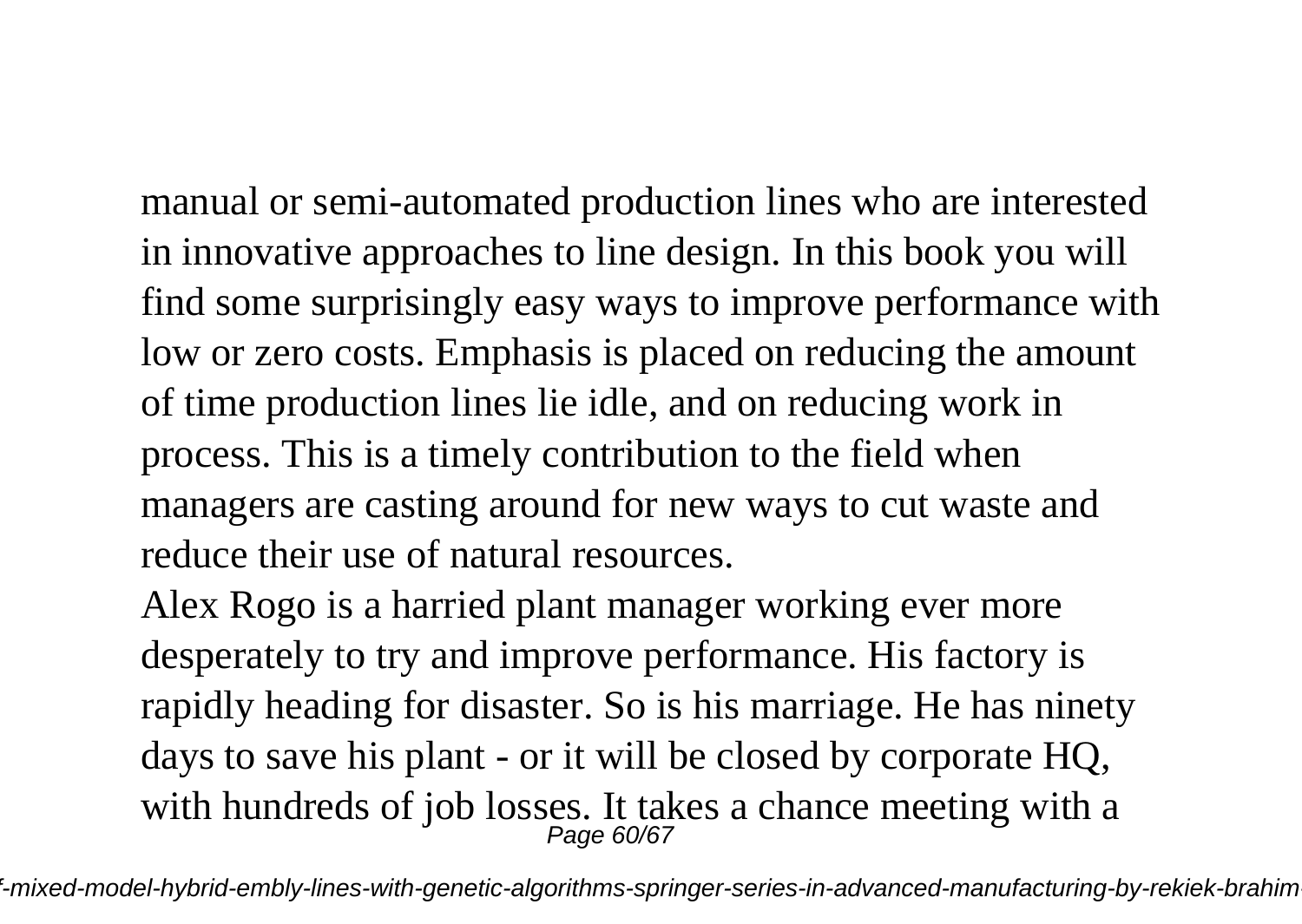colleague from student days - Jonah - to help him break out of conventional ways of thinking to see what needs to be done. Described by Fortune as a 'guru to industry' and by Businessweek as a 'genius', Eliyahu M. Goldratt was an internationally recognized leader in the development of new business management concepts and systems. This 20th anniversary edition includes a series of detailed case study interviews by David Whitford, Editor at Large, Fortune Small Business, which explore how organizations around the world have been transformed by Eli Goldratt's ideas. The story of Alex's fight to save his plant contains a serious message for all managers in industry and explains the ideas which underline the Theory of Constraints (TOC) developed by Eli Goldratt.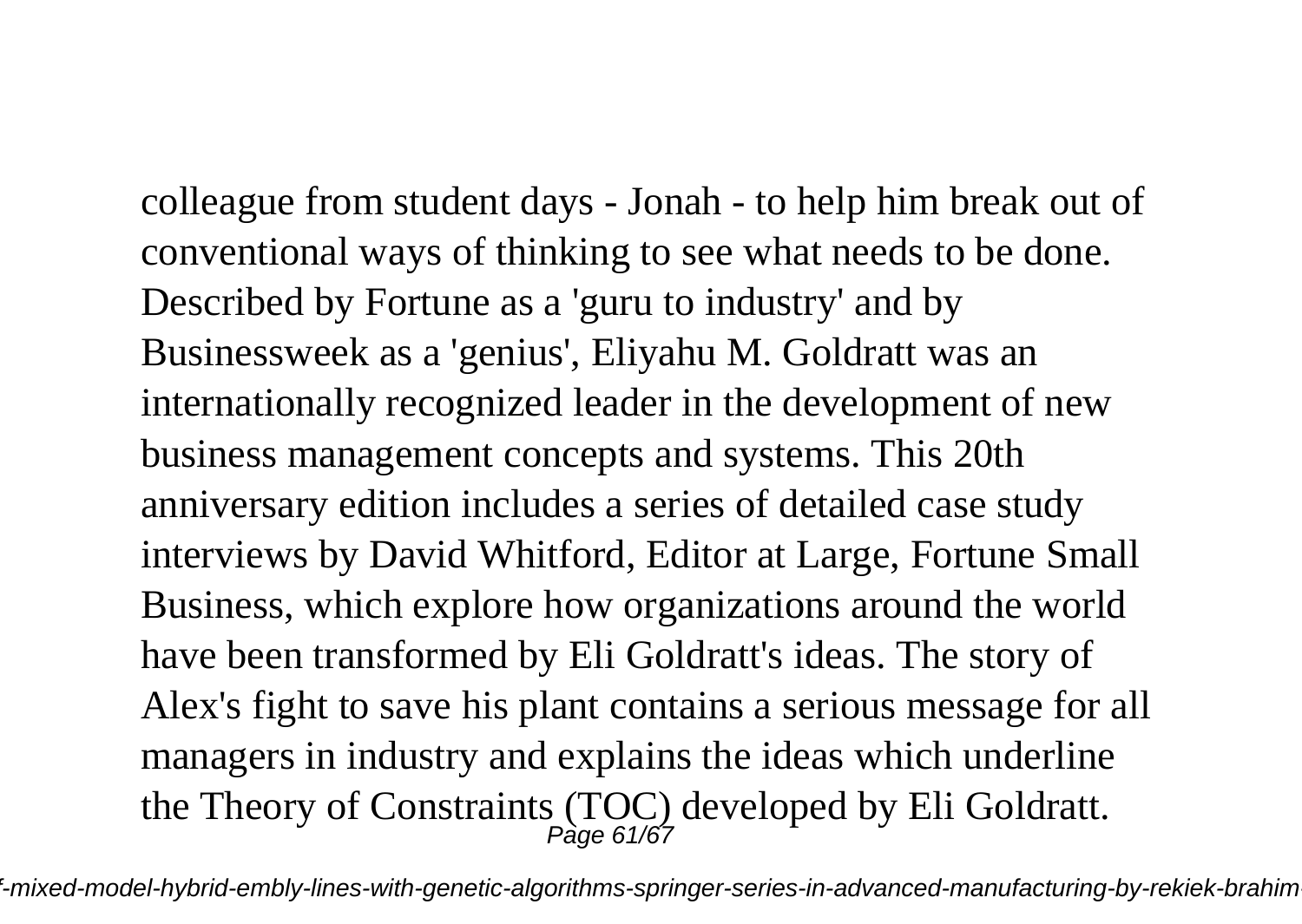Written in a fast-paced thriller style, The Goal is the gripping novel which is transforming management thinking throughout the Western world. It is a book to recommend to your friends in industry - even to your bosses - but not to your competitors! ?Assembly Line Planning and Control describes the basic fundamentals of assembly lines for single model lines, mixed model make-to-stock lines, mixed model make-to-order lines and for one-station assembly. The book shows how to select the quantity of units to schedule for a shift duration, compute the number of operators needed on a line, set the conveyor speed, coordinate the main line with sub-assembly lines, assign the work elements to the operators on the line, sequence the models down the line, sequence the jobs down the line,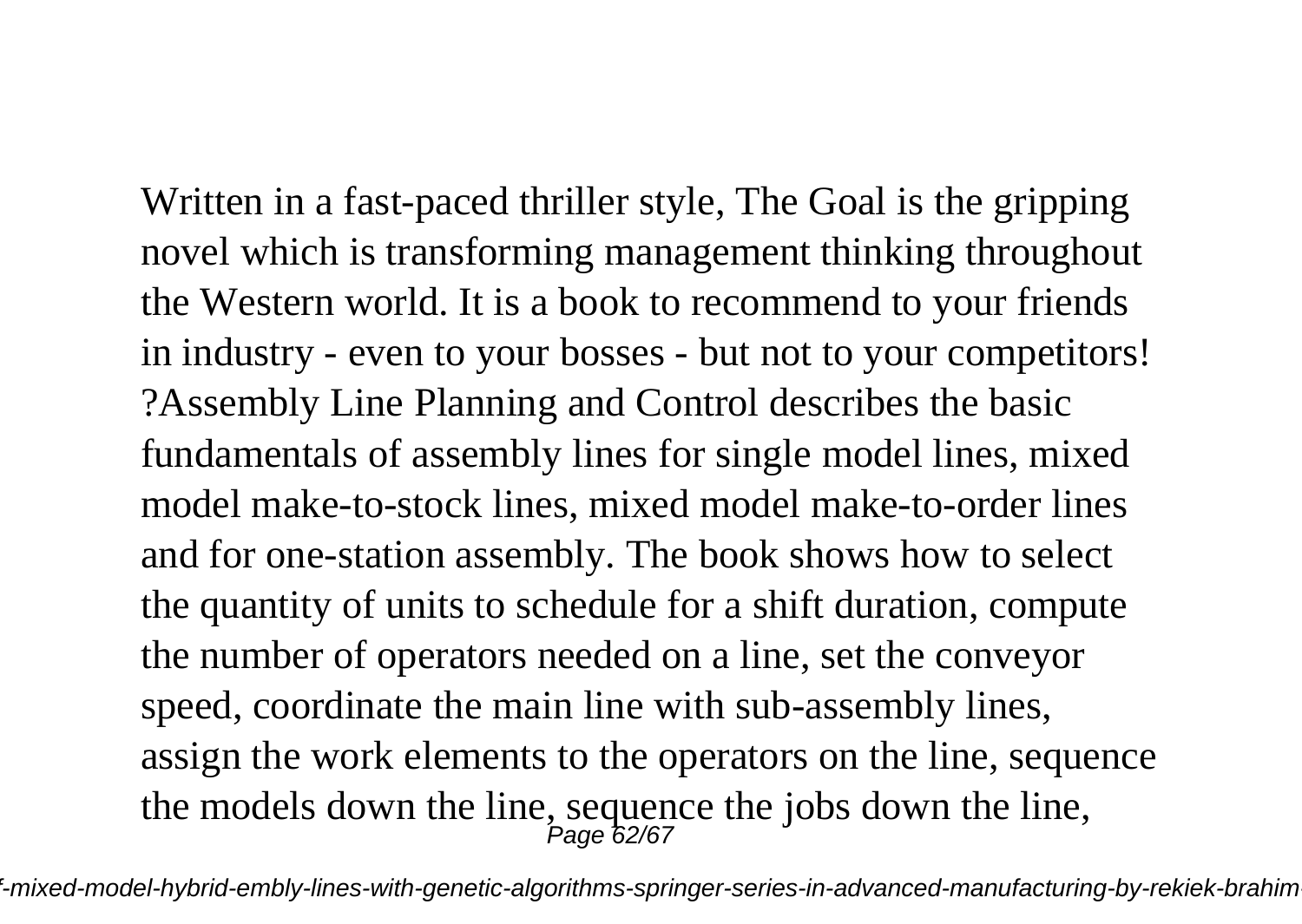calculate the part and component requirements for a line and for each station, determine the replenish needs of the parts and components from the suppliers, compute the similarity between the models being produced and show applications, use learning curves to estimate time and costs of assembly, and measure the efficiency of the line. The material is timeless and the book will never become obsolete. The author presents solutions with easy-to-understand numerical examples that can be applied to real-life applications.? The man the Detroit Free Press calls "a blue collar Tom Wolfe" delivers a full-barreled blast of truth and gritty reality in Rivethead, a no-holds-barred journey through the belly of

the American industrial beast.

Page 63/67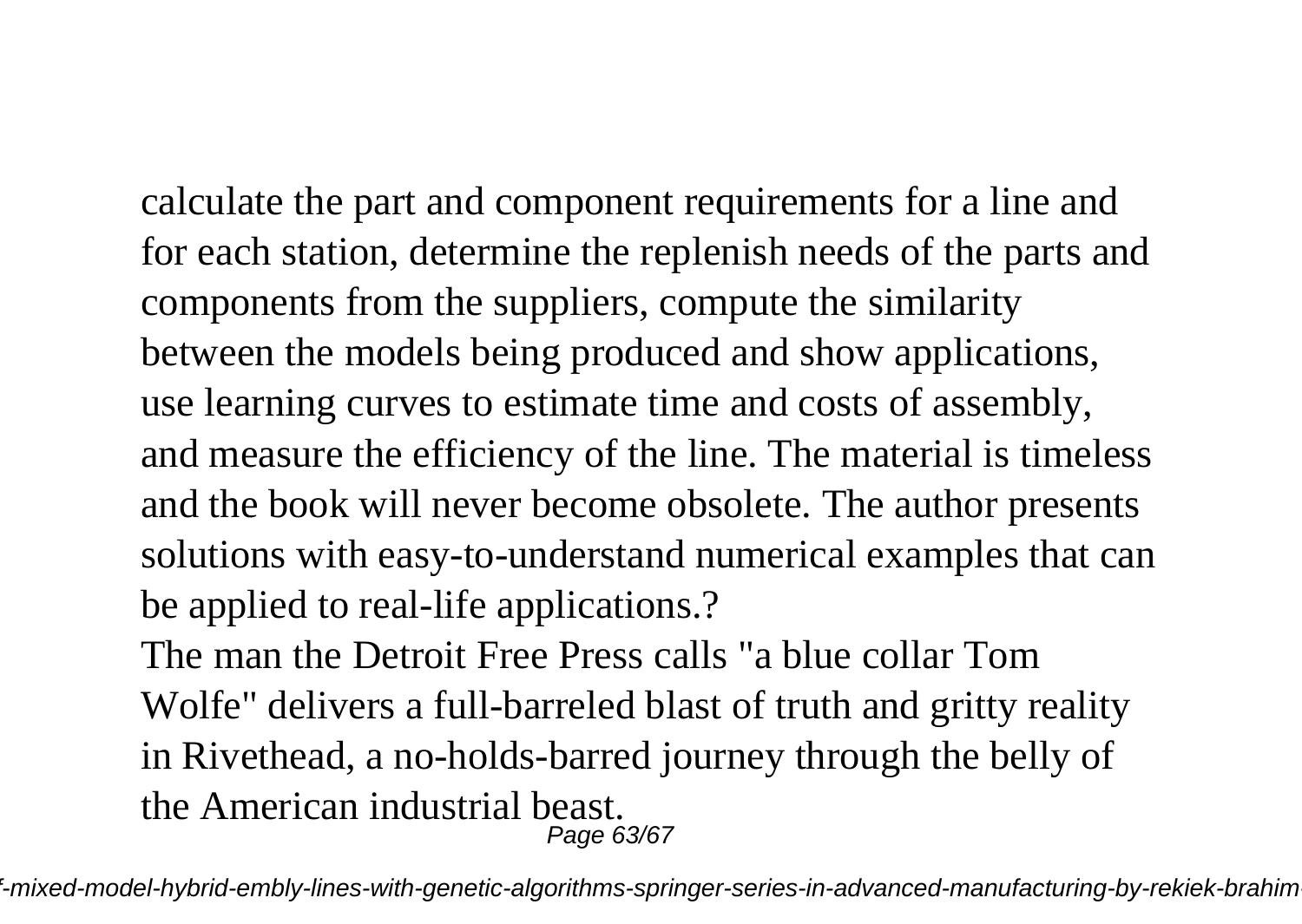Elements of a New Architecture Lean Assembly LISS 2020 Theory and Practice **Matheuristics** Assembly Line Design **Supply Chain Engineering considers how modern production and operations management techniques can respond to the pressures of the competitive global marketplace. It presents a comprehensive analysis of concepts and models related to**

Page 64/67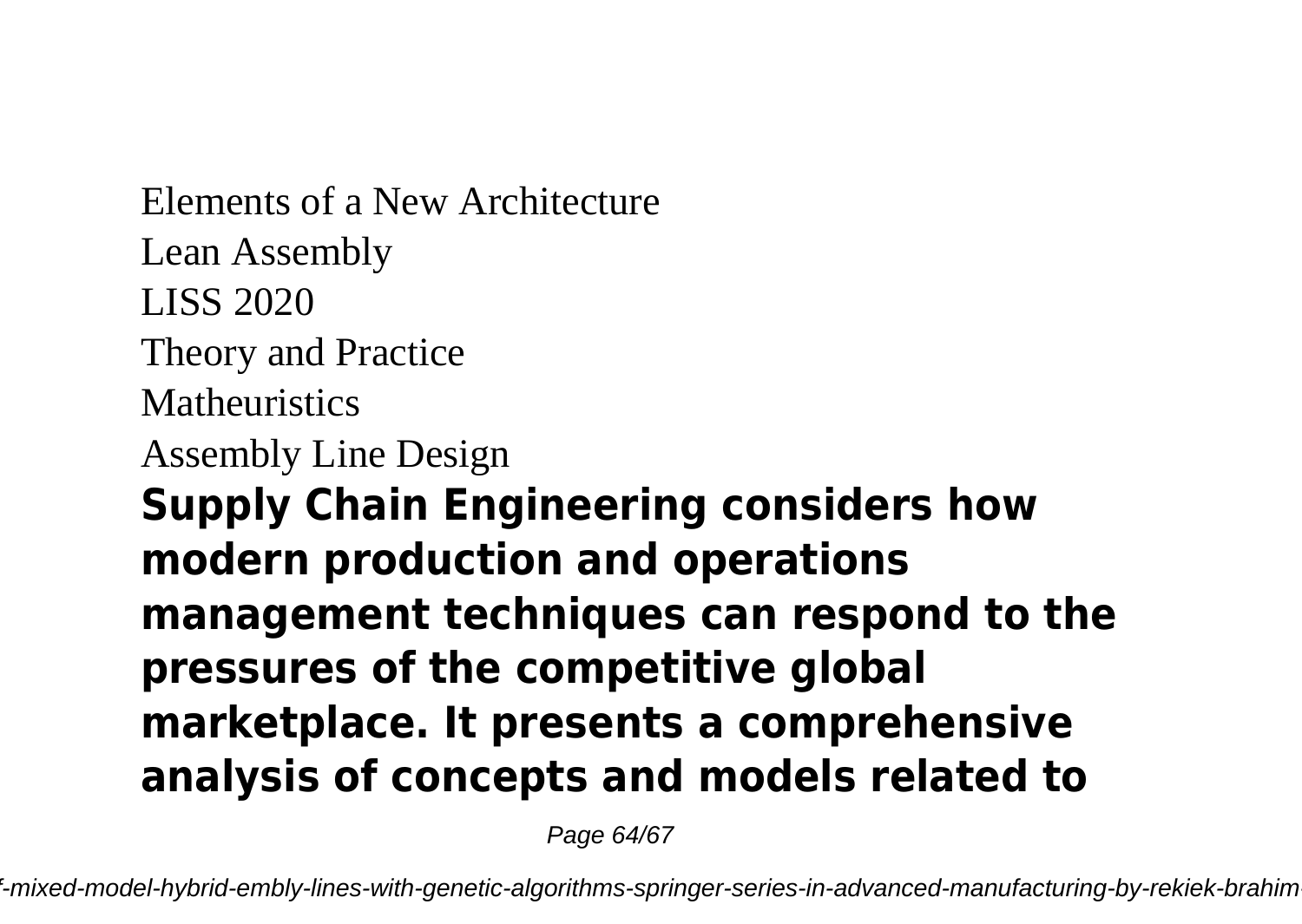**outsourcing, dynamic pricing, inventory management, RFID, and flexible and reconfigurable manufacturing systems, as well as real-time assignment and scheduling processes. A significant part is also devoted to lean manufacturing, line balancing, facility layout and warehousing techniques. Explanations are based on examples and detailed algorithms while discarding complex and unnecessary theoretical minutiae. All examples have been carefully selected from an industrial application angle. This book is** Page 65/67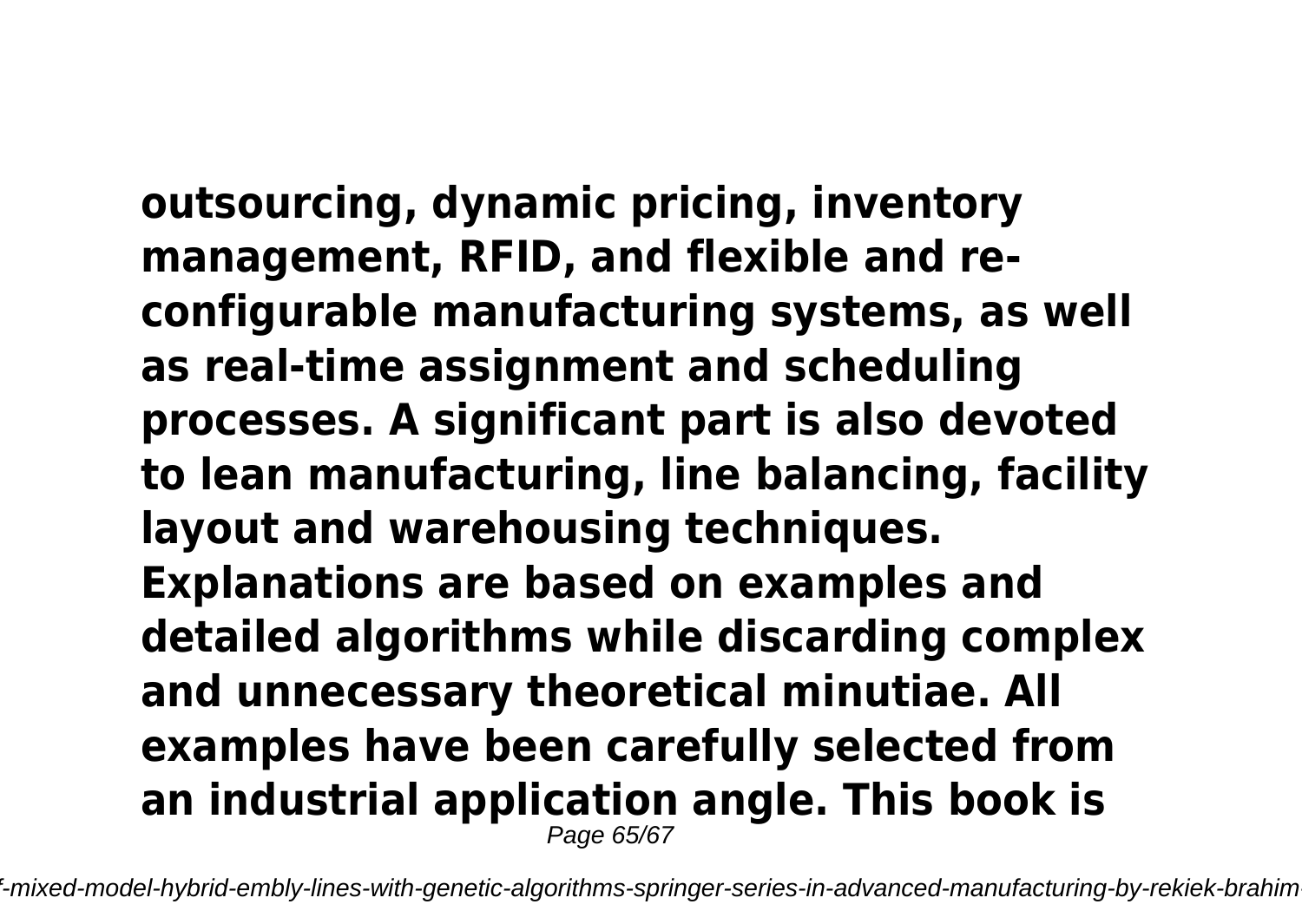**written for students and professors in industrial and systems engineering, management science, operations management and business. It is also an informative reference for managers looking to improve the efficiency and effectiveness of their production systems. This book attempts to treat line design and its related subjects in a cohesive manner, with an emphasis on design applications. It discusses general guidelines for setting up**

**assumptions and determining line**

Page 66/67